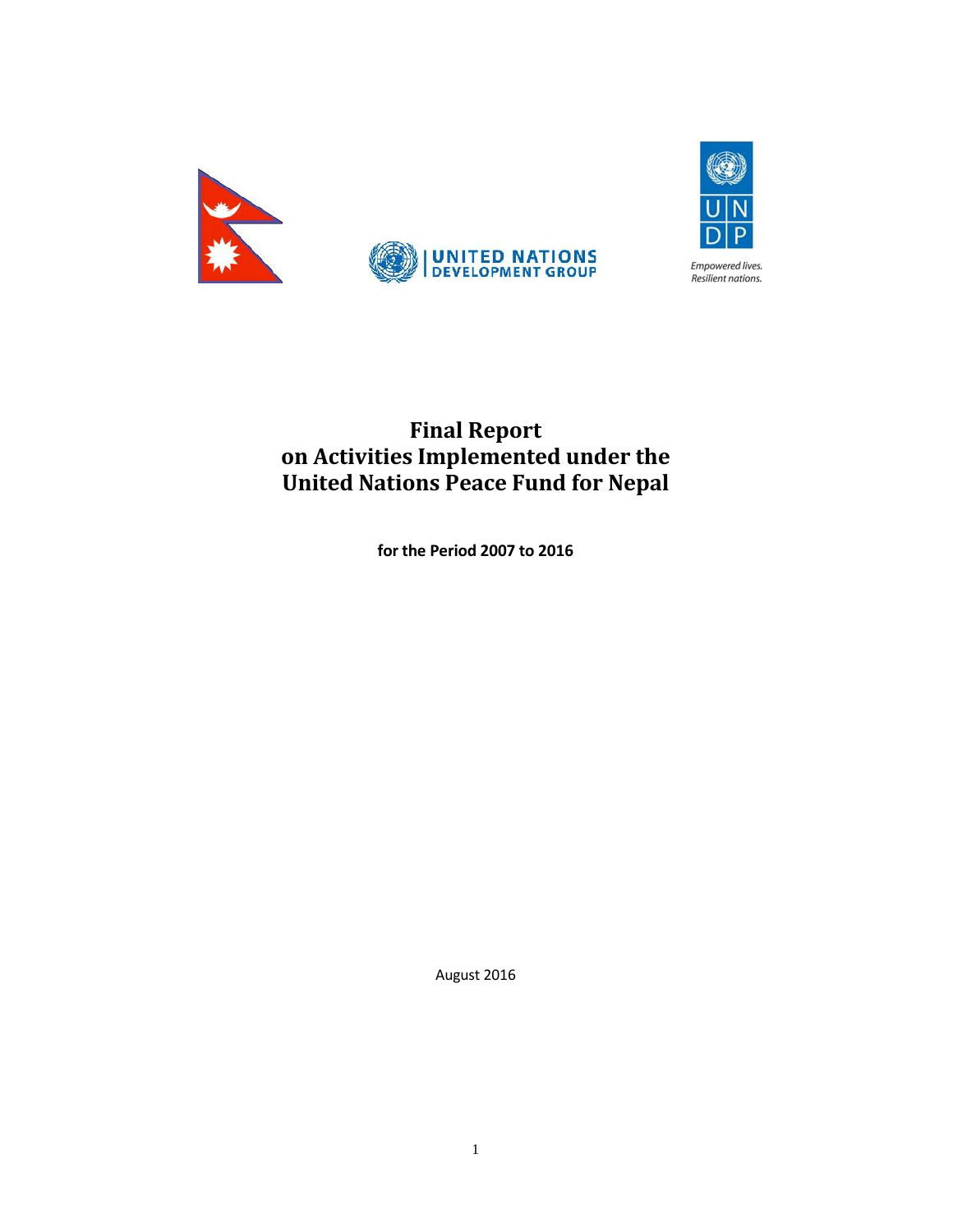# **Table of Contents**

| 1. |    |  |
|----|----|--|
| 2. |    |  |
| 3. |    |  |
|    | a) |  |
|    | b) |  |
|    | c) |  |
|    | d) |  |
|    | e) |  |
|    | f) |  |
| 4. |    |  |
|    |    |  |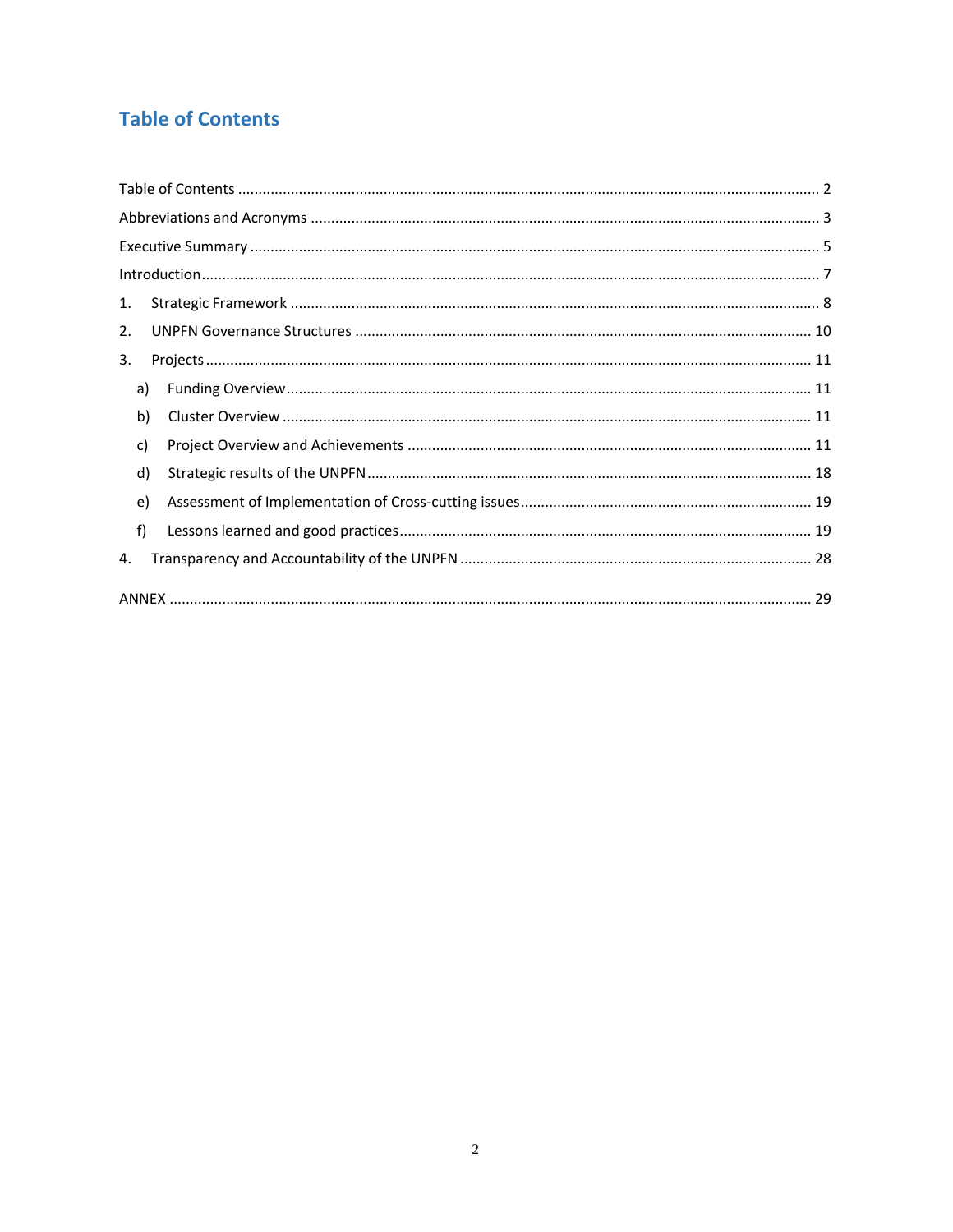# **Abbreviations and Acronyms**

| AA                 | Administrative Agent                                                       |
|--------------------|----------------------------------------------------------------------------|
| CAAC               | Children Affected by Armed Conflict                                        |
| <b>CAAFAG</b>      | Children Associated with Armed Forces and Armed Groups                     |
| <b>CBO</b>         | Community-Based Organization                                               |
| <b>CCWB</b>        | Central Children Welfare Board                                             |
| <b>CEDAW</b>       | Convention on the Elimination of All Forms of Discrimination against Women |
| <b>CLD</b>         | Collaborative Leadership and Dialogue                                      |
| <b>CPA</b>         | Comprehensive Peace Agreement                                              |
| <b>CPP</b>         | <b>Conflict Prevention Programme</b>                                       |
| <b>CRSV</b>        | <b>Conflict related Sexual Violence</b>                                    |
| <b>CS</b>          | Community security                                                         |
| <b>CVC</b>         | <b>Conflict Victims' Committee</b>                                         |
| <b>CVCP</b>        | <b>Conflict Victim Common Platform</b>                                     |
| <b>DCC</b>         | <b>District Coordination Committees</b>                                    |
| <b>DFID</b>        | Department for International Development                                   |
| <b>EFSG</b>        | <b>Education and Federalism Support Group</b>                              |
| ExCom              | <b>Executive Committee</b>                                                 |
| <b>FAO</b>         | Food and Agriculture Organization of the United Nations                    |
| <b>FGD</b>         | <b>Focus Group Discussion</b>                                              |
| <b>GBVIMS</b>      | Gender Based Violence Information Management System                        |
| GoN                | <b>Government of Nepal</b>                                                 |
| <b>GRB</b>         | <b>Gender Responsive Budgeting</b>                                         |
| HLSC               | High-Level Steering Committee                                              |
| <b>IAWG</b>        | <b>Interagency Working Group</b>                                           |
| ILO                | International Labour Organization                                          |
| <b>IOM</b>         | International Organization for Migration                                   |
| <b>IPWA</b>        | Inter Party Women Alliance                                                 |
| JP                 | Joint Programme                                                            |
| <b>LPC</b>         | Local Peace Committee                                                      |
| <b>MSLDF</b>       | Multi Stakeholder Land Dialogue Forum                                      |
| <b>MWCSW</b>       | Ministry of Women and Children Social Welfare                              |
| <b>MoLRM</b>       | Ministry of Land Reform and Management                                     |
| <b>MPTF Office</b> | Multi-Partner Trust Fund Office                                            |
| MoFALD             | Ministry of Federal Affairs and Local Development                          |
| <b>MoPR</b>        | Ministry of Peace and Reconstruction                                       |
| MOU                | Memorandum of Understanding                                                |
| <b>NAP</b>         | <b>National Action Plan</b>                                                |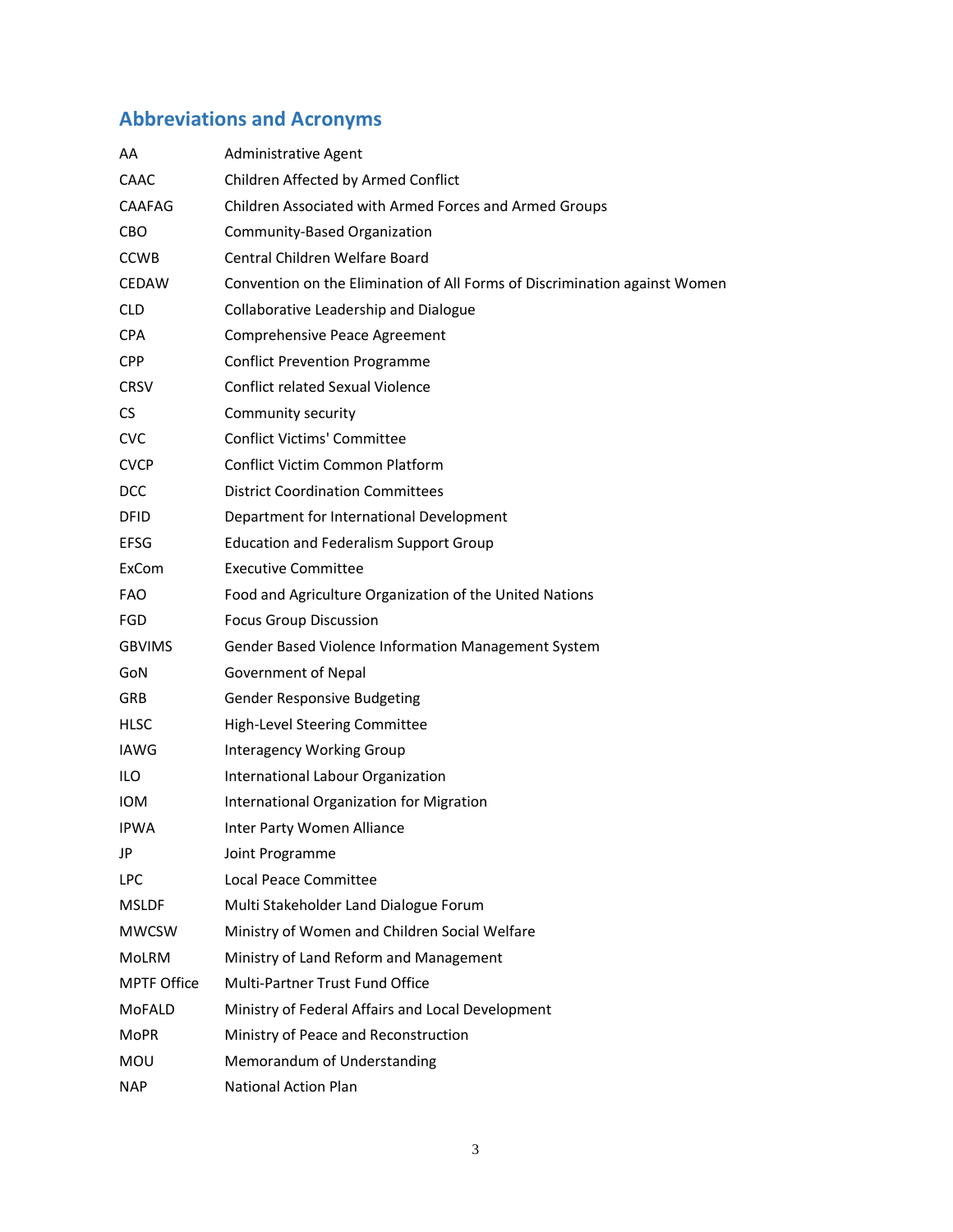| NHRC                          | National Human Rights Commission                                                                   |
|-------------------------------|----------------------------------------------------------------------------------------------------|
| <b>NPTF</b>                   | Nepal Peace Trust Fund                                                                             |
| OSRSG                         | Office of the Special Representative to the Secretary General                                      |
| <b>PBF</b>                    | United Nations Peacebuilding Fund                                                                  |
| PBSO                          | Peacebuilding Support Office                                                                       |
| <b>PUNO</b>                   | <b>Partner United Nations Organisations</b>                                                        |
| RC/HC                         | Resident and Humanitarian Coordinator                                                              |
| <b>RITF</b>                   | Rapid Intervention Task Force                                                                      |
| <b>RSG</b>                    | Representative of the Secretary-General                                                            |
| <b>SAA</b>                    | <b>Standard Administrative Arrangement</b>                                                         |
| <b>SGBV</b>                   | Sexual- and Gender-Based Violence                                                                  |
| <b>SMCs</b>                   | <b>School Management Committees</b>                                                                |
| SOLA                          | Solution for Open Land Administration                                                              |
| <b>SOPs</b>                   | <b>Standard Operating Procedures</b>                                                               |
| ТJ                            | <b>Transitional Justice</b>                                                                        |
| <b>TRC</b>                    | <b>Truth and Reconciliation Commission</b>                                                         |
| UN                            | <b>United Nations</b>                                                                              |
| UN-HABITAT                    | United Nations Human Settlements Programme                                                         |
| UNCT                          | United Nations Country Team                                                                        |
| <b>UNDP</b>                   | United Nations Development Programme                                                               |
| <b>UNESCO</b><br><b>UNFPA</b> | United Nations Educational, Scientific and Cultural Organization<br>United Nations Population Fund |
| <b>UNICEF</b>                 | United Nations Children's Fund                                                                     |
| <b>UNMIN</b>                  | United Nations Mission in Nepal                                                                    |
| <b>UNPFN</b>                  | United Nations Peace Fund for Nepal                                                                |
| <b>UNSCRs</b>                 | <b>United Nations Security Council Resolutions</b>                                                 |
| <b>UNWOMEN</b>                | Entity for Gender Equality and the Empowerment of Women                                            |
| <b>VDC</b>                    | Village Development Committee                                                                      |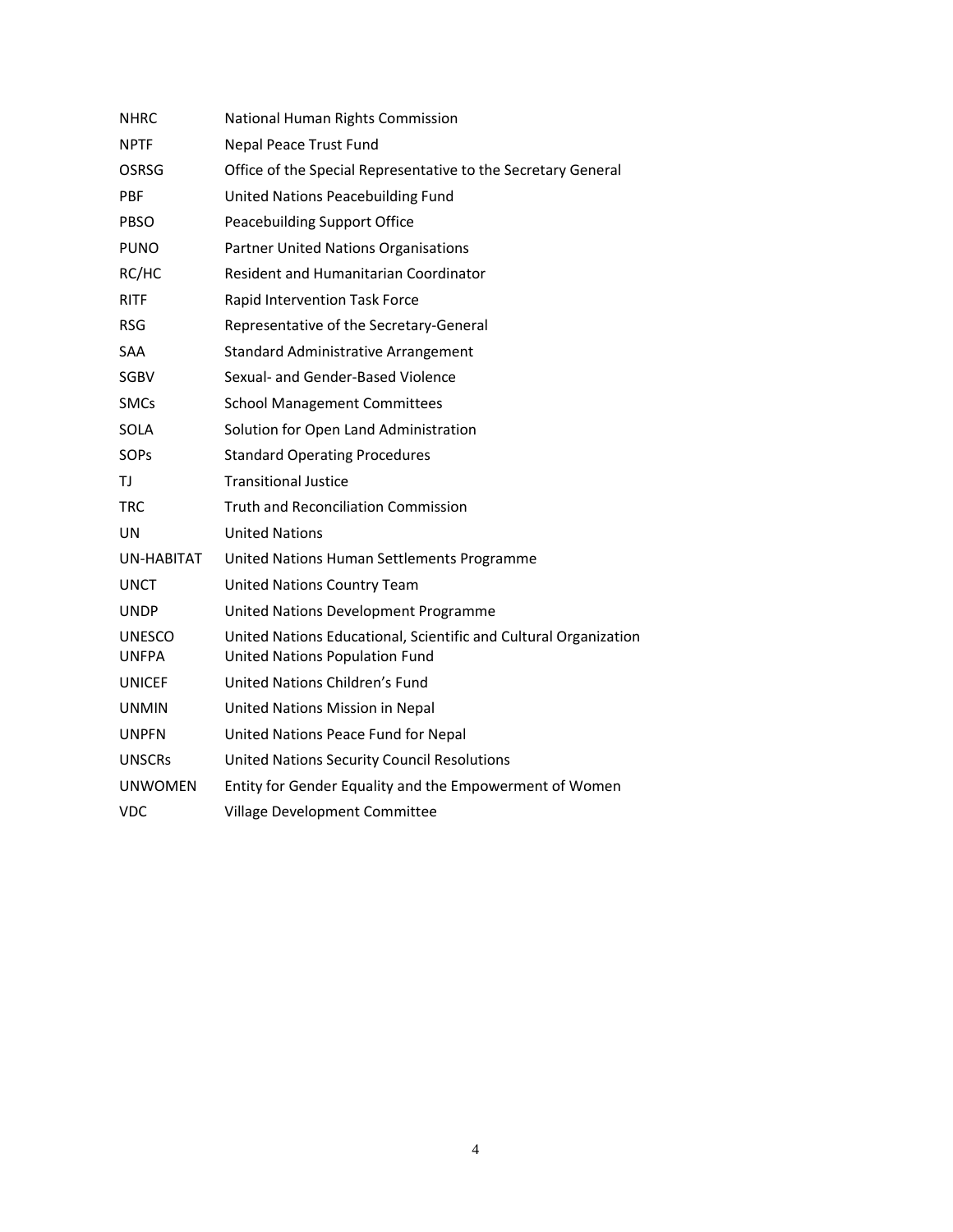# **Executive Summary**

The United Nations Peace Fund for Nepal (UNPFN) was established in March 2007 to complement the Government's Nepal Peace Trust Fund (NPTF) and mobilize resources for activities of clear, short-term relevance to the peace process. The UNPFN was originally established under the UN Mission in Nepal (UNMIN), and was chaired by the Special Representative of the Secretary-General (SRSG). In February 2009, the leadership of the UNPFN was transferred from the SRSG to the Resident and Humanitarian Coordinator (RCHC). This was done in response to the changing pace of the peace process. Throughout the life of the Fund, UNPFN has received a total of \$26.8 m from different bilateral donors.

The UNPFN evolved its focus to include building the capacity and expertise within the UN insupporting peace building in Nepal during the volatile transitional process. It also increased funding from 4 Participating UN Organizations (PUNOs) in 2007 to 11 PUNOs in 2010 and funded a total of 13 joint programmes among UN agencies. The UNPFN portfolio has developed over time to meet contemporary peacebuilding priorities. It evolved from funding immediate, short-term peacebuilding priorities, to an increased focus on the peace and development nexus, as an instrument to advancing the UN reform agenda and government ownership.

Nepal's peace process has made significant progress since the signing of the Comprehensive Peace Agreement in 2006. Accomplishments include the successful holding of Constituent Assembly (CA) elections in 2008 and 2013 and the integration and rehabilitation of the Maoist army (completed in April 2014). The conduct of free and fair elections to the Constituent Assembly (CA) in 2008 through improving key organisational and procedural aspects of the electoral process was possible due to the presence of a broad and coordinated deployment of 14,847 domestic and 783 international observers.

The UNPFN has ensured a strategic UN approach to support peace-building in Nepal. The UNPFN promoted joint programming amongst two or more agencies, as this was seen as enabling the UN to apply the diverse comparative advantages of multiple agencies to tackle the most difficult peacebuilding issues that often slip between various agency mandates. The Fund provided rapid, focused, time-limited support, and flexible responses sensitive to the needs of Nepal's transition. A good example of a rapid response to an urgent short term requirement and gap was the provision of basic clothing and amenities (blankets, jacket, shoes, tracksuits, socks and woolen caps) to all 19,602 verified members of the Maoist Army in advance of their first winter in cantonments. A joint UNCT team with over 70 personnel from UNDP, UNICEF, UNFPA, UNMIN and OHCHR that undertook discharge operations for 2,973 Verified Minors and Late Recruits across seven main cantonments, is another example of joint and focused response. Around 71% VMLRs who had graduated from vocational, micro-enterprise, and health related training under rehabilitation programme were employed and/or had started their own businesses.

The monitoring, reporting and response to conflict related child rights violations project had further contributed in strengthening the peace process in 46 districts of Nepal. The programme was able to provide a holistic support for the reintegration of 4,281 informally and self-released CAAFAG/CAAC into their communities. Launching the National Action Plan (NAP) on UNSCRs 1325 and 1820 in February 2011 as a collaborative effort, where 17 relevant Ministries had been brought together for implementation, further strengthened the peace process in Nepal. The UNPFN efforts to mainstream gender, social inclusion and conflict sensitivity into its strategies and projects had been rewarded with improved impact and identification of good practices. Through its efforts, UNPFN was able to ensure that projects were more 'women-friendly', through quota systems which were monitored and reported on, the participation of women in projects increased. As an example, special needs of women and girls were integrated into the field implementation manual (FIM), monitoring guideline and tools, MIS database, and outreach strategy for MoPR's programme for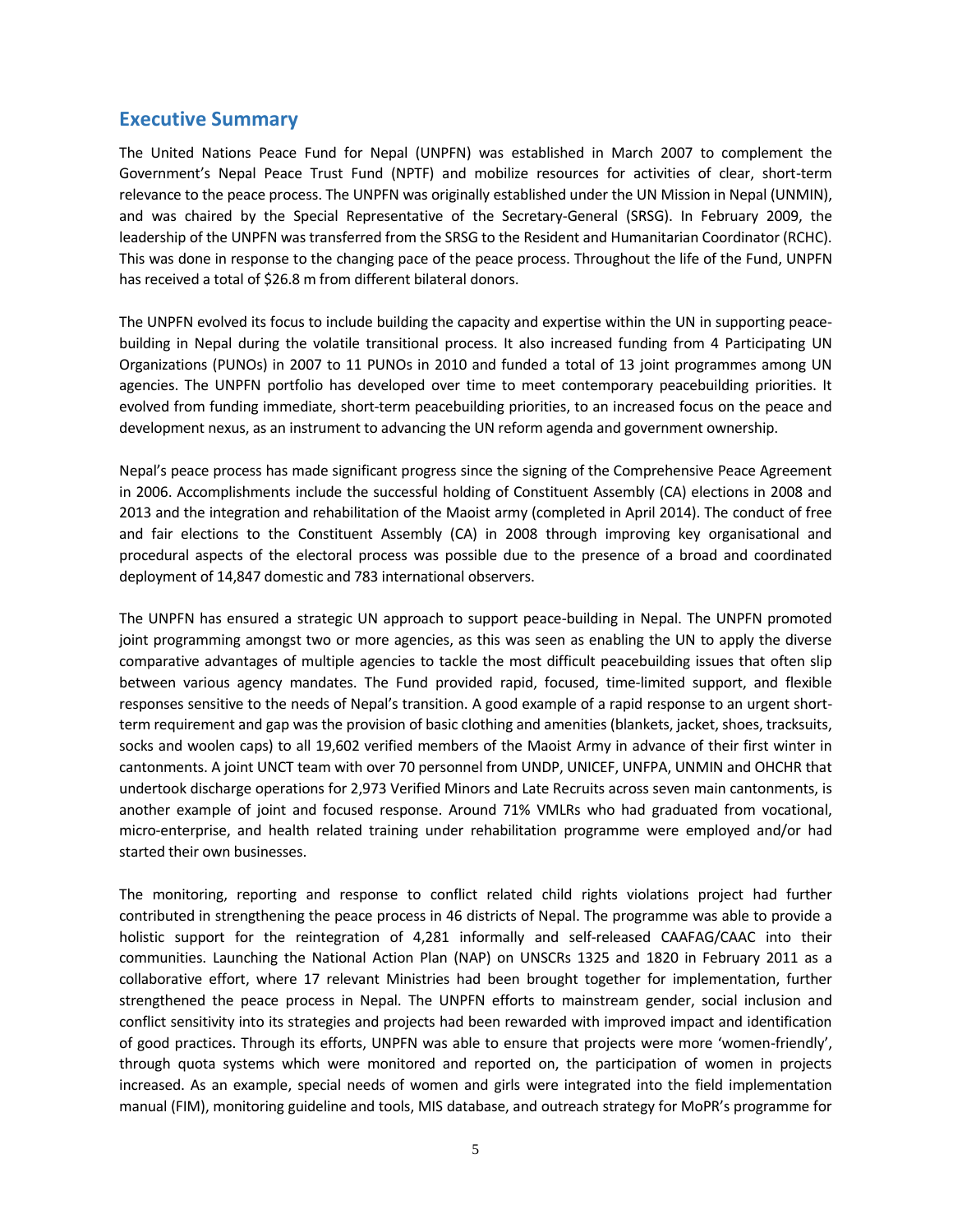psycho-social support and services (PSS). The trained psychosocial counselors provided counseling services to 87 survivors, and 169 were referred for other services such as police, legal, safe house or health care.

The UNPFN also evolved focus, built tools and guidelines, and built capacity to mainstream key cross-cutting issues as part of peacebuilding projects. A strong partnership with the inter-agency Conflict Sensitivity team ensured that rigorous conflict sensitivity and Do No Harm components were adopted within projects. A key strategy for UN peacebuilding initiatives has been to ensure a harmonised and comprehensive approach and messaging across UN agencies, including Development Partners, on key peacebuilding issues. This has been possible with leadership of the RC on multi-faceted issues such as transitional justice and conflict related sexual violence. An important component and contribution to this work has been achieved through accessing the capacities of the field offices of the UN Resident Coordinator's Office as well as the establishment and support of ad hoc UN inter-agency task forces, such as the CRSV Task Force that have worked on common messages and developed advocacy briefs in support of these areas.

While a new Constitution was promulgated in September 2015, which has been identified by many as 'a logical conclusion to the peace process', many of the issues that have been addressed through the UNPFN continue to remain relevant. For example, implementation of the Supreme Court rulings of 2013 and 2015 on the Truth, Reconciliation and Disappearance Act and providing comprehensive reparations is pending; land reform is yet to be addressed, etc. At the same time, the April 2015 earthquake, as well as the hundreds of after-shocks that have subsequently hit the country have increased vulnerabilities of many sectors of the populations.

Many of the issues addressed through the UNPFN perhaps continue to be relevant after the closure of the UNPFN. New contexts in which to address them, for example together with the Sustainable Development Goal number 16, will need to be considered for longer-term programming.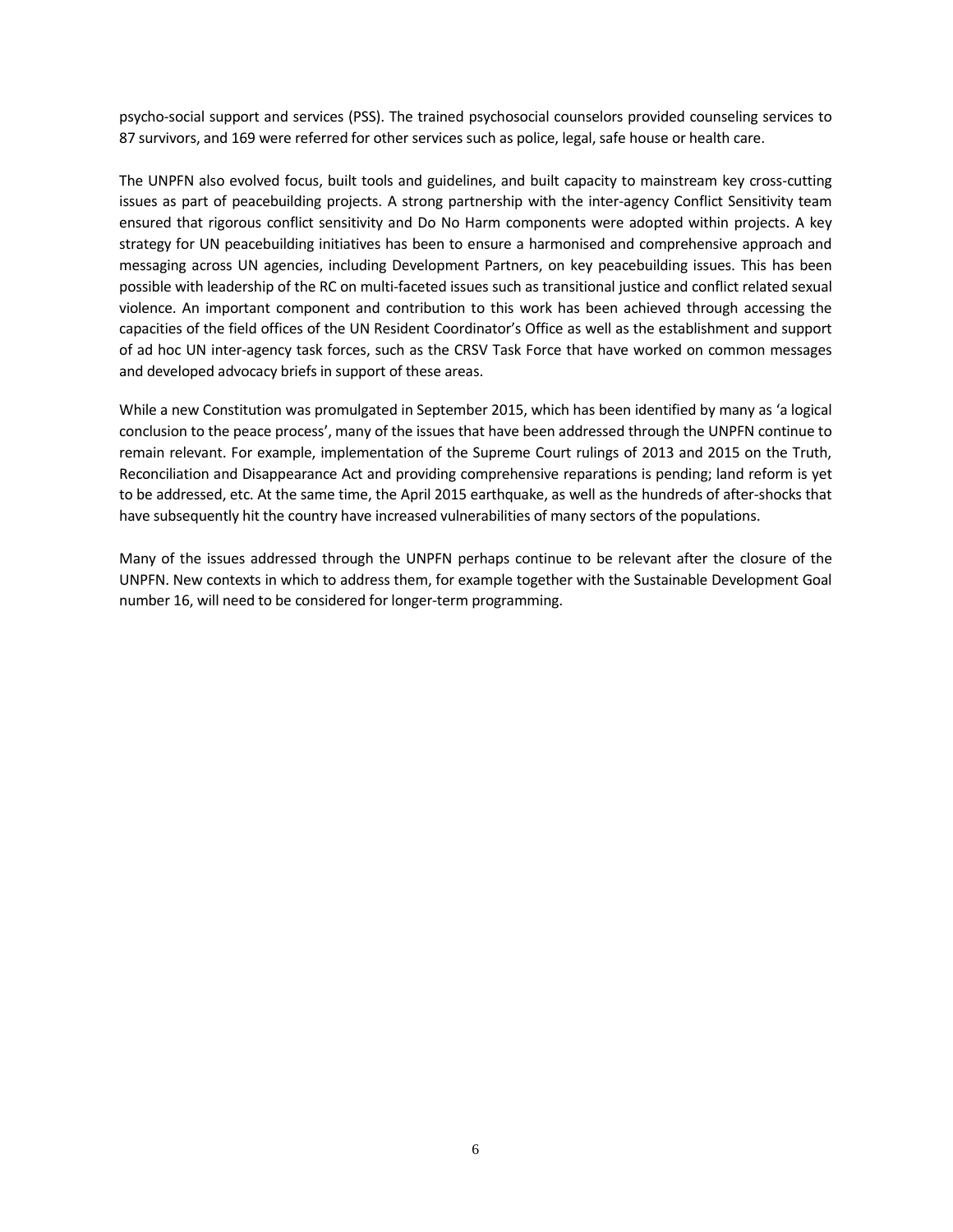# **Introduction**

The Final Report on activities implemented under the United Nations Peace Fund for Nepal (UNPFN) is submitted to the Government of Nepal (GoN) and contributing donors to the UNPFN, through the UNPFN Executive Committee, to fulfil the reporting provisions of the UNPFN Terms of Reference, the Memorandum of Understanding (MOU) signed between the Administrative Agent (AA) and the Participating Organizations (POs), and the Standard Administrative Arrangement (SAA) signed between the AA and contributing donors. The Multi-Partner Trust Fund Office (MPTF Office) serves as the Administrative Agent of the UNPFN.

This Final Report covers the period from 2007 to June 2016, and builds on Consolidated Annual Progress Reports throughout the years. It provides information on key project results funded by the UNPFN, as well as common challenges and lessons learned. This report is consolidated based on information and data contained in the individual progress reports and evaluations, as well as financial statements submitted by Participating Organizations to the MPTF Office. It is neither an evaluation of the UNPFN nor an assessment of the performance of the Participating Organizations. However, it does provide the UNPFN Executive Committee with a comprehensive overview of achievements and challenges associated with projects funded through the UNPFN.

### **Report Structure**

This report consists of four sections. The first section provides an overview of the strategic framework of the UNPFN. Section Two looks at the UNPFN's governance and fund-management arrangements followed by project's results, good practices, and lesson learned during the reporting period as well as highlights of key project-implementation progress in Section Three. Section Four elaborates on efforts made to ensure UNPFN transparency and accountability.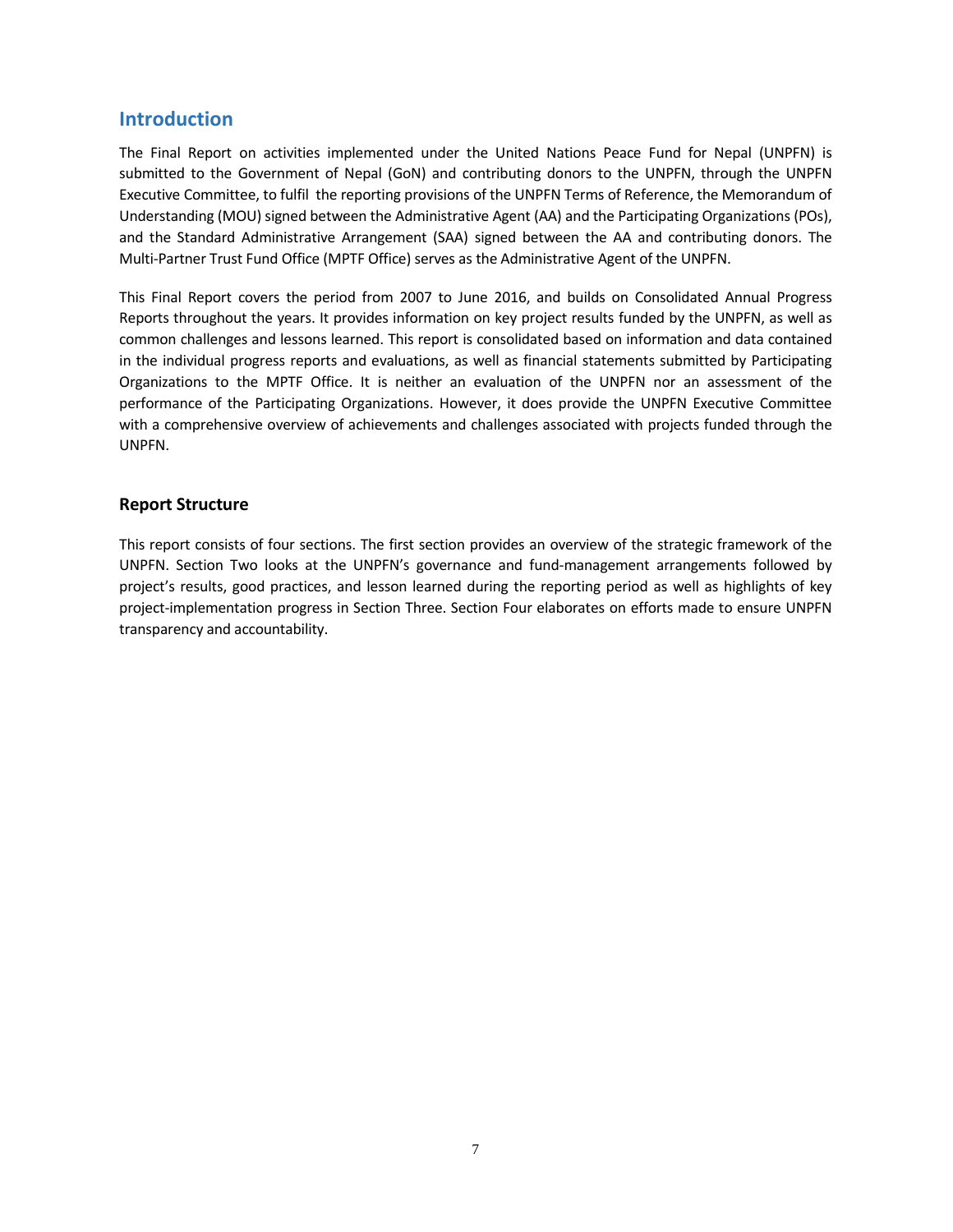# **1. Strategic Framework**

The UNPFN was established in March 2007, at the request of donors and the Government of Nepal (GoN), as a complement to the Government of Nepal's Peace Trust Fund (NPTF)<sup>1</sup>. The UNPFN was established to mobilize resources for activities of clear, short-term relevance to the peace process which could not be funded or implemented through the NPTF or other existing mechanisms or programmes.

The UNPFN was originally established under the UN Mission in Nepal (UNMIN), and was chaired by the Special Representative of the Secretary-General (SRSG). In February 2009, the leadership of the UNPFN was transferred from the SRSG to the Resident and Humanitarian Coordinator (RCHC). This was done in response to the changing pace of the peace process, which was also reflected in the management of the UNPFN.

Furthermore, it was established based on the commitment and funding of bilateral donors in Nepal. During its lifetime, the UNPFN received a total of \$26.8m from the Governments of Canada, Denmark, Norway, Switzerland and the United Kingdom. Apart from this, Nepal was also declared eligible for funding from the global Peacebuilding Fund (PBF) in December 2007, and UNPFN channelled an additional total of \$19.6m of PBF funds to Nepal.

The UNPFN was meant to channel resources for focused, time-limited activities critical to the peace process and subject to the strategic priorities for United Nations peace support, articulated by the United Nations Country Team (UNCT) in Nepal in close consultation with the Government of Nepal and Nepal's international development partners. From funding immediate, short-term peacebuilding priorities, the UNPFN increased its focus on:

- peace and development nexus;
- using UNPFN as an instrument for advancing the UN reform agenda;
- government ownership.

### **Project Funding**

The UNPFN funded projects in two ways:

- Through a competitive funding round;
- Through a direct process to allocate funds.

The competitive funding round was run based on the availability of 'un-earmarked' funds committed in the pooled mechanism, against a number of pre-determined Strategic Outcomes.

In addition to the Funding Round, the UNPFN has accepted to fund requests from the government and/or earmarked contributions from donors in support of the implementation of urgent components of the Comprehensive Peace Agreement. Additionally, the UNPFN could be activated to support wider peace building analytical and coordination activities. Finally, in cases where an urgent priority intervention was identified by the UNPFN Executive Committee, it could approach specific UN agencies directly to develop a proposal in order to meet that need. Throughout the process, the Strategic Outcomes have remained the guiding principles and provided a framework within which all funding decisions were made. Therefore, the identification and definition of these Strategic Objectives in a participatory and transparent manner has been essential.

<sup>&</sup>lt;sup>1</sup> For more information on the NPTF, please go to: http://www.nptf.gov.np/.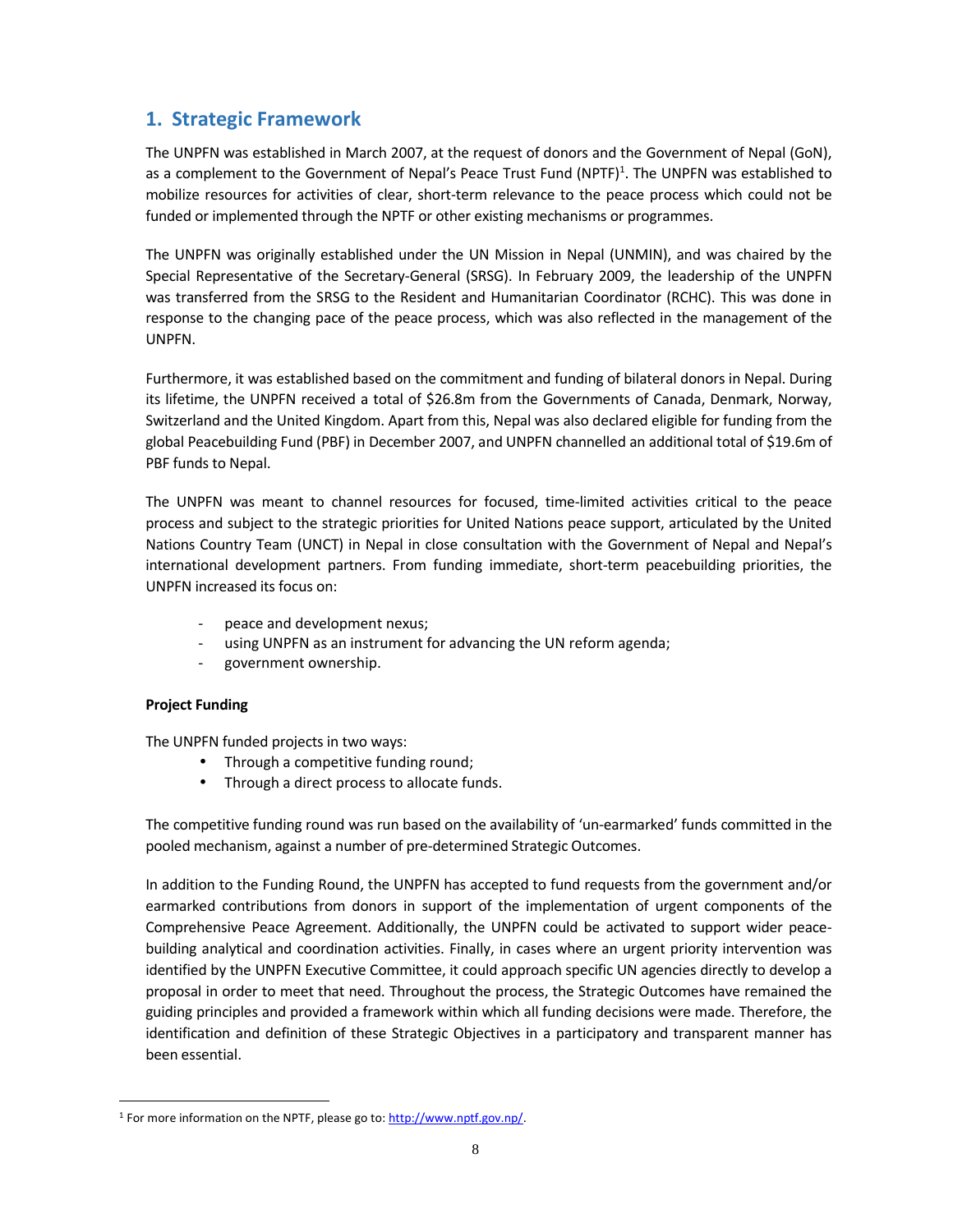#### **Development of Nepal's Second Priority Plan**

The development of Nepal's second Priority Plan took 16 months to complete, and involved extensive analysis and multiple consultations with a large group of stakeholders.

In October 2011, as a first step, an internal analysis and discussion paper was produced by the RCO entitled 'UNPFN Priority Areas for consideration'. This discussion paper assessed the status of the peace process<sup>2</sup>, and considered potential UN comparative advantages, areas of potential duplication with stakeholders and potential complementarities with the NPTF. This analysis was presented using the framework of the NPTF Cluster Areas and identified which ongoing or pipeline projects / initiatives by the NPTF, MoPR or other government bodies UNPFN support could complement. An additional consideration was given to noting specific priority areas / action points which could score a gender marker of '3' (i.e. activities that address women's and girls' specific needs, advance gender equality and/or empower women as their principle objective), emphasizing that 15% of UNPFN funding should go towards gender marker '3' projects.

Based upon the analysis of Priority Areas, potential UNPFN funding support for 2012-13 was categorized into two main groups:

- those priorities that could constitute outcome areas for a competitive funding round in 2012; and,
- those that were important priorities, but not suited for a competitive funding round. This judgement was made for example in the case where the priority was being addressed by more appropriate actors and funding mechanisms.

In November 2011, a "Joint NPTF/UNPFN Workshop to prepare for the 2010 work plan" brought together 44 participants representing MoPR, UN agencies, donors and some professionals from I/NGOs and civil society. The workshop reflected on peacebuilding needs in general and then looked at the roles that NPTF and UNPFN could potentially play in a complementary manner.

Consultations continued throughout the Priority Plan drafting process undertaken between February and March 2012. Finally, the ExCom agreed on 8 Strategic Outcomes for the Priority Plan. In April, the Priority Plan was approved in principle by the Peacebuilding Fund Support Office (PBSO).

Before launching the Funding round, the UNPFN Executive Committee revisited the specific wording of the Strategic Outcomes to reaffirm their relevance given the constantly changing peacebuilding context. A few minor modifications were made to bring the focus of the Strategic Outcomes up-to-date before applications for the funding round were opened to the UNCT on 24 August 2012.

<sup>&</sup>lt;sup>2</sup> The Peace and Development Strategy was used as one of the frameworks for this analysis. The PDS is a UN and donor led exercise launched in January 2011 articulating how development partners could assist Nepal to realize the development agenda embedded in the CPA. The PDS priority areas/action points were used as the basis to determine the core current peace-building priorities in Nepal.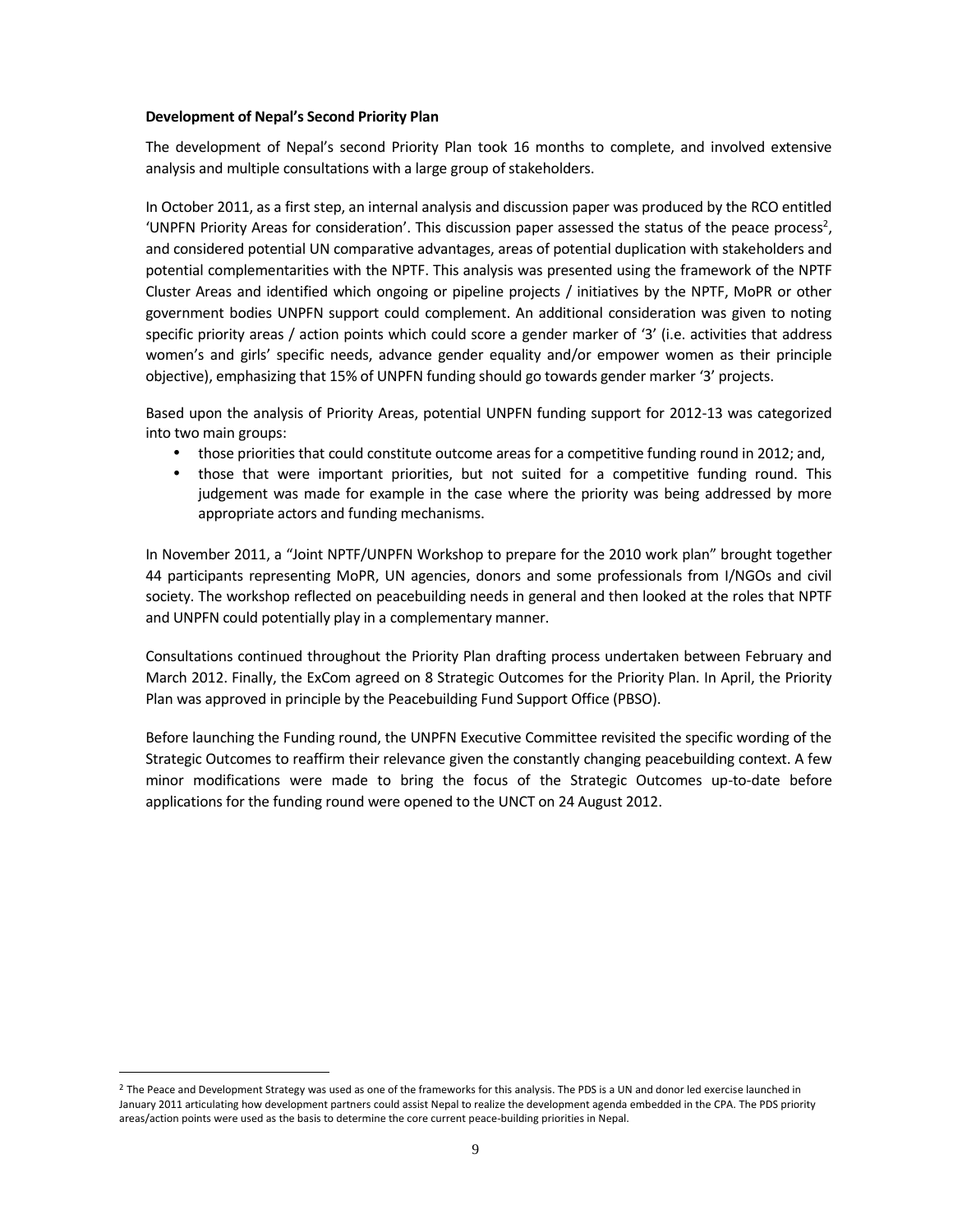# **2. UNPFN Governance Structures**

The UNPFN received guidance from higher-level national bodies with a role in overall coordination of support to the peace process in Nepal. Management and approval of UNPFN projects has been the role of a small Executive Committee chaired by the UN Resident Coordinator. Operational support was provided by a UNPFN Support Office functioning also as the Secretariat to the UNPFN Executive Committee.

**Nepal Peace Trust Fund (NPTF) Board**: provides strategic guidance to the NPTF and the UNPFN with an aim of ensuring coordination between the two Funds. The membership comprises the Minister for Peace and Reconstruction as Chair, the Finance Minister as Co-Chair, the Minister for Physical Planning and Works, the Vice-Chair from the National Planning Commission, the Secretary, Ministry of Home Affairs, the Secretary, Ministry of Finance, the Secretary, Ministry of Peace and Reconstruction, and representatives of the five largest political parties in the Constituent Assembly.

**UNPFN Executive Committee**: Under the overall policy direction of the NPTF Board, the management of the UNPFN and approval of projects was under the authority of the Executive Committee. The Executive Committee was first chaired by the SRSG and chairmanship was handed over to the UN RC in 2009. Other Committee members include a donor representative (Danish Ambassador) and a government representative (MoPR- Director of the NPTF).

In order to ensure that the UNPFN fully engaged on women's participation and gender equity, the Executive Committee requested the Government of Nepal to designate a representative of the High Level Steering Committee for implementation of the NAP on UNSCRs 1325 and 1820 as an additional government representative on the Executive Committee. Consequently, in 2011 the Member-Secretary of the High-Level Steering Committee (HLSC) of the NAP on UNSCRs 1325 and 1820 was assigned as a second Government representative to the UNPFN Executive Committee.<sup>3</sup>

**Technical Expert Groups**: Originally, UNPFN would gather a group of technical experts to review project proposals, with invitees selected based on the topics of the proposals. However, later UNPFN adopted the Nepal Peace Trust Fund (NPTF) Sectoral Cluster Groups to do the detailed review of draft project proposals before their finalisation. The NPTF Sectoral Cluster Groups include technical experts from the government, development partners, UN agencies and civil society (INGOs), and also provide coordination support to peacebuilding initiatives in Nepal.

**UNPFN Support Office**: The UNPFN Support Office, based in the RC's Office since 2009, acts as the secretariat to the Executive Committee. In this role, the UNPFN Support Office looks after the administration of the UNPFN. This support office, funded by PBF, is expected to be closed in December 2016 with a four month no-cost extension.

 $3$  Subsequently the Member-Secretary was also appointed the NPTF Director, whereby the two Government seats on the UNPFN Executive Committee were held by the same person. The Committee is now seeking other ways to expand Government membership.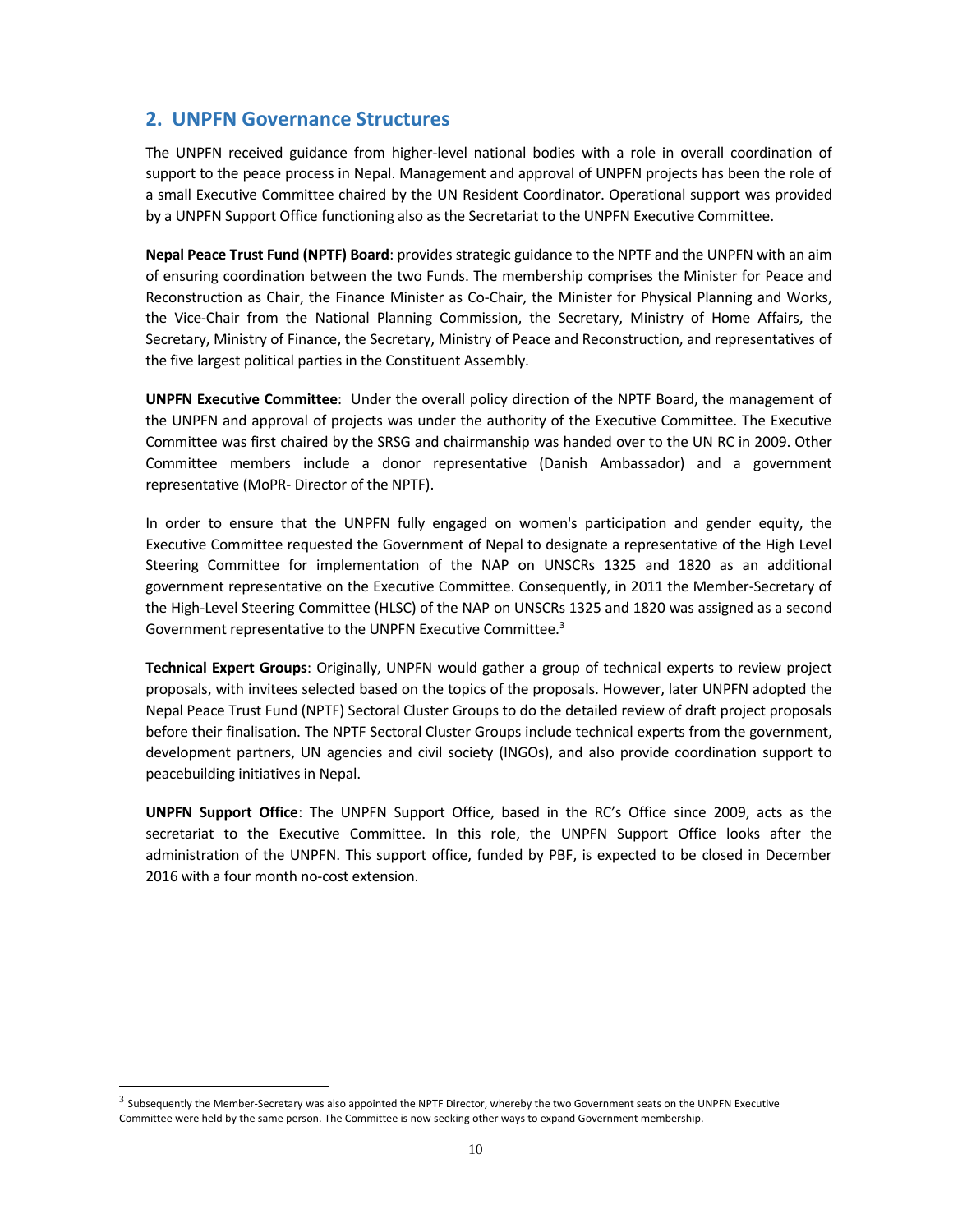# **3. Projects**

# **a) Funding Overview**

During the UNPFN lifetime, bi-lateral donors deposited \$26,792,413 in the Fund and \$454,912 were earned as interests, bringing the total sources of funds to \$27,247,325. The net transferred amount to the Participating Organizations was \$25,799,790, which went towards funding 18 projects implemented by 11 partner UN agencies. In addition, direct costs (support to secretariat) and bank charges for this fund amounted to \$980,644 and \$267,924 were deducted as AA fees. By 31 May 2017, the 2016 Annual Financial Report will be produced and published on http://mptf.undp.org/factsheet/fund/NPF00. The Final Financial Report of the Fund will be produced once the PUNOs will have financially closed the Fund projects in their systems.

# **b) Cluster Overview**

Table 3.1 below, provides an overview of projects approved to date under the four clusters of the UNPFN.

| <b>UNPFN</b><br><b>Cluster</b>     | <b>Number of</b><br><b>Projects Funded</b> | Participating<br><b>Organizations</b>           | Source of<br><b>Funding</b> | <b>Net Funded Amount</b><br>(USD) |
|------------------------------------|--------------------------------------------|-------------------------------------------------|-----------------------------|-----------------------------------|
| Cantonments / Reintegration        |                                            | UNOPS, UNDP, UNICEF, UNFPA, ILO,<br><b>OHCR</b> | <b>UNPFN</b>                | 22,499,368                        |
| Elections / Governance / Mediation | 4                                          | UNDP, UNESCO                                    | <b>UNPFN</b>                | 956,085                           |
| Recovery / Quick Impact Projects   |                                            | <b>FAO</b>                                      | <b>UNPFN</b>                | 49,529                            |
| <b>Rights and Reconciliation</b>   | 6                                          | WFP, OCHA, UNESCO, UN WOMEN,<br>IOM, UNFPA      | <b>UNPFN</b>                | 2,294,808                         |
| <b>TOTAL</b>                       | 18                                         |                                                 |                             | 25,799,790                        |

#### **Table 3-1: Cluster Overview**

# **c) Project Overview and Achievements**

In terms of project implementation, a total of 18 projects funded through the Fund. All UNPFN projects, approved under the 2<sup>nd</sup> priority plan after completion of the 1<sup>st</sup> priority plan, completed their field level interventions by June 2016. While the fund was supposed to be closed by December 2015, a six month no-cost extension was granted based on the request made by the Executive Committee primarily to have strategic discussions with Donors and government on the future of the fund and peacebuilding activities, in addition to allowing some extra time to manage and close the fund more comprehensively.

The overall financial implementation rate of UNPFN-funded projects was approximately 100 percent of net funded amounts.

The sections below provide an overview of the main results achieved through the UNPFN, as reported by the respective Participating Organizations in their annual or final narrative reports, and/or as found by project evaluations. Projects are grouped by UNPFN clusters.

For detailed annual narrative reports, please refer to Annual UNPFN Progress Reports, available on the MPTF Office GATEWAY (http://mptf.undp.org).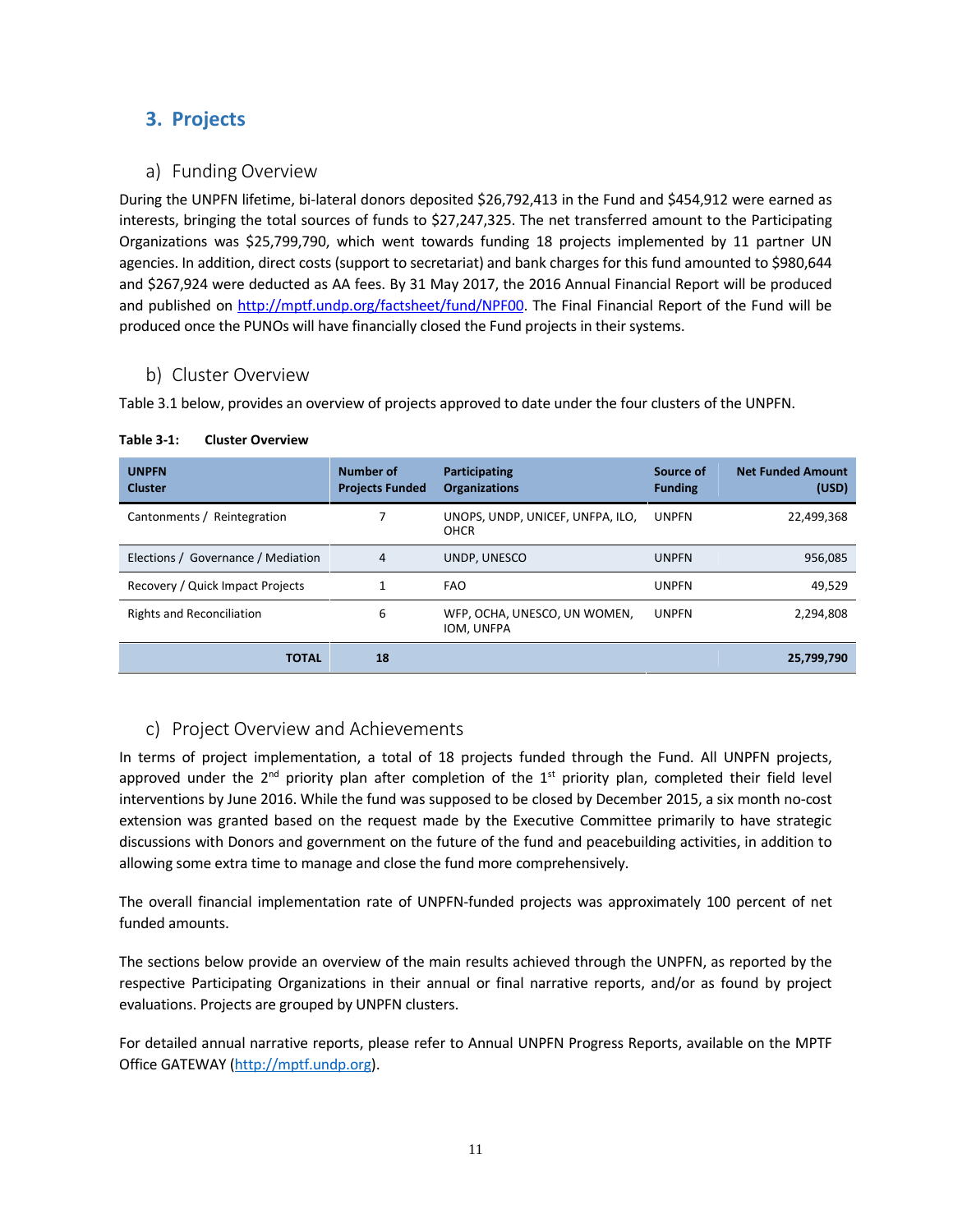### **3.C.1 Cantonments/Reintegration**

The purpose of interventions in this cluster was to: improve living conditions in the cantonments that hosted the Maoist army; register/verify, and discharge former Maoist army personnel; reintegrate late recruits and minors; and dispose of mines and other unexploded devices. The table below (Table 3-2) provides an overview of the projects including total net funded amount in US\$ under this cluster. All projects are operationally closed.

| <b>Project Number and Title</b>                                                                             | <b>Project Duration (Start-</b><br>End) | Participating<br>Organization(s) | <b>Net Funded</b><br><b>Amount USS</b> |
|-------------------------------------------------------------------------------------------------------------|-----------------------------------------|----------------------------------|----------------------------------------|
| 00067441 UNPFN/A-1 Mine Action /IEDD / EOD Operations in<br>Nepal                                           | Apr 2007-Mar 2012                       | <b>UNOPS</b>                     | 5,002,693                              |
| 00067443 NPFN/A-2 Verification of the Maoist Army<br>Combatants in the Cantonment Sites - Phase I           | Jun 2007-Dec 2007                       | <b>UNDP</b>                      | 618,559                                |
| 00067447 UNPFN/A-2a Verification of the Maoist Army<br>Combatants in the Cantonment Sites - Phase II        | Nov 2007-Mar 2008                       | <b>UNDP</b>                      | 513,640                                |
| 00067451 UNPFN/A-3 Project to Support Discharge of Adult<br>Maoist Army Personnel from the Cantonment Sites | Dec 2008-Dec 2010                       | <b>UNDP</b>                      | 486,638                                |
| 00071690 UNPFN/A-6 Discharge and Reintegration Assistance to<br>Maoist Army                                 | Mar 2009-Jan 2011                       | <b>UNDP</b>                      | 3,381,980                              |
| 00075366 NPFN/A-7 Support to the Rehabilitation of Verified<br><b>Minors and Late Recruits</b>              | Jun 2010-Jan 2013                       | UNDP, UNICEF,<br>UNFPA, ILO      | 11,341,564                             |
| 00078539 UNPFN/A-8 Monitoring, Reporting and Response to<br>Conflict-Related Child Rights Violations        | May 2011-Jan 2012                       | UNICEF, OHCR                     | 1,154,293                              |
| <b>TOTAL</b>                                                                                                |                                         |                                  | 22.499.368                             |

#### **Table 3-2: Cantonments/Reintegration Cluster Overview of projects**

#### **Achievements**

As documented in the 'Evaluation of UN Mine Action Programme' evaluation report, Mine Actions/IEDD/EOD Operations programme made a number of useful contributions to broader peacebuilding efforts in Nepal, e.g. demining and the destruction of IED stockpiles removed significant hazards to civilians, including in areas that had supported the rebels. Total 53 mine fields and 98.5% IED fields were cleared respectively by June and December 2011 with support from the Government of Nepal, Nepal Army and Maoist Army. Around 100% of 58,000 registered ERW held at Maoist cantonment sites was safely removed and destroyed during this project period. This project was also instrumental to enhance the capacity of Nepal Army Mine Action Coordination Centre to international standards.

In accordance with the Agreement on the Monitoring of the Arms and Armies and under the direction of the United Nations Mission in Nepal (UNMIN), total 19,602 Maoist personnel (3,846 women), 2,973 verified minors, and 1,035 late recruits were verified and registered into the 'DREAM' (Disarmament, Demobilization, REintegration and Arms Management) database. These verified members were provided with basic clothing and amenities (warm blankets, jackets, shoes, track suit, socks and woolen cap) for their living. Besides, total 11,161 people received primary health services through 30 reproductive health clinics which resulted in improved reproductive health status of all female combatants and one-third of women from nearby communities to the cantonment.

The official release of the VMLRs from the Maoist cantonments that occurred during January and February 2010 was a preliminary step towards peace and reconciliation process in Nepal and also a critical element in implementation of AMMAA. A joint UNCT team with over 70 personnel from 5 UN Agencies undertook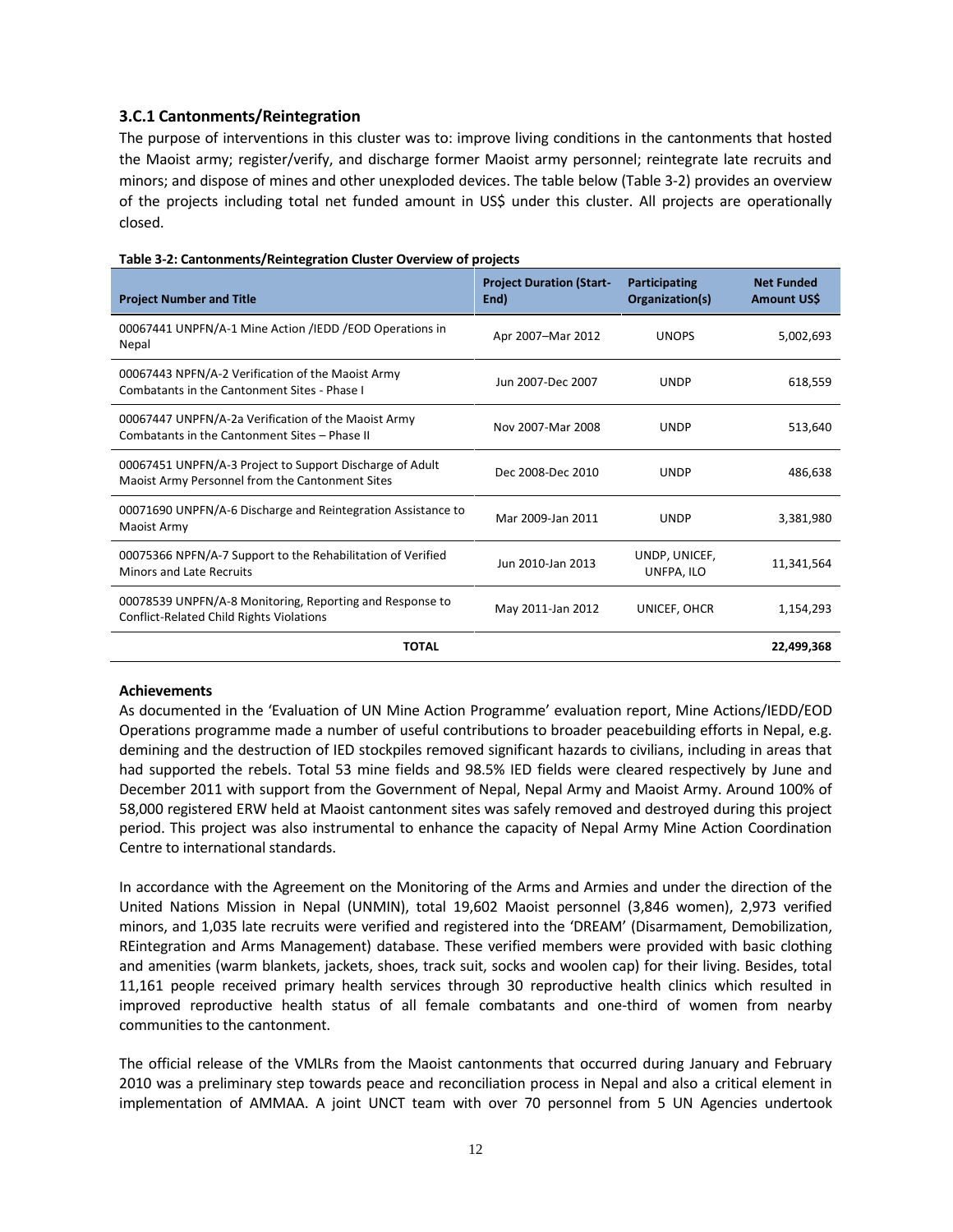discharge operations for 2,394 VMLRs across seven main cantonments. Besides, discharge of the 4,008 disqualified combatants helped ending the political deadlock and paved the way for fresh political discussion and confidence building. Out of 4,008, total 2234 VMLRs were eventually enrolled in the UN Interagency Rehabilitation Programme.

A set of four sectoral rehabilitation support packages including options for vocational skills training, Micro- Enterprises, and Non-Formal education were offered through UNDP, Formal Education and Psychosocial Counseling through UNICEF, Health related trainings through UNFPA while ILO enhanced the capacity of UNDP implementing partners for vocational skill training to deliver high quality vocational skills training and also to improve their labor market assessment skills. Through UNICEF's experience on working with CAAFAG, support to such other vulnerable groups was integrated in the programme to avoid further stigmatization of discharged minors and late recruits. The focus on socio-reintegration and rehabilitation of these VMLRs was ensured by making provision of psychosocial support, establishing response mechanism to address protection concerns and engaging VMLRs in the community based peace-building activities. A referral mechanism was established to refer cases require clinical and critical psychosocial interventions to specialized agencies.

Among the rehabilitated personnel, around 97% were found happy in the community including 72% respondents who had noticed positive changes in their families' economic situations since receiving the rehabilitation supports. Total 2,234 VMLRs (38% female) enrolled in one of the four rehabilitation packages. Off 1,802 VMLRs, around 71% graduates from vocational, micro-enterprise, and health related training were employed and/or had started their own businesses. Apart from these capacity building initiatives, maternity and paternity allowances to 73 persons, child care grants to the parents of 966 children, and nutritional support to 554 pregnant and lactating mothers were provided to strengthen their living standards. Around 34,392 community participants including VMLRs had participated into 151 peacebuilding activities and events which resulted in creating positive perception about local impact of rehabilitation process.

The monitoring, reporting and response to conflict related child rights violations project had further contributed in strengthening the peace process in 46 districts of Nepal. The UN national monitoring team (UNMT) and four UN regional monitoring teams monitored and verified compliance with the Action Plan mainly through interviews with verified minors and other reliable sources in various districts, including with Maoist army senior leaders and Maoist political senior leaders. In June 2012, the UCPN-M was delisted from the Secretary- General (SG) Annual Global report on CAAC for successful implementation of the Action Plan.

The programme was able to provide a holistic support for the reintegration of 4,281 informally and self released CAAFAG/CAAC into their communities. Of this, 76% children received education support, while 23% benefited from vocational training or income generating support. Out of the total CAAFAG and CAAC who received livelihood skill training (vocational and micro-enterprise skill training), 49% were engaged in economic activities, mostly embarking in trades such as carpentry, driving vehicles, mobile repair, sewing & cutting, among others, while 248 female CAAFAG and CAAC participants were linked to micro-credit groups. Of these 38% constitute female participants. During the project period, around 311 psychosocial workers in 30 districts received psychosocial training, as a result of which around 1,453 CAAFAG/CAAC (48% Females) received psychosocial support. As a result of consistent advocacy at all levels, the NPA-CAAC was finally approved by the Cabinet in December 2010 and officially launched in March 2011.

Moreover, the programme also capacitated the government and non-governmental actors in areas of child protection. The referral mechanism was established in 30 programme districts, thereby enhancing the coordination among child rights agencies. The programme activities, therefore, played a crucial role in laying down the foundation for the establishment of a system for the protection of, not only conflict affected children, but all children who may be vulnerable to violence, abuse and exploitation. At the district and community levels, UNICEF and the CAAFAG Working Group supported awareness-raising and sensitization activities targeting political parties, child protection committees, and other community groups on child rights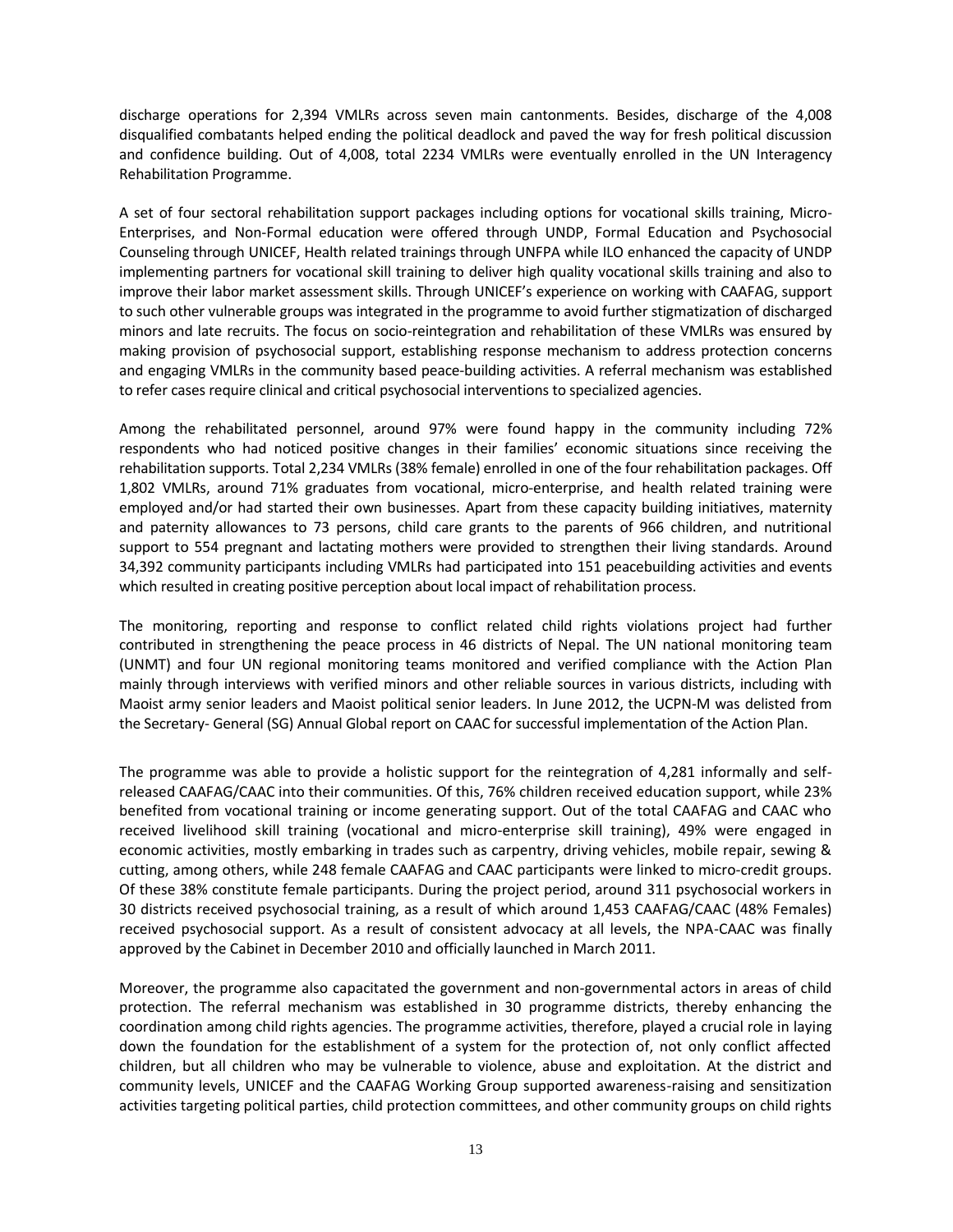issues and CAAFAG-specific issues. As a result, CAAFAG implementing partners were able to get commitments from district political leaders to exempt schools from the frequent "bandhs" or shutdowns. Besides, total 308 child and youth clubs were supported in the programme districts to conduct various peacebuilding and community based social activities.

#### **3.C.2 Elections, Governance and Mediation**

The purpose of interventions in this cluster is to provide technical advice and logistic support on elections/constitutional issues, assist restoration of government structures at the local level and directly aid the peace process. The table below (Table 3-3) provides an overview of the projects including net funded amount in US\$.

| <b>Project Number and Title</b>                                                                         | <b>Project Duration</b><br>(Start-End) | <b>Participating</b><br>Organization(s) | <b>Net Funded</b><br><b>Amount USS</b> |
|---------------------------------------------------------------------------------------------------------|----------------------------------------|-----------------------------------------|----------------------------------------|
| 00067445 UNPFN/B-1 Electoral Observation Resource Centre                                                | Sep 2007-Dec 2007                      | <b>UNDP</b>                             | 138,356                                |
| 00067448 UNPFN/B-2 Provision of Specialised Electoral Assistance<br>to the Election Commission of Nepal | Nov 2007-Feb 2008                      | <b>UNDP</b>                             | 156.771                                |
| 00080268 UNPFN/B-3 Collaborative Leadership and Dialogue (CLD)                                          | Nov 2011-June 2013                     | <b>UNDP</b>                             | 299.800                                |
| 00085974 UNPFN/B-4 Planning effective delivery of education                                             | Mar 2013 - Mar 2015                    | <b>UNESCO</b>                           | 361,158                                |
| <b>TOTAL</b>                                                                                            |                                        |                                         | 956.085                                |

#### **Achievements**

The conduct of free and fair elections to the Constituent Assembly (CA) in 2008 through improving key organisational and procedural aspects of the electoral process contributed significantly in the peacebuilding in Nepal. The legitimacy of the elected Constituent Assembly, and public confidence as well was enhanced due to a broad and coordinated deployment of 14,847 domestic and 783 international observers. Establishing an Electoral Observation Resource Centre served as a clearinghouse for all information related to election observation, and coordinated for 20,882 polling centres in 9,801 polling locations across the country.

Collaborative Leadership and Dialogue (CLD) project strengthened the national and local capacities and mechanisms for collaboration, dialogue, and conflict management. Total 648 leaders from political parties (33%), civil society (36%), and government (5%) including 5 Ministries developed their skills on collaborative leadership and dialogue at national and local levels by 62 Master Trainers. Involvement of capacitated local actors helped developing an agreement of mutual non-aggression (not to attack each other demonstration) and lessened tensions in May 2012 in context of localized tensions between Tharu and Pahadi communities in the Kailali district.

To foster informed and robust public discussion of Transitional Justice issues, CLD together with MoPR supported the Transitional Justice Resource Center (TJRC) run by the World Vision Advocacy Forum. Around 877 people were sensitised on transitional justice related issues through 14 fortnightly meetings. The publication of multiple opinion pieces by prominent journalists in support of collaborative leadership and dialogue acted as keys to overcoming the nation's political difficulties. An intensive media campaign (24 episodes of radio talk programmes, 12 episodes of a radio magazine) also promoted positive messages related to collaborative leadership and dialogue to reduce tensions in the communities. During this project period, around 8 newsletters were published and 6,000 copies were distributed among different people.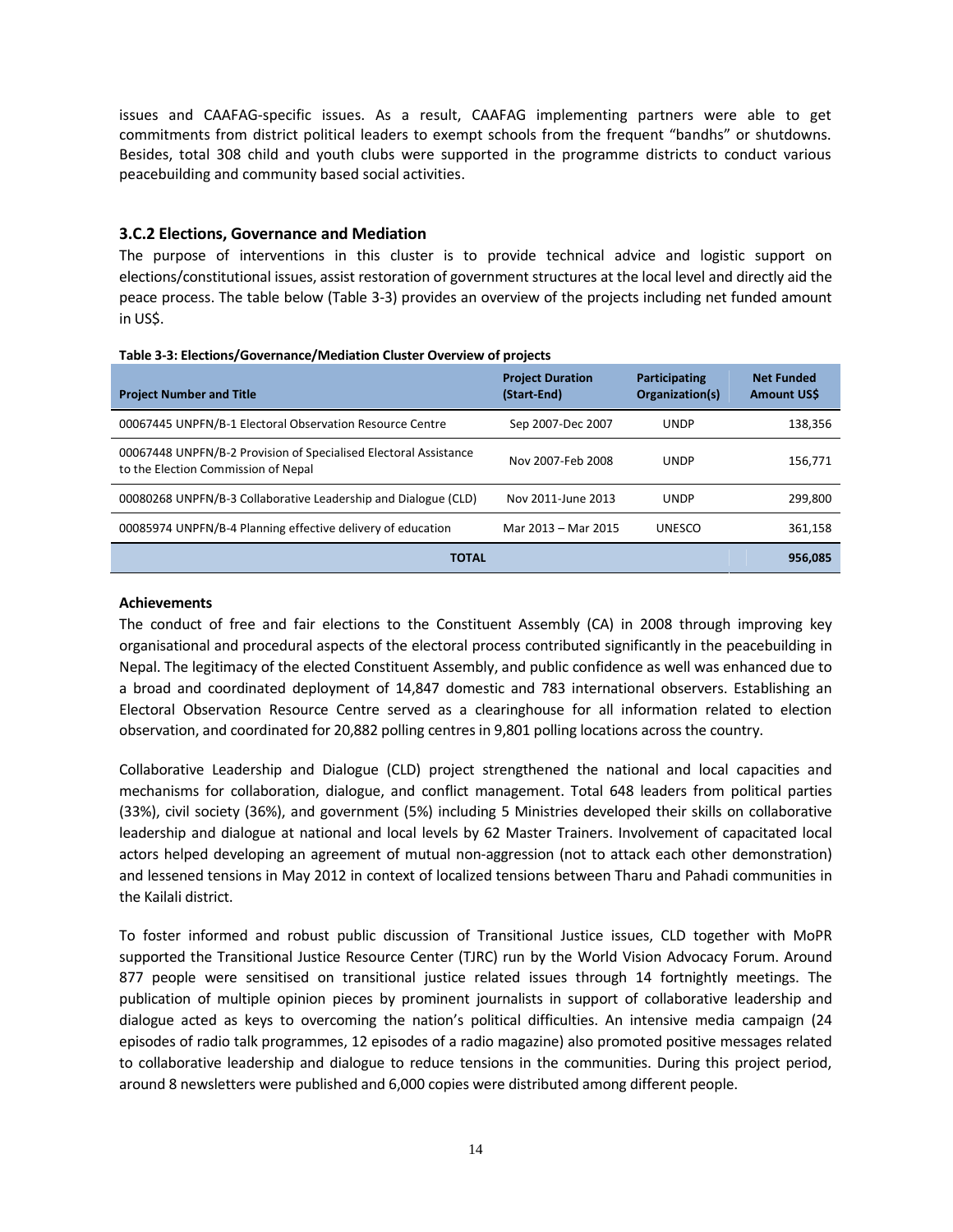UNESCO implemented the project 'Planning effective delivery of education for fostering peace in a future federal state' with an aim to contribute to Nepal's peace and development process by generating understanding and dialogue on how to deliver inclusive, non-discriminatory and efficient public services within a future federal state. As delivery of quality education depends on the capacity of education officials, a total of 22 education officials (7 female) of Ministry of Education (MoE) were capacitated on different models for an inclusive and effective education system in Nepal. The project prepared a resource kit for education of journalists to improve debate on the education system in a future federal Nepal.

An Education and Federalism Support Desk was established at MOE. This was supported by the Education and Federalism Support Group (EFSG), along with reference groups to provide inputs for relevant themes of education and continuity of education services more effectively in the future restructuring process of the state in federalism. Till the end of the project, a total of eight research papers on relevant themes identified by the EFSG were developed by the education experts through wider consultation processes with key stakeholders, including parents, SMC members, government officials, teachers, local experts etc. These papers formed the basis of evidence-based discussions across the country at national and sub-national levels. In addition, around 40 people (6 female) were trained on planning and monitoring of effective delivery of education in decentralised environment. This project developed options for the restructuring of the education sector including options for resource transfers, teacher training, curriculum development, governance architecture, staffing and recruitment of qualified teachers, timing, oversight and accountability, and costing of education system.

#### **3.C.3 Recovery/Quick Impact Project**

The purpose of the different interventions in this cluster was to support the time sensitive and high impacts projects to address the absence of peace dividend particularly for vulnerable communities. The table below provides an overview of the UNPFN funded project under this cluster.

| <b>Project Number and Title</b>                                                                                                 | <b>Project Duration</b><br>(Start-End) | <b>Participating</b><br>Organization(s) | <b>Net Funded</b><br>Amount US\$ |
|---------------------------------------------------------------------------------------------------------------------------------|----------------------------------------|-----------------------------------------|----------------------------------|
| UNPFN/C-2 Piloting Land Registration and Preliminary Land Management<br>Intervention in Selected Parts of Achham District (FAO) | Jul 2010 - Jan<br>2011                 | FAO                                     | 49.529                           |
| <b>TOTAL</b>                                                                                                                    |                                        |                                         | 49,529                           |

#### **Table 3-4: Recovery/Quick Impact Project Cluster Overview of projects**

#### **Achievements**

This pilot project was jointly implemented by FAO and MoLRM in close collaboration with local partners to recover/replace the land records destroyed in 2002 in the Achham district. Land tenure security and possibility of mortgage enhanced in the piloted villages through this project, ultimately reduced the possibilities of land related conflicts and risk of encroachment of public lands. During the project period, a total of 480 hectares of land of Vaijnath VDC of Acchamm district was surveyed using a mixed of tools. A total of 125 land titles destroyed during the conflict were recovered and issued to the original land owners at the end of the project. As a pilot of scientific land reform programme, this project ensured the participation of community people in land survey without any disputes among the land owners relate to issuance of new land certificates.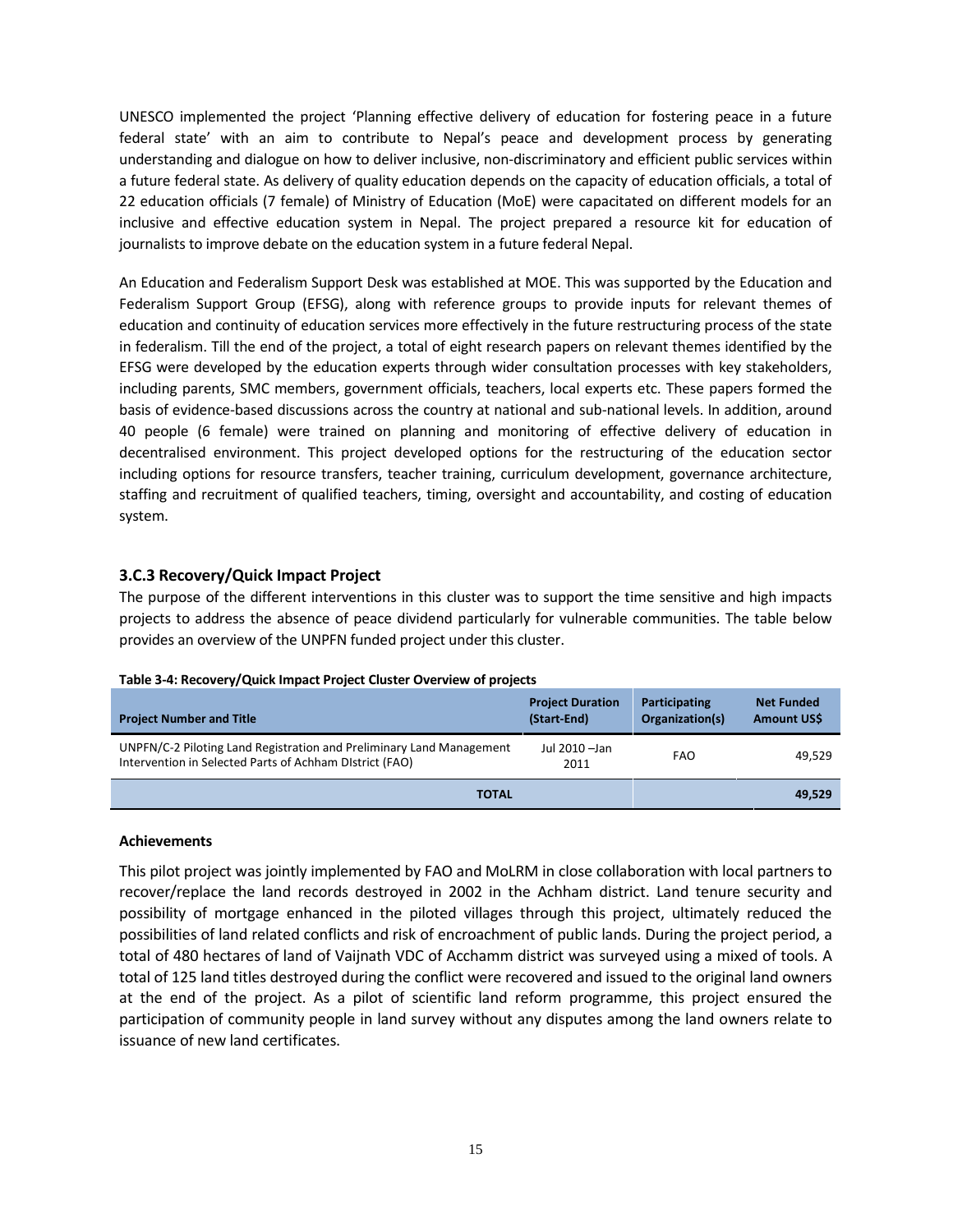#### **3.C.4 Rights and reconciliation**

The purpose of interventions in this cluster is to assist initiatives related to Transitional Justice, and national monitoring mechanisms of the peace process and local reconciliation. The table below provides an overview of the projects as of 31 December 2015 under this cluster.

| Table 3-5: Rights and Reconciliation Cluster Overview of projects |
|-------------------------------------------------------------------|
|-------------------------------------------------------------------|

| <b>Project Number and Title</b>                                                                                                                                                                      | <b>Project Duration</b><br>(Start-End) | Participating<br>Organization(s) | <b>Net Funded</b><br>Amount US\$ |
|------------------------------------------------------------------------------------------------------------------------------------------------------------------------------------------------------|----------------------------------------|----------------------------------|----------------------------------|
| 00067444 UNPFN/E-1 Surveillance and Programme Targeting for Post-<br><b>Conflict Reconciliation</b>                                                                                                  | Jul 2007 – Dec 2007                    | WFP, OCHA                        | 489,610                          |
| 00067450 UNPFN/E-1a Surveillance and Programme Targeting for Post-<br>Conflict Reconciliation - Phase II                                                                                             | Dec 2008 - Jun 2009                    | <b>WFP</b>                       | 398,153                          |
| 00072386 UNPFN/E-3 Training Women Journalists in the Terai                                                                                                                                           | Sep 2009 - Dec 2009                    | <b>UNESCO</b>                    | 19,666                           |
| 00074663 UNPFN/E-6 Partnership for Equality and Capacity<br>Enhancement (PEACE): Towards Implementation of UNSCRs 1325/1820                                                                          | Mar 2010 - Mar 2012                    | UN WOMEN                         | 525,000                          |
| 00085973 UNPFN/E-7 Technical Assistance to the Ministry of Peace and<br>Reconstruction in the Implementation of Psychosocial Counselling and<br><b>Support Services to Conflict Affected Persons</b> | Mar 2013 - Jun 2014                    | <b>IOM</b>                       | 461,741                          |
| 00095796 UNPFN/E8 Building the Foundation for Access to Justice and<br>Reparations for Conflict Related Sexual Violence (CRSV) survivors                                                             | Jun 2015 - Dec 2015                    | IOM, UNFPA                       | 400,638                          |
| <b>TOTAL</b>                                                                                                                                                                                         |                                        |                                  | 2,294,808                        |

#### **Achievements**

Surveillance and Programme Targeting for Post-Conflict Reconciliation project enabled a common targeting mechanism by facilitating civil affairs monitoring and providing real-time data from 38 conflict affected districts. During the two phases of the project, a total of 5626 maps were prepared considering the security, cantonment, IED, logistics. CAFAAG, administrative boundaries, etc. including 345 thematic maps and 86 reference maps. Apart from that, a 2,558 households survey in 323 VDCs provided evidence based analysis on the poorest and conflict affected districts and facilitated the monitoring activities by UNMIN. This project also made possible the evidence and need based targeting for partner UN agencies due to a desk-top study and availability of primary information disaggregated by gender and social inclusion on food security, water and sanitation, migration, and conflict factors across 38 districts.

Basic journalism skill, and knowledge on conflict and gender based reporting and human rights were improved for 25 women journalists in the Terai districts including participants from Sarlahi, Siraha, Dhanusha, Mahottari, Bara, Parsa, Rauthat and Saptari districts. Confidence for doing fair and fact based journalism was also improved due to a personal security training and formation of a network of journalists. Before the training the situation of women journalists in Terai was very much challenging: the women often faced threats and violence, but did not receive support from their families or employees. The training did not only provide them with the basic security skills, but gave them a feeling that they are not alone as they have a women journalist platform to interact and share experiences and seek peer support in difficult situations. The project also prepared a handbook and a documentary film to support their learning.

The format of the training was also perceived as a good practice as it gave enough time for learning and practice, for example, three modules within a time period of 7 months combined with practical internships was successful to the extent that it could be replicated as a good practice. The collaboration between a relatively large number of project partners of heterogeneous background also turned out to be a good lesson as the UN agencies and INGOs brought to the table the expertise in media development and human rights, while the local media organizations provided the project with in-depth knowledge on media in Nepal.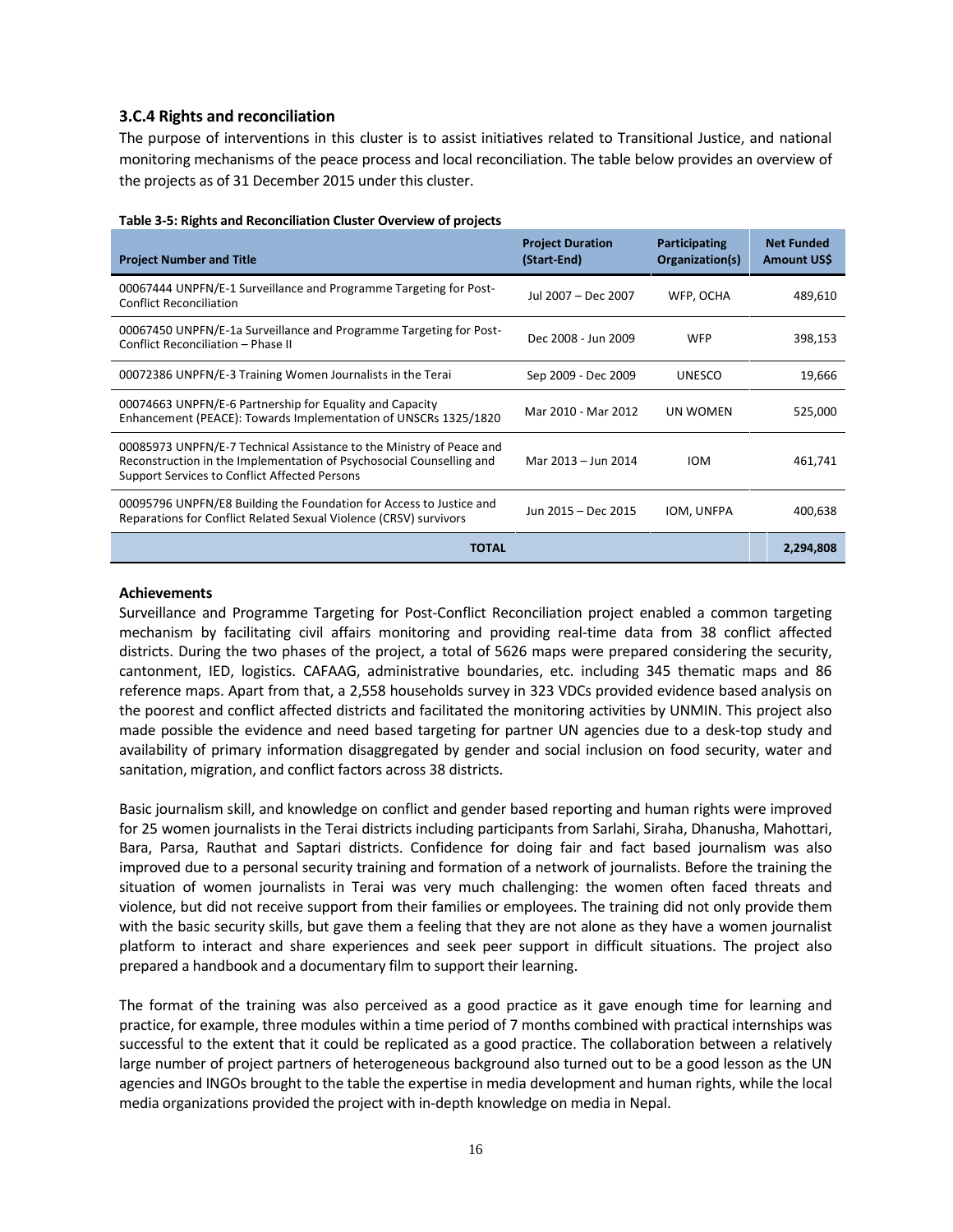One of the key achievements of the PEACE project is the approval and launching of the National Action Plan (NAP) on UNSCRs 1325 and 1820 in February 2011 both in Nepal and abroad. The NAP is a collaborative effort where 17 relevant Ministries had been brought together for implementation, which was coordinated by the MoPR. The collaborative effort enabled the relevant ministries to incorporate policies favoring conflict affected women and girls in their own plans. Within two years after the endorsement of NAP, MoPR was able to establish a gender unit within the ministry, localizing the NAP and making provisions for ensuring that conflict affected women are reached by the interim relief packages for victims.

The PEACE project also enhanced the capacities of 300 stakeholders including government officials, political leaders, journalists and civil society members on NAP. With technical support from the project, six ministries had prepared project proposals which were approved by the NPTF and relevant ministries. The relevant ministries had received NPR 350 million from the NPTF in 2012 for these projects. In total, 28 DDCs were activated for the implementation of the NAP at the district level. On the other hand, the NAP Nepali booklet is the summary of the NAP document and serves as a quick reference that also contributed in sensitizing local people. The NAP Nepali booklet has been translated into six different local languages (Newari, Magar, Tamang, Maithili, Bhojpuri and Tharu). About 500 copies of booklets of each language had been distributed to the relevant stakeholders. The gender responsive operational guidelines on the economic empowerment of conflict affected women contributed to the implementation of the Relief and Recovery pillar of the NAP, which focuses on the economic empowerment of conflict affected women.

Technical Assistance (TA) project was instrumental in bringing the issue of psychosocial counselling and services into the mainstream transitional justice (TJ)/Reparations discourse in Nepal. Its victim-centric approach provided a clear opportunity to focus more on victims taking the restorative approach as TJ is fundamentally meant to do. Special needs of women and girls were integrated into the field implementation manual (FIM), monitoring guideline and tools, MIS database, and outreach strategy for MoPR's programme for psycho-social support and services (PSS). These guidelines and tools provided a strong foundation for future programming. In total, 552 participants (181 female) from various national and district level government and non-government organisations were consulted to prepare the implementation guideline. A total of 59 officials including 29% female were trained on gender sensitive programme planning and implementation. Significant progress had been made to accelerate the participation 4.1<sup>4</sup>, promotion 1.7<sup>5</sup>, 2.3<sup>6</sup> and relief and recovery 1.6<sup>7</sup> of NAP UNSCRs 1325 and 1820 components during the project period.

The project 'Building the Foundation for Access to Justice and Reparations for Conflict Related Sexual Violence (CRSV) survivors' jointly implemented by IOM and UNFPA addressed the needs of the survivors of CRSV. After implementation of the first phase with support from partner UN agencies, the Ministry of Peace and Reconstruction initiated the process of extending NAP on UNSCR 1325 and 1820 –2nd Phase. This project developed a case management protocol related to referral of and service provision to victims of conflict related sexual violence during the implementation of the psychosocial counselling services. The trained psychosocial counselors provided counseling services to 87 survivors in the project period. 169 were referred for other services such as police, legal, safe house or health care. GBVIMS strengthened the case recording system: during June to December 2015, a total of 306 cases were reported, among which 7 rapes, 18 sexual assault and, 119 physical assault, 62 denial of resources and 100 psych/emotional abuse. In total, 22 Psychosocial counselors from 10 NGOs, 16 psychosocial counselors from 16 OCMCs and 9 government officials were trained

<sup>4</sup> "Enhance advocacy skills of public servants, political activists, human rights defenders, journalists and organisations…"

<sup>5</sup> "Disseminate information on relief and reparation in a transparent manner"

<sup>6</sup> "Build the capacity of the members, especially women members, of the Local Peace Committees constituted in the district and the Municipality/ VDC level"

<sup>7</sup> "Make necessary arrangements for the treatment and rehabilitation of women who are mentally disturbed due to conflict and whose families have not been identified"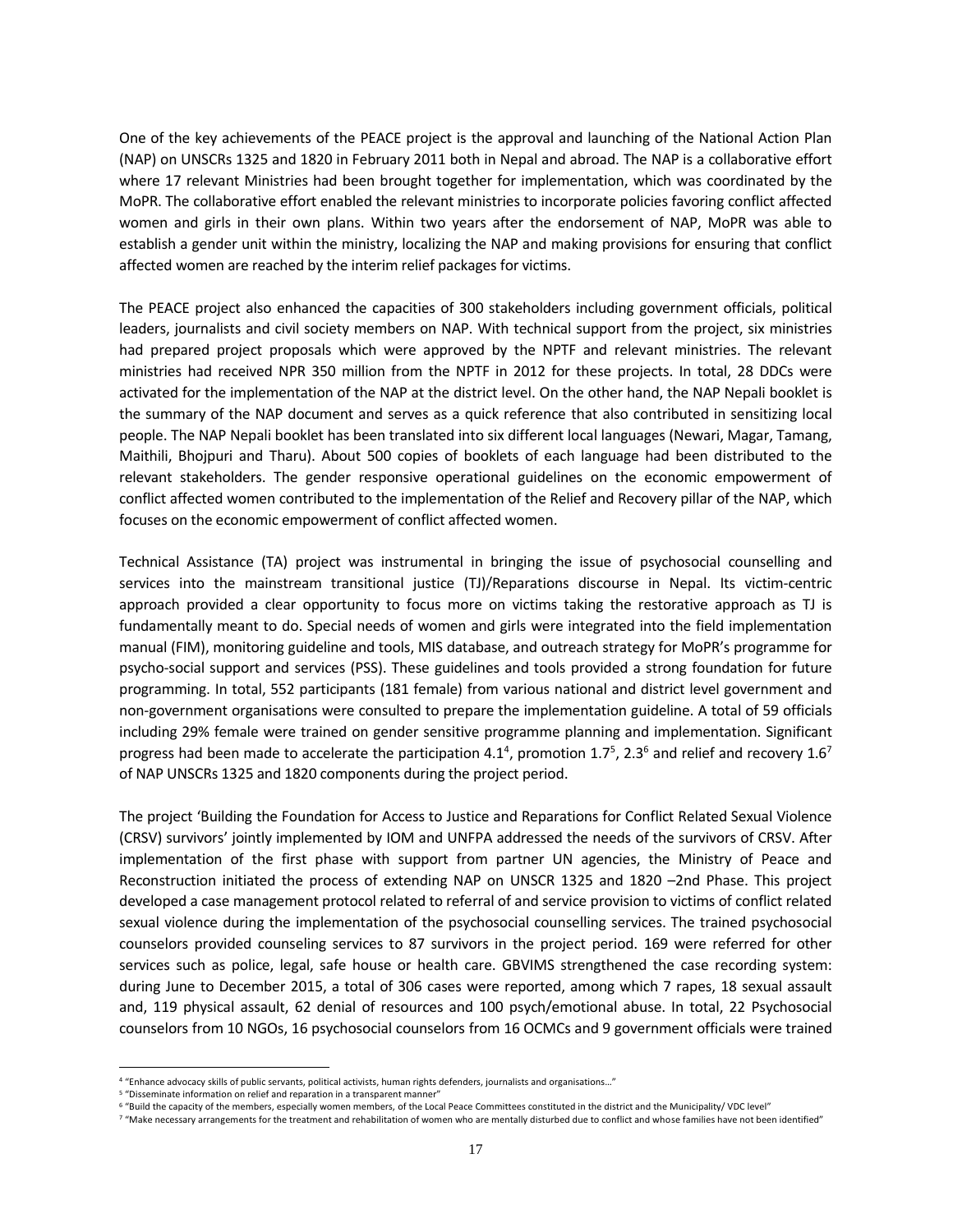on concepts of Conflict and Gender Sensitivity as well as Human Rights Based Approach. Moreover, a total of 232 health workers received orientation on clinical management of rape. Each district hospital that hosted training received post rape treatment kits along with proper orientation on how to use them.

### **d) Strategic results of the UNPFN**

This section looks at the results of the UNPFN at the highest level of the Fund. In particular, it reflects on how the UNPFN has implemented some of the key components of the Fund TORs.

The UNPFN has been more than just a basket of projects. The Fund has been defined by a number of 'key features'.

- The Fund has delivered focused, time-limited support for urgent peace process tasks. Particularly when the Fund was managed under the UN Mission in Nepal (UNMIN), and chaired by the Special Representative of the Secretary-General (SRSG), the Fund provided essential resources to complement monitoring and technical assistance with services and supplies. A concrete example of a rapid response to an urgent short-term requirement and gap was the provision of basic clothing and amenities (blankets, jacket, shoes, track suits, socks and woolen caps) to all 19,602 verified members of the Maoist Army in advance of their first winter in cantonments.
- The Fund has provided rapid, flexible responses sensitive to the needs of Nepal's transition. The UNPFN has been able to draw on the capacities of a range of UN agencies, also with the ability to bring in colleagues from other missions. For example, a joint UNCT team with over 70 personnel from UNDP, UNICEF, UNFPA, UNMIN and OHCHR undertook discharge operations for 2,973 Verified Minors and Late Recruits across seven main cantonments, commencing only 22 days after the discharge agreement. Over time, in response to the changing situation on the ground, the UNPFN has gone from funding immediate, short-term peacebuilding priorities to increasing its focus on the peace and development nexus.
- The UNPFN complements the NPTF and other existing mechanisms by focusing only on tasks that cannot be funded or implemented through existing mechanisms. Through the UNPFN, the UN has been able to implement its comparative advantages including being an impartial third party, in support of the peace process. Tasks such as the clearance of mine fields and the registration and verification of Maoist army personnel required for political reasons to be undertaken by an independent entity. Alignment and coordination with the NPTF has been ensured through various means. The NPTF Director has been a member of the UNPFN decision-making body, the Executive Committee. The UNPFN has provided the NPTF Board and NPTF-Donor Group meetings with presentations of progress on UNPFN projects and a financial overview; the NPTF Technical Sectoral Clusters were adopted as the body to review UNPFN project proposals before their completion; and alignment between UNPFN funded projects and NPTF pipeline and/or approved projects was documented.
- The UNPFN has ensured a strategic UN approach to support peace-building in Nepal. The UNPFN promoted joint programming amongst two or more agencies, as this was seen as enabling the UN to apply the diverse comparative advantages of multiple agencies to tackle the most difficult peacebuilding issues that often slip between various agency mandates. Joint programming was incentivised in budget allocations: single agency proposals had a budget ceiling of US\$1m, and joint programmes a ceiling of US\$3m. The UNPFN has also been successful in harnessing the different types of UN expertise required for peace-building, with a total of 11 different UN organisations having received funding through the UNPFN.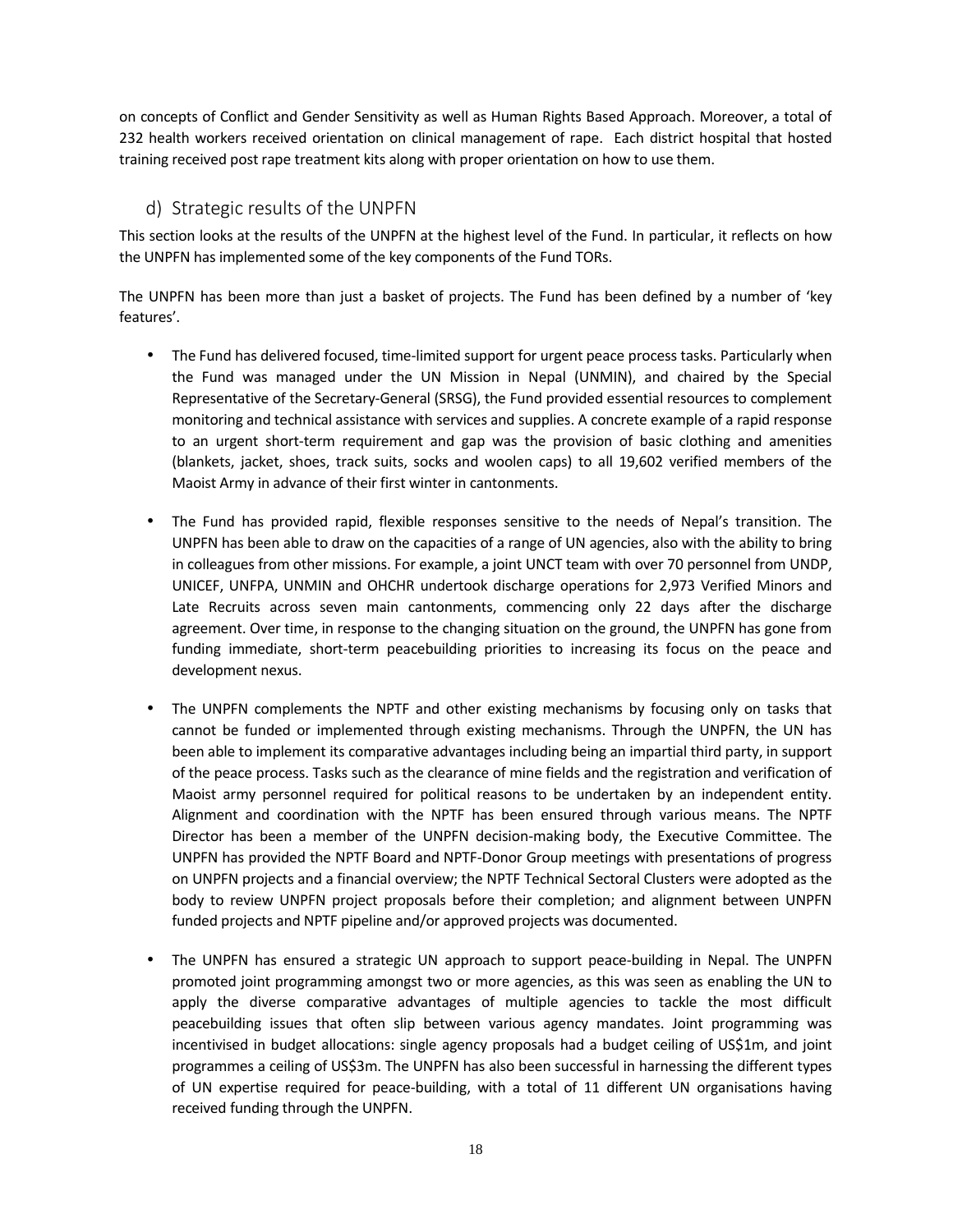- The UNPFN has enhanced UN and donor coordination in the interest of more efficient, transparent support to Nepal. The processes to identify the UNPFN Strategic Objectives, and in particular to develop the second Priority Plan, included extensive desk-bases exercises and multi-stakeholder consultations. The UNPFN served as the 'one-stop gateway' for UN support to the peace process, improving the UN's engagements and partnerships with donors as well as the Ministry of Peace and Reconstruction (MoPR) and NPTF.
- The most 'catalytic' role of the UNPFN can be said to have been to promote, advocate and ensure that peace-building remains on the agenda during the long-grind of Nepal's transition. Funding instruments such as the UNPFN are most catalytic during the unpredictable and volatile medium-term years of a peace transition, laying foundations for future progress on critical issues, but also important for protecting development gains and maintaining the flow of resources as they are drying up.

# **e) Assessment of Implementation of Cross-cutting issues**

The UNPFN efforts to mainstream gender, social inclusion and conflict sensitivity into its strategies and projects have been rewarded with improved impact and identification of good practices. The mainstreaming of these issues was supported through the development of relevant guidelines and guidance notes, paired with regular capacity-building support and orientations.

Gender mainstreaming and social inclusion approaches were essential to ensuring that the intended target groups were able to participate and benefit from projects as intended. Through its efforts, UNPFN was able to ensure that projects were more 'women-friendly', through quota systems which were monitored and reported on, the participation of women in projects increased. In addition, UNPFN did see projects addressing special challenges to women's participation, such as security concerns which restricted women's movement or family and child care obligations which made women's participation difficult.

From an inclusion point of view, the efforts to pay attention to and monitor participation of all groups in projects achieved successes as well. For example, one project realized that child support was not just needed by female-headed households, but by a few families where the father was a single-parent. In another case, monitoring of participants showed that intended beneficiaries were not participating in the project due to high levels of illnesses among the intended beneficiary group. After the introduction of addition health support, participation increased significantly.

Conflict sensitivity has been essential as an approach to all programming in Nepal throughout the peace and transition process. For the UNPFN, conflict sensitivity was in practice the implementation of conflict analysis and Do No Harm assessments. Projects themselves went on to adopt relevant mechanisms including feedback mechanisms and dispute settlement mechanisms. Conflict sensitivity was also applied in beneficiary selection. Where the inclusion of only children associated with armed forces and armed groups would have generated the wrong message and resentment at the community level, a proportionate opportunity for vulnerable community children to also participate in project activities, and inputs to support village schools for example, were adopted to lessen the resentment and tension.

# **f) Lessons learned and good practices**

**i. Realistic and results-based approach**

Projects benefited from integrating international best practices and lessons learned from peacebuilding and development projects. However, successful UNPFN projects found that the project approach and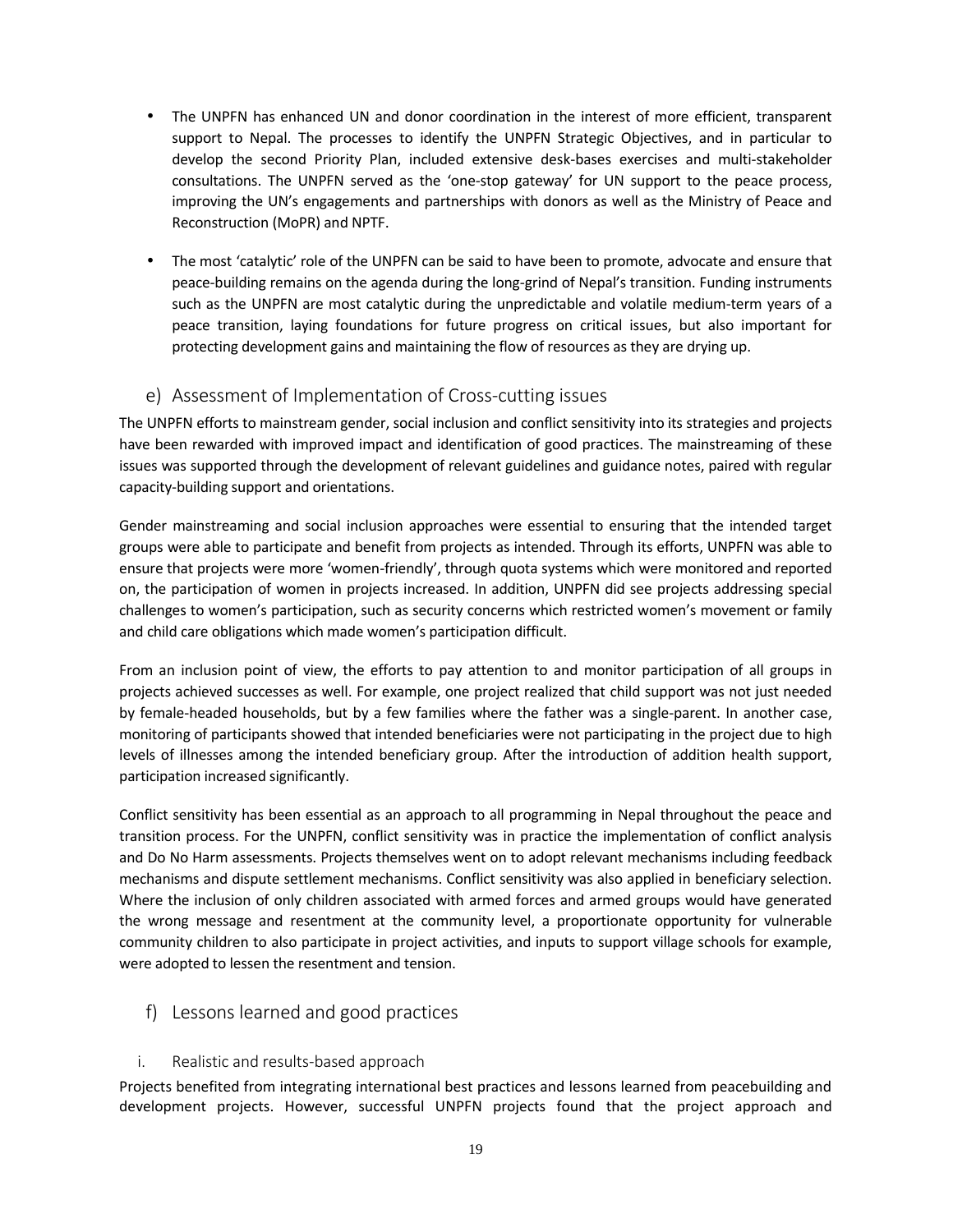implementation ultimately had to be adapted to the local context and timeframe, adopting realistic targets and budgeting for the additional needs of vulnerable populations.

Preparing the ground well, pre-positioning supplies and being pre-emptive all facilitated project implementation and countered the challenges of long procurement processes. One project benefitted from being able to second UN staff from another country to bring in needed capacity on short-term notice. Programming that was able to remain opportunistic and flexible was also able to adapt to changes in political will, and to move quickly when circumstances allowed it. Projects benefitted from the identification of strategic entry points, which at times were relatively small, but that enabled opportunistic project expansion. In the politicised environment, some larger initiatives were made possible due to confidence built through smaller initial activities.

*Earlier decisions to convene a Mine Risk Education Working Group were strategic, cost-effective and provided a firm foundation for a broader mine action programme when the opportunity for expansion emerged.*

Overall, confidence- and trust-building activities, and their peacebuilding results was at times difficult to measure, making per capita costs of the project seem high. However, with respect to addressing the needs of vulnerable populations such as former combatants, it was recognised that availability of and access to services required exceptional measures, and only through assigning the required additional budget could the success of the project be ensured. One UNPFN project evaluation noted that peacebuilding programmes are "not pure development projects; rather, these are highly politically sensitive programmes with security implications and failure to undertake such programmes may have repercussions on the peace process." $8$ 

#### **ii. National Ownership**

National ownership stemmed from genuine participation going beyond a superficial level of coordination and information-sharing. Achieving ownership of the expected results required the engagement of relevant national partners at the central and district levels, as relevant, from the planning phase and the definition of project goals and target areas. Building respect among stakeholders was a process at all levels, which took both time and effort. Coordination and consultation efforts also needed to be adequately budgeted for.

A comprehensive actor mapping and stakeholder analysis played an important role in ensuring that all the key stakeholders were consulted and engaged in the project, whether government officials, political party representatives, civil society and/or development partners.

Local level planning made it easier to become aware of and address any geographical and life-cycle challenges. Participatory planning ensured that projects were able to implement their activities with the support of local authorities and communities, thereby also building capacities and referral networks that supported the sustainability of projects. Some projects working on sensitive issues at the community level saw that community engagement in the planning processes made them more receptive overall to the project, including for example the inclusion of former combatants in the project.

It should be noted however, that the mechanisms for engagement will and should vary according to the project as well as the characteristics of the stakeholders. Some UNPFN projects noted the challenges of engaging with large stakeholder groups and found that more informal exchanges allowed them to generate interest and ownership effectively. Other projects made specific efforts to expand their coordination groups, experiencing that the engagement of all sides in the same forum promoted information sharing, dialogue, respect and trust.

<sup>8</sup> UNPFN/A-7 Support to the Rehabilitation of Verified Minors and Late Recruits (UNDP, UNICEF, UNFPA, ILO)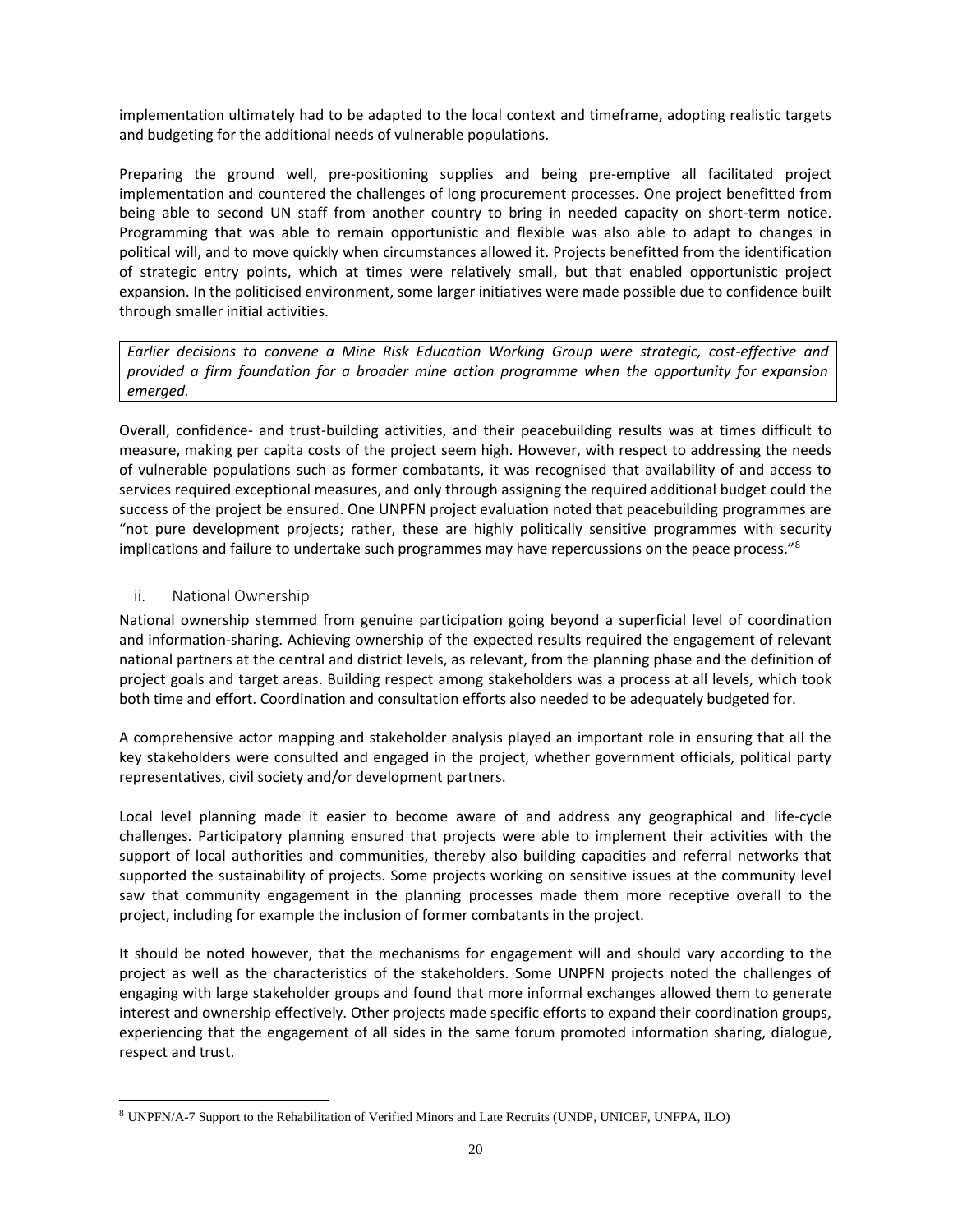Where coordination was most successful, it was used not only as a project implementation mechanism, but as a way to bring together and enhance cooperation across lines of ethnicity, economic status and political ideology, or between the government bureaucrats and political parties, thereby contributing to peacebuilding in and of itself.

### **iii. Capacity-development**

Projects that tried to pre-empt the negative effect of frequent transfer of officials, whether through adopting a more inclusive approach and training several tiers of officials, or by organising more frequent though less comprehensive trainings, saw more sustainable results. As one project evaluation stated, "Investments in orienting key staff should be balanced with the needs of the whole institution."<sup>9</sup> With regards to the sustainability of trainings, overall, training programmes that delivered several modules over a longer period of time, with time to apply the skills during practical internships in between the modules, built much stronger capacities than one-off trainings. Sequencing the trainings allowed participants to build confidence to apply their skills at the end of the programme.

A different type of capacity-building success was met by projects that integrated capacity-building into project management. Such projects found positive results in the ability of local partners to expand their programming scope and become activated in specialised fields at the completion of the project or of national partners thereafter having enhanced capacity to implement their mandate.

*Capacity-building efforts targeted at community based actors played a catalytic role in mobilising them as advocates and guardians of children's rights and protection. These capacity-building efforts have had wider and longer lasting effects as a majority of the partners have expanded their scope, engaging in other areas of rights and protection issues.*

*As the Election Commission had full ownership of the project, adequate transfer of skills and know-how took place to empower the Election Commission to implement similar future undertakings on its own.*

Meeting a different challenge, which was ensuring that those trained would be able to use their skills, required working also with stakeholders on the demand side and in particular with the private sector. For example, with regards to vocational training, besides the beneficiaries of the training itself, it was important to support job identification by establishing networks with potential employers. Projects that worked and lobbied with scholarship providers, employers, business development services and even the beneficiaries' family members, significantly strengthened the opportunities of capacity-building activities leading to gainful employment. Support to promote the employability of training beneficiaries was particularly applicable in the case of vulnerable groups such as women and former combatants.

*A project providing trainings to a group formerly associated with the Maoists mitigated the effect of an apparent lack of employment opportunities following the trainings and the negative perceptions of employers towards this group of beneficiaries by:*

- *Creating collaborative networks with the private sector;*
- *Providing mentoring services by business professionals;*
- *Signing an MoU with the Government of Nepal Youth and Small Entrepreneurs Self-Employment Fund, to secure beneficiaries access to loans without collateral.*

### **iv. Sustainability and replicability**

Sustainability and replicability were strongest in projects that had planned and considered the project handover and exit strategies already at the project design and inception phase. Identification of the project

<sup>9</sup> PBF/NPL/E-1: Fairness and Efficiency in Reparations to Conflict-Affected Persons (IOM/OHCHR)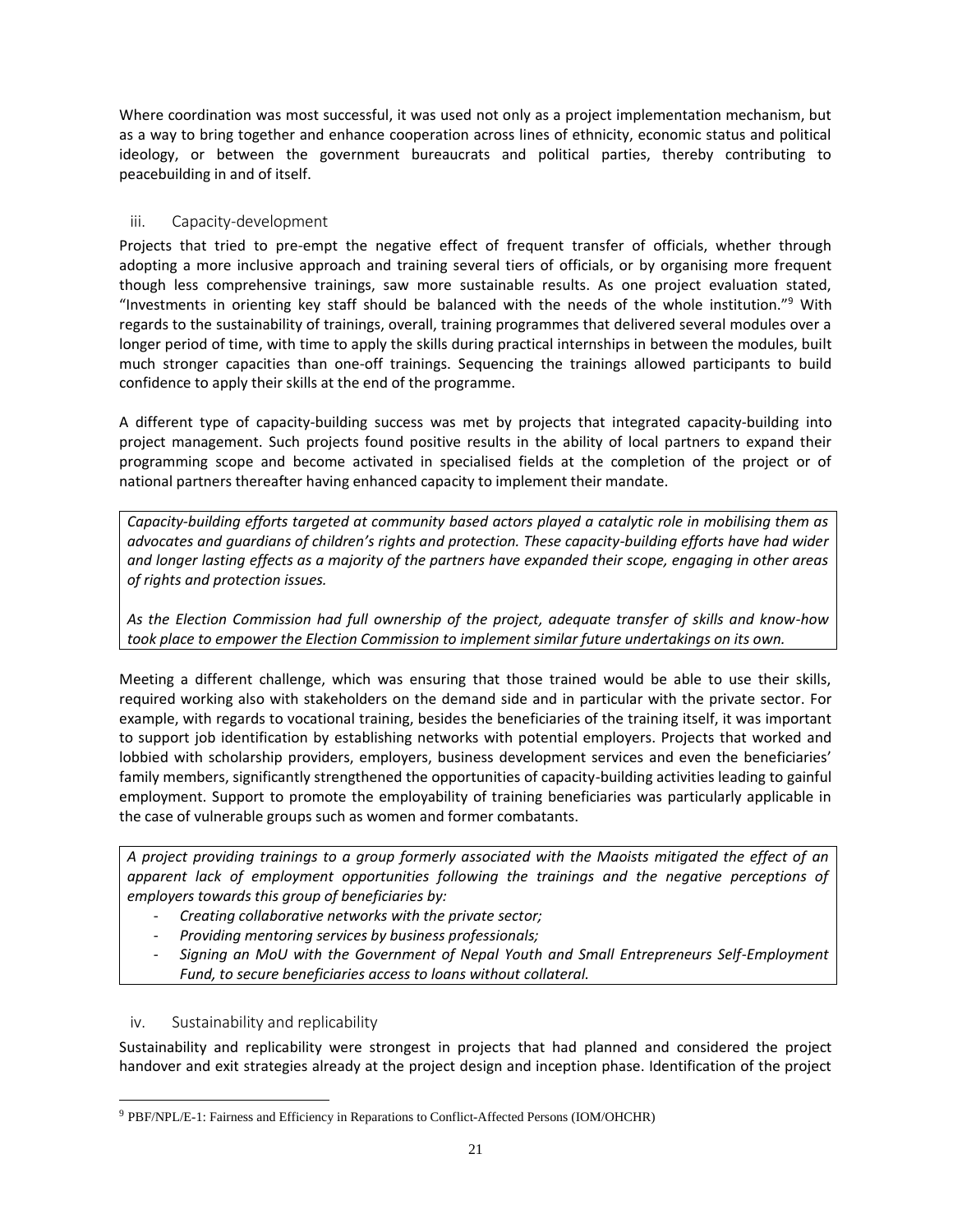target area benefitted from a consideration of existing referral services or other programmes to which project components could be handed over to at the end of the project. Sustainability particularly of district level activities and/or mechanisms was to a large extent dependent on availability of resources after project closure. In one project this was addressed through capacitating networks established by the project to apply for funds at the local level, with which they were able to remain active after the project completion. In some projects, aligning referral mechanisms with national structures ensured sustainable support for project beneficiaries. Linking capacity-building activities with national certification programmes or to meet the needs of the national employment market similarly enhanced the potential for training beneficiaries to continue their studies or become gainfully employed at the end of the project. (Although these two were not always necessarily aligned: in some cases, there was a need for skilled workers in areas not met through the national certification systems, for example in the case of a new emerging field.) Ultimately, a context analysis which allowed the project to address a gap in needed capacities enhanced the value of capacity building services particularly for groups such as ex-combatants who may otherwise have been disadvantaged.

Agencies that were able to create linkages between their 'peacebuilding' and 'development' projects and avoid operating these projects in silos were also more likely to ensure sustainability for project activities, and to link activities and beneficiaries across projects.

*Projects related to child protection came close to achieving a systematic impact by leading to lasting adjustment in the state legislation with regards to child rights protection.*

Active knowledge-sharing with relevant partners enhanced opportunities for project replicability. According to its TOR, the UNPFN provided funding for projects that were meant to be 'catalytic' or 'pilot' projects. Therefore, projects that actively shared their approaches and activities with partners advanced dialogue on how their activities could be built on or replicated. This required planning, as well as budgeting for the completion and dissemination of a thorough project evaluation.

*One project redesigned a number of project components to converge with the interests of another development partner and the Ministry counterpart, enabling two projects to support each other with complementary components in a manner responsive to the contextual and environmental dynamics.*

### **v. Comparative advantages**

As an impartial actor, the UN agencies were recognized as valuable partners in peacebuilding with leverage to influence the parties to the conflict, but also wider public opinion. The UN agencies played an important role in advancing key global instruments or international standards such as UN Security Council Resolutions 1325 and 1612, where the UN has specialised expertise and experience. In some projects, issues addressed were very political. When necessary, participating UN organisations turned to more senior UN officials, including the Resident Coordinator, or even resorted to high-level advocacy by Special Envoys of the UN Secretary-General to address sensitive issues.

The contribution of technical assistance and specialized expertise, drawing on international experience, seemed to be of particular value in the peacebuilding context. Some UN agencies had technical assistance as stand-by capacity available from other countries and could mobilise it as a means to respond to rapidly developing situations on the ground in an efficient and cost-effective manner.

*In UNPFN programmes, sometimes the process was as important as the outcome. In discussing transitional justice issues, for example, emphasising experiences from other countries, which the UN could legitimately do due to its global presence, rather than obligations under international law, was crucial to allowing the negotiation process to move forward. The conclusions of this process were mostly compliant with international law.*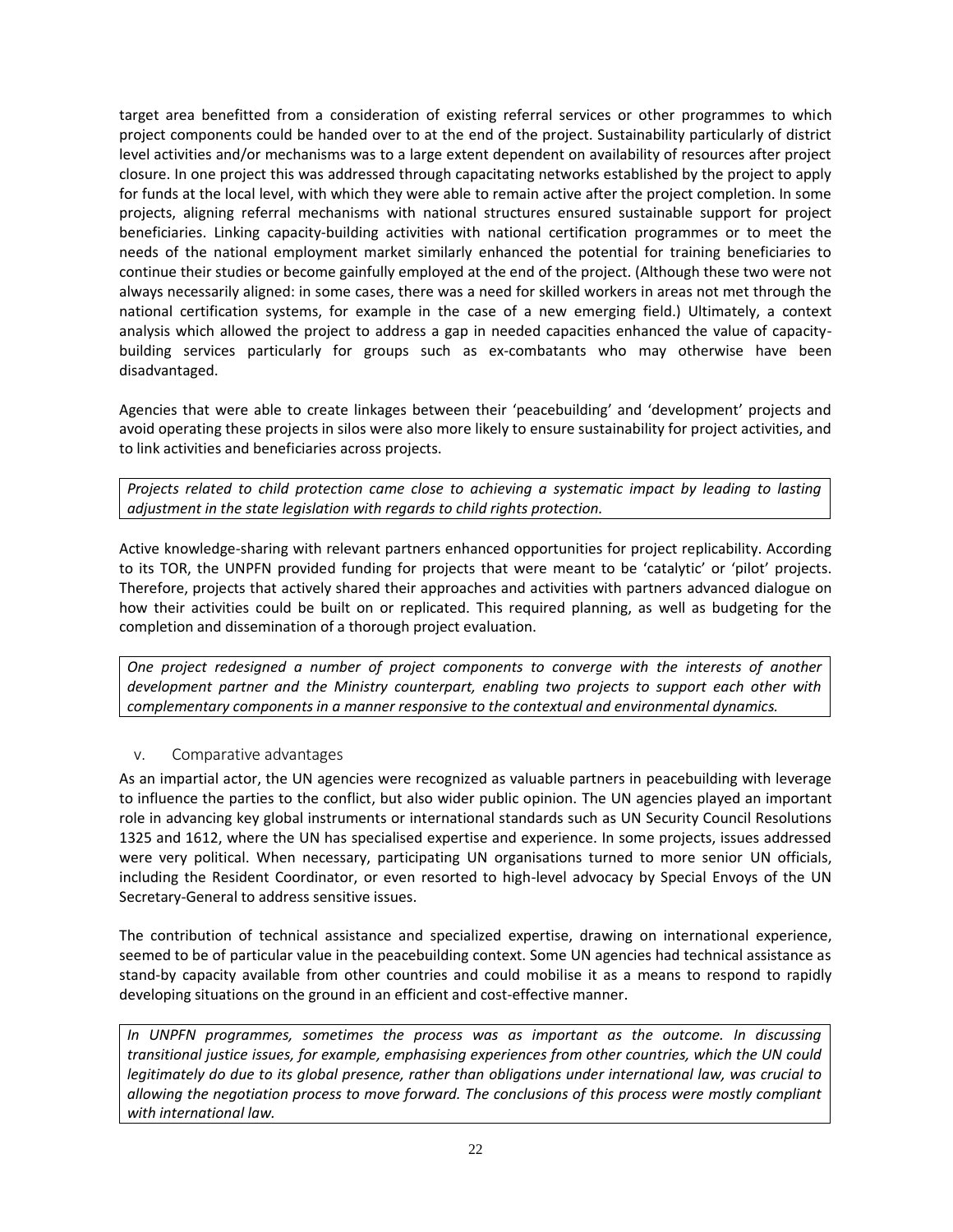The UNPFN was recognized as a valuable source of funding at the initial stages of the peace process, and also for being able to respond rapidly to emerging opportunities to provide strategic support. The process for selecting concept notes was seen as efficient and effective, and as a way to promote coherence amongst diverse stakeholders. The Fund created both an opportunity for resource mobilisation and a way to reduce overhead costs. The UNPFN has also been able to transform to meet the needs of the peace process from funding immediate peace agreement implementation to longer term peacebuilding needs. Additionally, the Fund mechanism has increased the number of UN agencies involved in peacebuilding activities, which in turn has resulted in the wider mainstreaming of peacebuilding into the agencies' programmes. Finally, the UNPFN has been recognised for increasingly emphasising the role of women in conflict resolution and peacebuilding through its policies, structures and programmes.

However, since an overall M&E framework to track the impact of UNPFN projects on peacebuilding has only been in place since 2014, it is not yet possible to fully assess to what extent the overall project portfolio has contributed to peacebuilding in Nepal.

#### **vi. Management arrangements**

The UN was recognised for being able to mobilise large-scale and big logistical operations when needed. For example, efforts to support the discharge process in 7 cantonment sites brought together 70 UN personnel from three different agencies and massive logistics; this was completed in thirty-eight days. The UN was praised for its professionalism, transparency, discretion, and cohesiveness, building on various agencies' comparative advantages and different technical capacities from protection and gender to monitoring and media communications. Collaboration among colleagues from various organisations and the pooling of technical expertise contributed to a deeper understanding of the issues by beneficiaries, partners as well as participating UN agencies.

*UNMAT was able to readily draw upon specialized expertise and tools from within the international mine action community, obviating the need for significant investments in a comparatively small programme which cannot capture economies of scale.*

The capacity of many agencies to call on technical support from their regional offices and/or headquarters was also recognised, although with the caveat that this required planning to ensure that it was done in a timely manner. Some agencies were also able to rely on their regional office or headquarters for human resources capacity during the project initiation stage. This indicated a good practice in taking interim measures to initiate relevant project activities even before the hiring of the project manager was completed. One UN agency implementing a project consulted UN colleagues in a different agency for technical assistance to enhance the project's gender and protection components.

It was also important, particularly for projects working on sensitive issues, to recognise the stress under which their staff was working, and provide support to alleviate the stress and enhance staff well-being.

*One project organised a "Care for caregivers" workshop to address the well-being of staff and alleviate the trauma on service providers of providing counselling services to victims of various violence and abuse.*

In joint projects, balancing was required to build on agencies' comparative advantages on the one hand, and adopt a systemic approach to project planning and implementation on the other. To find this balance, agencies had to take time to understand each other's expectations and assumptions with respect to the project as well as the team work, and to plan and implement activities jointly.

Having an agency (and/or individual) who played a strong leadership role enhanced the cohesiveness of the team effort. In one project, strong leadership that stemmed beyond the UN agencies to coordination with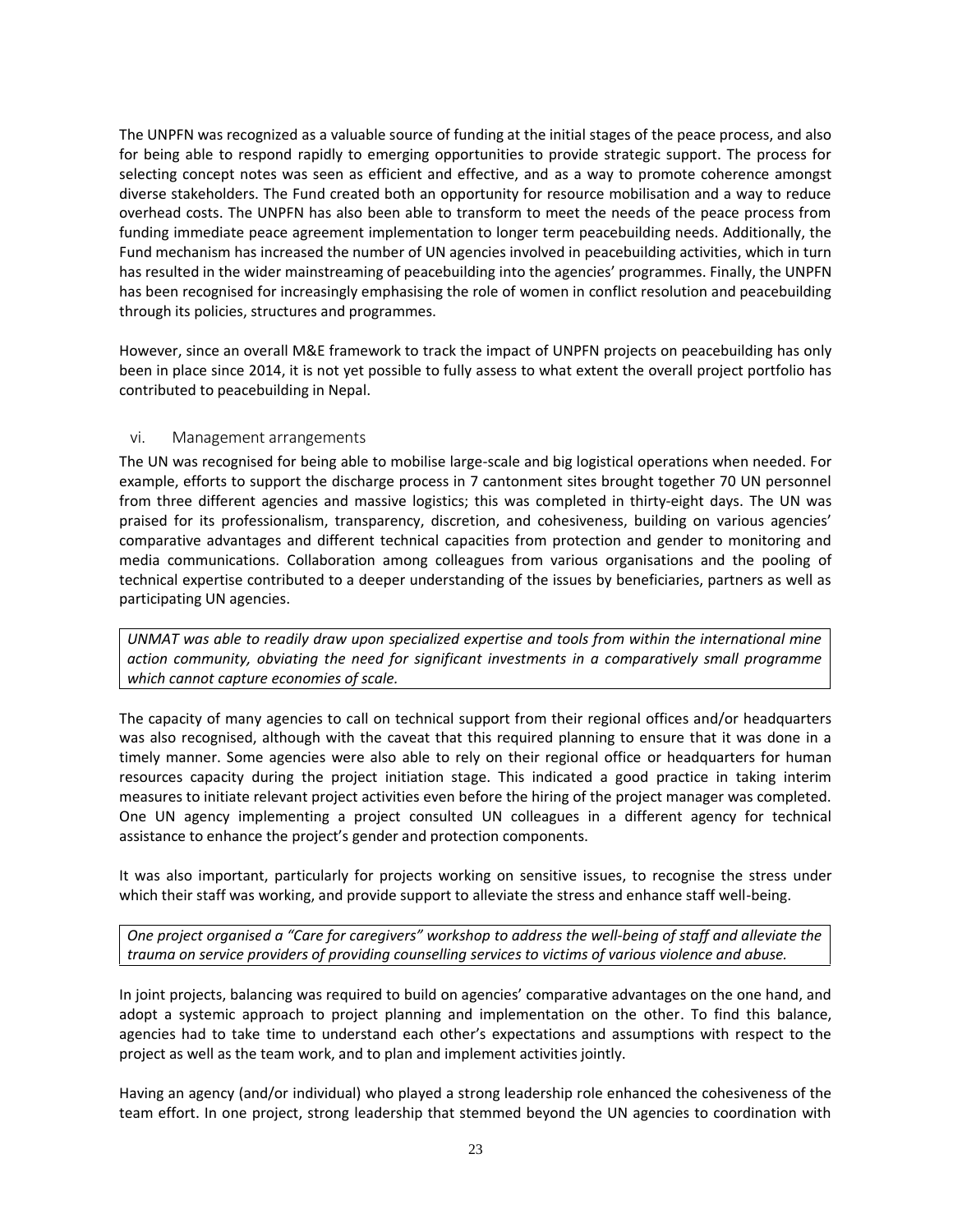key government counterparts positively impacted on project results. What was evident was that personal relationships do matter, and are worth investing in. Of course, the cyclical changeover in staff was a challenge, perhaps even more than in the case of development projects due to the shorter time-frame of peacebuilding projects.

Good practices in project administration revolved around ensuring that there was agreement on what the project would do and on the partners' roles and responsibilities. In many cases, jointly agreed and documented guidelines and MoUs advanced cooperation and project implementation. As one project report noted, a "multi-sectoral response works when sectors understand each other's roles."<sup>10</sup> These ranged from camp guidelines for the administration of reproductive health camps to MoUs with government ministries, which established joint accountability for project activities. In one project, having a MoU with partner ministries also helped to counter the challenges of government changes and turnover, as it at least prevented new governments from fully withdrawing from the programme.

*One project ensured central level clarity and written agreements on all technical issues, through their inclusive Steering Committee. This reduced the number and range of demands that could unilaterally be made of the project at the district level.*

*Furthermore, the nomination at the central level of focal points at each project implementation site to cooperate with the UN was crucial for successful project implementation.*

#### **vii. Partnerships**

Peacebuilding is a multi-faceted process and therefore rarely something an agency can achieve on its own. Each agency has its own mandates and networks which accordingly allow them to work in different issue areas and with different spheres of influence. The decisions about partnerships in UNPFN projects were therefore strategic; they determined access to certain issue areas or beneficiary populations, as well as the potential geographical scope of the project.

Identification and recognition of each implementing partners' comparative advantage and expertise at the beginning of the project allowed some projects to programme and benefit accordingly. Similarly, identifying any weaknesses in the capacities of implementing partners and defining a mitigation strategy to address them prevented these from disrupting project implementation. For example, one project needed to work with local implementing partners for conflict sensitivity; however, to ensure project success, it became necessary to build these partners' capacities in programme reporting, record keeping and financial management.

Finally, partnerships had to be well managed. Information sharing and a division of labour between different implementing partners was important to avoid duplication and over-lap.

#### **viii. Monitoring and evaluation**

For most successful projects, monitoring and evaluation was located at the core of project implementation. Projects that had baselines and were able to establish targets were further able to monitor the inclusion of specific beneficiary groups in their projects. The monitoring systems based on gender and inclusion sensitive indicators and indicators that measured good practices and standards of one project were cost-effective and appropriate. If disaggregated data showed that certain stakeholder groups were not accessing services, the project could take additional steps to find out why this was and make necessary project modifications.

<sup>10</sup> PBF/NPL/B-4: Ensuring recognition of sexual violence as a tool of conflict in the Nepal peace building process through documentation and provision of comprehensive services to women and girl victims/survivors (UNFPA/UNICEF)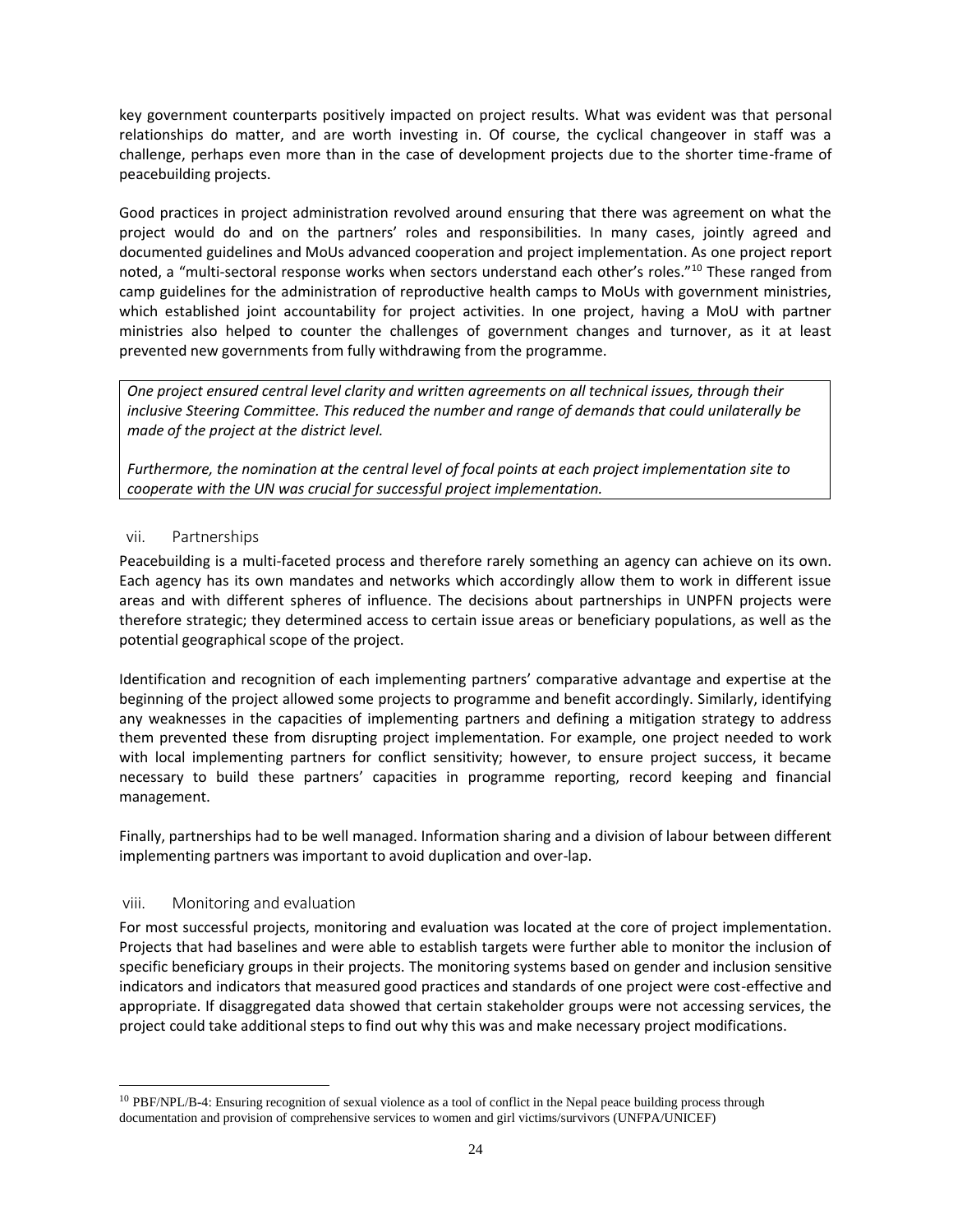*One UN agency included results management duties in their service provider contracts to highlight the importance of monitoring activities. These performance based contracts were accompanied by relevant trainings to their partners.*

It was necessary for projects to ensure adequate human resources for regular monitoring. Mechanisms to provide feedback based on the monitoring activities were important, and a way for the project to make needed changes to implementation. Several projects established effective information management tools that supported project monitoring. Documenting and disseminating lessons learned was valuable both for the participating UN organisation but also for others implementing similar projects.

For some projects, field missions were a way to engage in participatory planning with local level stakeholders. Joint monitoring missions garnered ownership and support from higher level stakeholders, and were a way to show support to the local level implementing partners.

*Client-exit surveys as well as debriefing meetings with local stakeholders were effective ways to share achievements but also gather information on how to improve the quality of services. They also enabled a discussion on potential local support to project beneficiaries at the conclusion of the project.*

### **ix. Reflection of cross-cutting issues**

Some successful projects recognised that vulnerable groups needed particular support to be able to access and/or benefit from services. Particularly ex-combatants needed extensive individual support to ensure initial participation as well as low drop-out rates. It was important to recognise the experiences of conflict affected persons and adopt an approach which reflected respect for and sensitivity towards these experiences. One project working on rehabilitation found that it was important to identify the individual's personal coping mechanisms, and respect and build on them. Additionally, a safe space was to be created for all participants to discuss their needs and concerns in a confidential manner.

*One project discreetly registered a number of beneficiaries with particular protection concerns including lack of acceptance by family, security risks in the community, and war trauma. Through implementing partners, these cases were provided with specific support such as accompaniment, mediation with family members, emergency shelter, and medical treatment.*

Many projects had to address special challenges to women's participation, such as security concerns which restricted women's movement or family and child care obligations which made women's participation difficult. However, projects needed to consider vulnerabilities further to be successful. Each project needed to identify which of their project beneficiaries were the vulnerable ones. In some cases, for example, the mobility and/or child care restrictions did not only apply to women and girls, but also to single (male) parents and disabled. For some rural communities or the elderly there were language or literacy issues that prevented their access to services, or they were intimidated to undertake the associated, what they felt were complex, administrative procedures. In some projects, a community based approach was needed to address some restrictions to participation. For example, in rehabilitation projects, working with the family in the Nepal environment for the acceptance of former combatants back into society was the most efficient way to ensure that their communities would also accept them.

Some projects made commendable efforts through project monitoring and mid-term assessments to review any of their beneficiaries' vulnerabilities and to make modifications in their projects to address these. However, ensuring that this analysis was done already in the planning phase was more efficient, as it allowed for adequate budgeting for the additional support needs.

*One project established child care grants and babysitting support during trainings to ensure that single*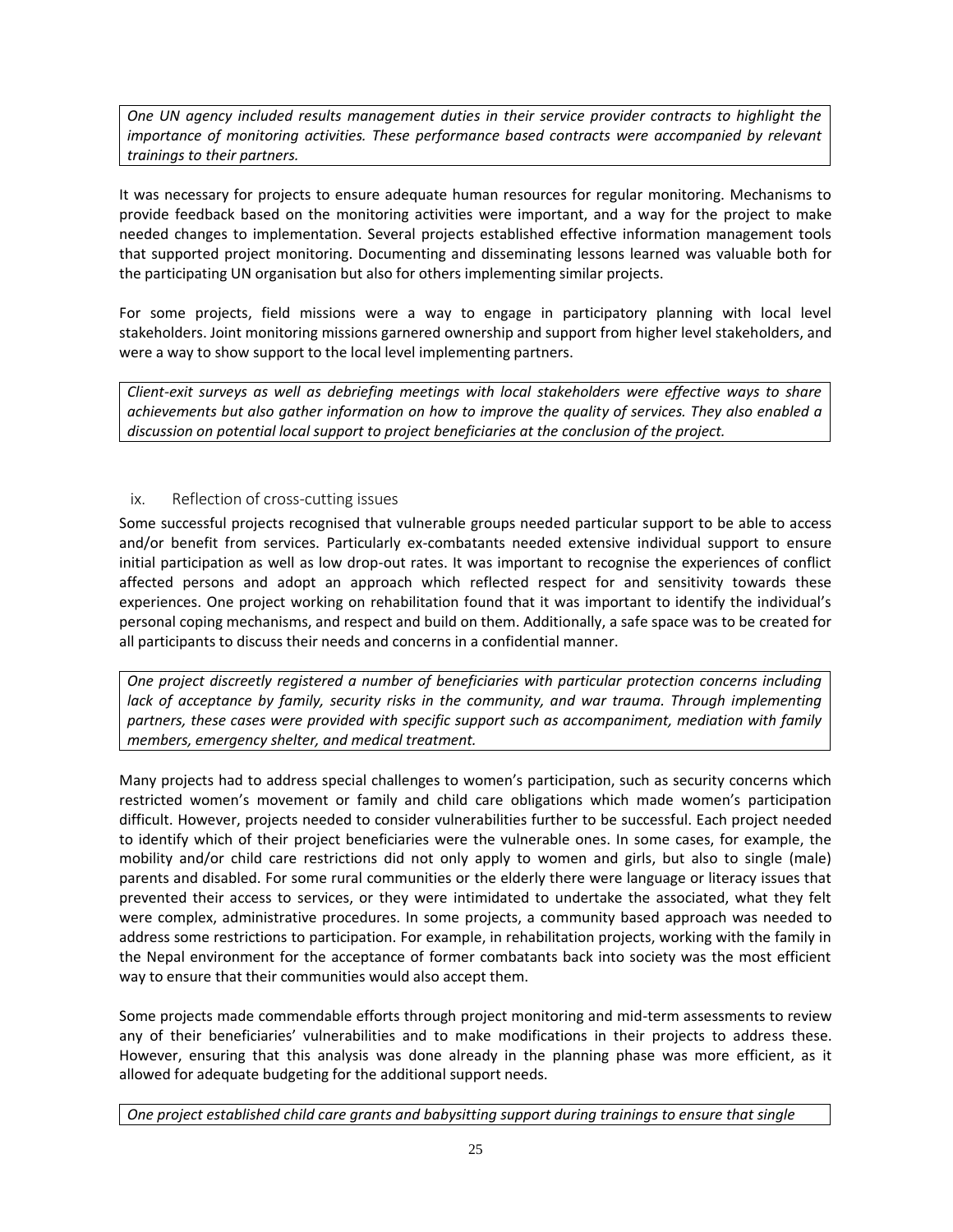#### *parents and women were able to attend. In addition, the project increased the transportation allowance to beneficiaries from remote areas.*

There is also a clear difference between 'women-friendly projects' and 'gender-sensitive projects'. The former makes services available for women; the latter addresses masculinities and femininities and assists women to become agents for change. Gender-sensitive projects went beyond opening up participation to women, to taking specific measures to address the quality of services and women's access to them. For example, providing female counsellors to counsel women is 'women-friendly'; providing 'gender-sensitive counselling' means building the capacity of counsellors to promote women's empowerment and provide counselling on gender-based violence. To ensure effective gender-mainstreaming within the projects, not only the project management had to be adequately trained, but implementing partners as well.

### **x. Conflict sensitivity**

One project that successfully integrated conflict sensitivity into programme implementation noted that this success was built on senior management level support and commitment to conflict sensitivity, as well as resources and space to ensure that all project staff from the central to field levels was trained on conflict sensitivity.

A few UNPFN projects anticipated potential conflict in relation to their activities, and established feedback mechanisms and/or conflict-resolution mechanisms. As one project noted, awareness of potential divisions in society was important, but it was equally important not to take beneficiary groups (for example women) or communities as homogeneous in their priorities. Understanding underlying power dynamics supported projects in understanding the differing viewpoints.

Equally important to the conflict analysis was the ability to analyse and identify opportunities the project had to promote overall coordination and dialogue between various groups. Although the aim of the project could have been something generally non-controversial, bringing opposing groups together in project planning and implementation forums and thereby initiating relationships between them potentially gave way to the groups' cooperation also on more contentious issues. One project took specific steps to ensure that its overall training methodologies and materials, even if on technical issues, communicated values of non-discrimination and social harmony.

*One project identified an implementation modality that was not obtrusive, invasive or imposing to discuss sensitive topics. As a result, a candid process of mostly off-the record discussions, with various methods was deployed to ensure participants felt they were setting the agenda and never lost face with their questions or positions.*

Communication is one of the key tools for conflict sensitivity. And particularly in a post-conflict, highly charged situation, everything the projects did contributed to that communication: who was included in project consultations, what pictures were used in project reports, and which implementing partners were recruited. Terminology is also extremely important and may convey different implicit messages in different contexts.

*In Nepal, UNPFN projects chose not to give cash benefits to child soldiers so as to ensure that participation of minors in armed groups would not be perceived as beneficial.*

*In another instance, a rehabilitation project chose not to use the term 'psycho-social support' and offered instead 'meetings with a social worker', as the term psycho-social support generated discrimination in the society.*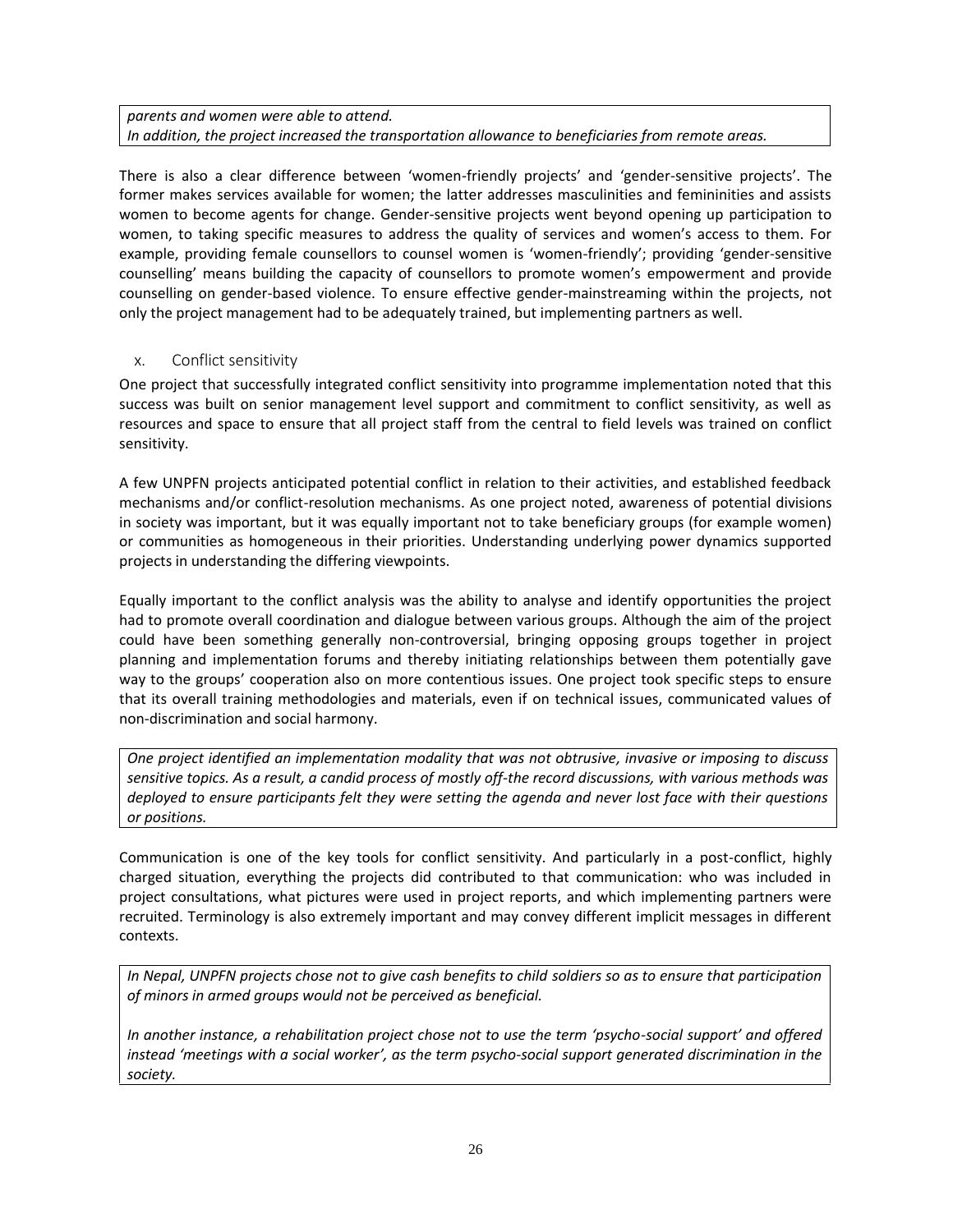By taking a proactive approach to communication, projects ensured that correct information on the project, its goals and beneficiaries was disseminated. At its most basic level, an effective communication strategy ensured that all potential beneficiaries were aware of the services, thereby increasing the participation in the project and often its cost-effectiveness. It was important to ensure consistent messaging at the national and local levels. Naturally, forms of communication had to be relevant for the level at which they were intended. At the community level, harnessing community service providers to disseminate information was effective.

Communication was also essential to managing expectations related to the project and the scope of its services. What services are provided and to whom can fuel dividers in a society emerging from conflict. For one project providing more than one service package, it was important for all packages to appear to have an approximate parity of value.

*As a result of community level information dissemination activities, the number of beneficiaries approaching the project service providers increased significantly. On the other hand, individual counselling and mentoring services had to be initiated with beneficiaries to control the expectations that others, such as peers and family members, were raising.*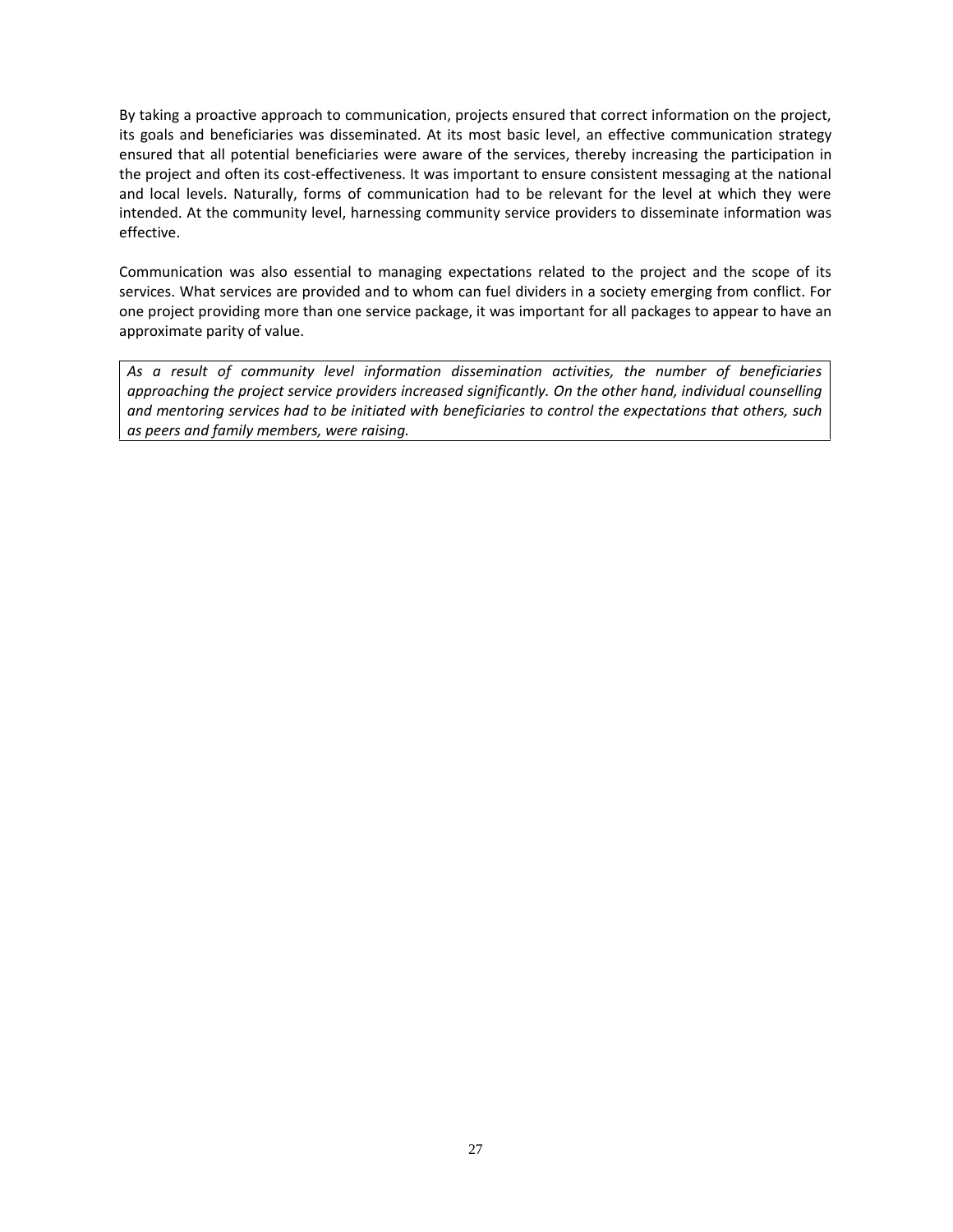# **4. Transparency and Accountability of the UNPFN**

The major vehicle for public transparency of operations under the UNPFN was the MPTF Office GATEWAY (http://mptf.undp.org), with a dedicated UNPFN website (http://mptf.undp.org/factsheet/fund/NPF00).

Launched in 2011, the MPTF  $\left[\frac{1}{2}\right]$ Office GATEWAY continues to serve as a knowledge platform providing real-time data from the MPTF Office accounting system on financial information on donor contributions, programme budgets and transfers to Participating Organizations. It is designed to provide transparent, accountable fund-management services to the UN's system to enhance its coherence, effective ness and efficiency.



*Screenshot of the UNPFN website on the MPTF Office GATEWAY (http://mptf.undp.org/factsheet/fund/NPF00)*

#### Each MPTF and JP administered

by the MPTF Office has its own website on the GATEWAY with extensive narrative and financial information on the MPTF/JP, including on its strategic framework, governance arrangements, eligibility and allocation criteria. Annual financial and narrative progress reports and quarterly/semi-annual updates on the results being achieved are also available. In addition, each programme has a Factsheet with specific facts, figures and updates on that programme.

The GATEWAY provides easy access to more than 9,000 reports and documents on MPTFs/JPs and individual programmes, with tools and tables displaying related financial data. By enabling users in the field with easy access to upload progress reports and related documents, it also facilitates knowledge-sharing and management among UN agencies. The MPTF Office GATEWAY, in only its second year of operations, is already being recognized as a 'standard setter' by peers and partners.

All UNPFN Participating Organizations' annual or end-of-project reports on individual projects are available on the GATEWAY.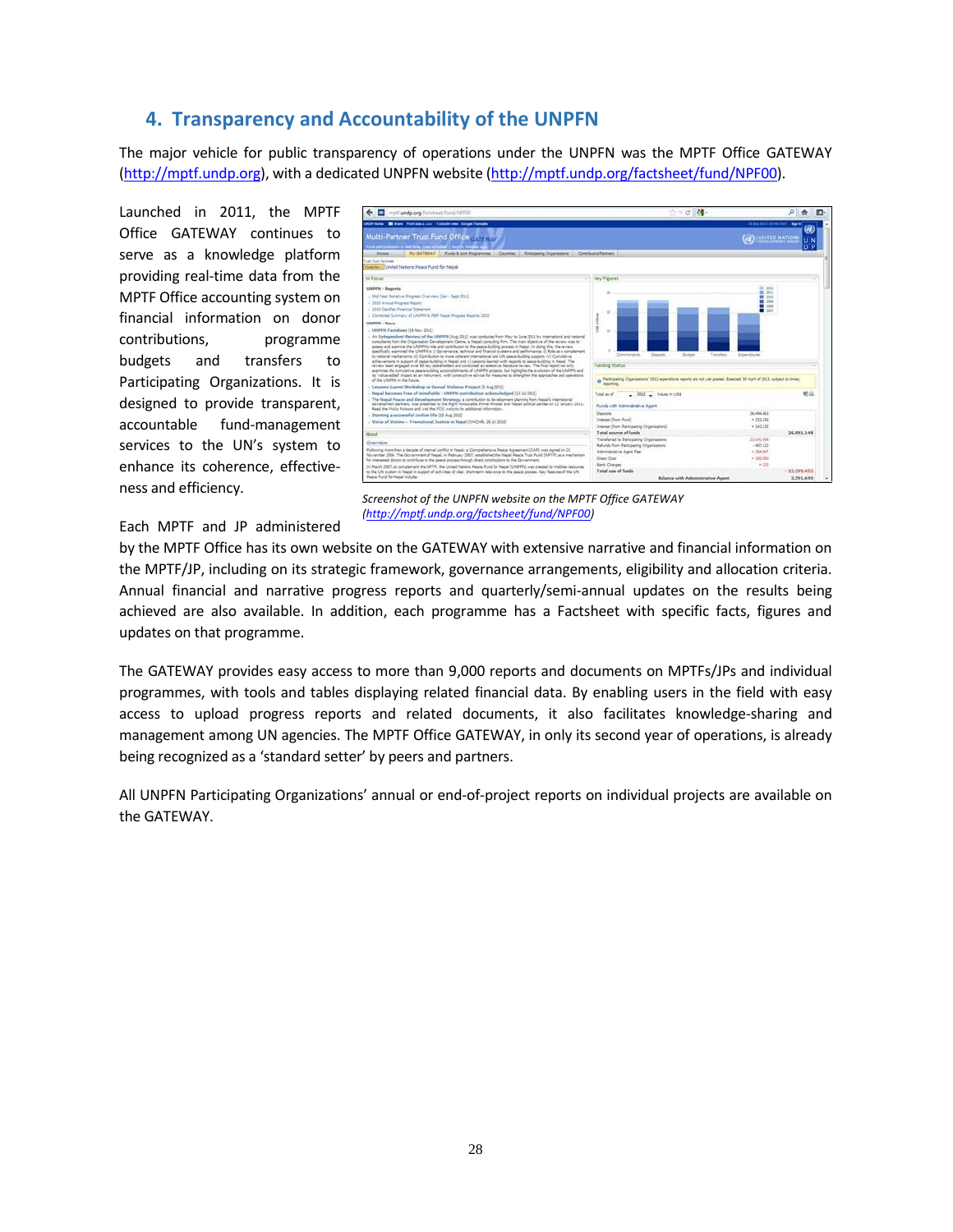# **ANNEX**

### **UNPFN Monitoring and Evaluation Framework (Strategic Overview, all projects 2007-2016)**

The following table provides a synopsis of the cumulative key results of UNPFN funded projects. Structured around the UNPFN priority clusters, it articulates how the projects, through achieving key outputs, contribute to achieve the UNPFN's strategic outcomes. This structure is used as the basis of the UNPFN Monitoring and Evaluation Framework.

| <b>UNPEN PRIORITY CLUSTER A.</b>                                                                                                                                                                                                                                                                                                                                                                                | Improve living conditions in the cantonments that Maoist army personnel; register/verify and reintegrate former Maoist army personnel, late                                                                                                                                                                                                                                                                                                                                                                                                                                                                                                                                                                           |                                                                                                             |                            |                                                                                                                                                                                                                                                                                                                                                                                                                                                                                                                                                                                                                                                                                                                                                                                                                                             |
|-----------------------------------------------------------------------------------------------------------------------------------------------------------------------------------------------------------------------------------------------------------------------------------------------------------------------------------------------------------------------------------------------------------------|-----------------------------------------------------------------------------------------------------------------------------------------------------------------------------------------------------------------------------------------------------------------------------------------------------------------------------------------------------------------------------------------------------------------------------------------------------------------------------------------------------------------------------------------------------------------------------------------------------------------------------------------------------------------------------------------------------------------------|-------------------------------------------------------------------------------------------------------------|----------------------------|---------------------------------------------------------------------------------------------------------------------------------------------------------------------------------------------------------------------------------------------------------------------------------------------------------------------------------------------------------------------------------------------------------------------------------------------------------------------------------------------------------------------------------------------------------------------------------------------------------------------------------------------------------------------------------------------------------------------------------------------------------------------------------------------------------------------------------------------|
| <b>Cantonment/Reintegration</b>                                                                                                                                                                                                                                                                                                                                                                                 | recruits and minors; and dispose of mines and other unexploded devices                                                                                                                                                                                                                                                                                                                                                                                                                                                                                                                                                                                                                                                |                                                                                                             |                            |                                                                                                                                                                                                                                                                                                                                                                                                                                                                                                                                                                                                                                                                                                                                                                                                                                             |
| <b>UNPFN Strategic Outcome</b><br>The Government of Nepal and<br>Maoist Army have the capacity to<br>meet the CPA commitments to<br>dispose of all explosive remnants<br>of war (ERW) and mines planted<br>during the conflict; and ensure the<br>standalone national capacity to<br>effectively deal with the<br>remaining landmines, IEDs and<br>other ERWs in Nepal and minimize<br>the number of casualties | <b>Contributing Outputs</b><br>• The Nepal Army has the capacity to undertake<br>independent clearance operations of anti-personnel<br>minefields to international standards.<br>• All anti-personnel minefields and IED fields in Nepal<br>cleared to international standards (UN).<br>• Maoist Army ERW are safely stored and destroyed, as<br>per the terms of the CPA.<br>• The safety, security and livelihoods of civilians is<br>improved by minimizing the danger posed by landmines<br>/ ERW through their safe storage and destruction.<br>• A National Mine Action Strategy (NMA) is developed and<br>implemented.<br>• MoPR is coordinating mine action activities including<br><b>Quality Management</b> | <b>UNPFN Projects</b><br>UNPFN/A-1 -<br>Support to<br>IEDD/EOD<br>Operations in<br>Nepal (UNOPS)            | <b>Status</b><br>Completed | <b>Key Results</b><br>• Nepal Army and Maoist army supported to fulfill<br>CPA/AMMA requirements, with all 53 mine fields<br>in Nepal cleared (Jun 2011) and 98.5%11 IED<br>fields cleared (Dec 2011)<br>• Nepal Army Mine Action Coordination Centre<br>(NAMACC) has developedMine Action and IED<br>capacity to International standards<br>• 100% of 58,000 registered ERW held at Maoist<br>cantonment sites safely stored and destroyed<br>• Increased MOPR coordination capacity with<br>National Mine Action Section in place and<br>operational<br>• National Technical Standard Guidelines in place<br>and endorsed by inter-ministerial Technical<br>committee 12 and NMA Strategy in place<br>endorsed by inter-ministerial technical<br>committee (Sept 2011)<br>• Significant decrease in casualties from IEDS and<br>landmines |
| The Government of Nepal and<br>Maoist Army have the capacity to<br>meet the CPA and AMMAA<br>commitments for the cantonment,<br>discharge, integration and<br>rehabilitation of the Maoist army                                                                                                                                                                                                                 | • Third-party UN registration and verification of all<br>cantoned Maoist army personnel in accordance with the<br>Agreement on the Monitoring of the Arms and Armies<br>(AMMAA)                                                                                                                                                                                                                                                                                                                                                                                                                                                                                                                                       | UNPFN/A-2 -<br>Verification of the<br>Maoist Army<br>Combatants in the<br><b>Cantonment Sites</b><br>(UNDP) | Completed                  | • Maoist army personnel registered, verified and<br>monitored as required by the CPA and AMMAA,<br>including 19,602 verified personnel, 2,973<br>verified minors and 1,035 late recruits - records<br>of Maoist army personnel, weapons and<br>ammunitions filed into the "DREAM" Database                                                                                                                                                                                                                                                                                                                                                                                                                                                                                                                                                  |
|                                                                                                                                                                                                                                                                                                                                                                                                                 | • Improved reproductive health status of cantonment                                                                                                                                                                                                                                                                                                                                                                                                                                                                                                                                                                                                                                                                   | $UNPFN/A-3-$                                                                                                | Completed                  | • Improved conditions for those Maoist army                                                                                                                                                                                                                                                                                                                                                                                                                                                                                                                                                                                                                                                                                                                                                                                                 |

<sup>&</sup>lt;sup>11</sup> 100% to be cleared by mid-2012 by the Nepal Army

<sup>&</sup>lt;sup>12</sup> Further approved by the Mine Action Technical Committee and the Steering Committee in March 2012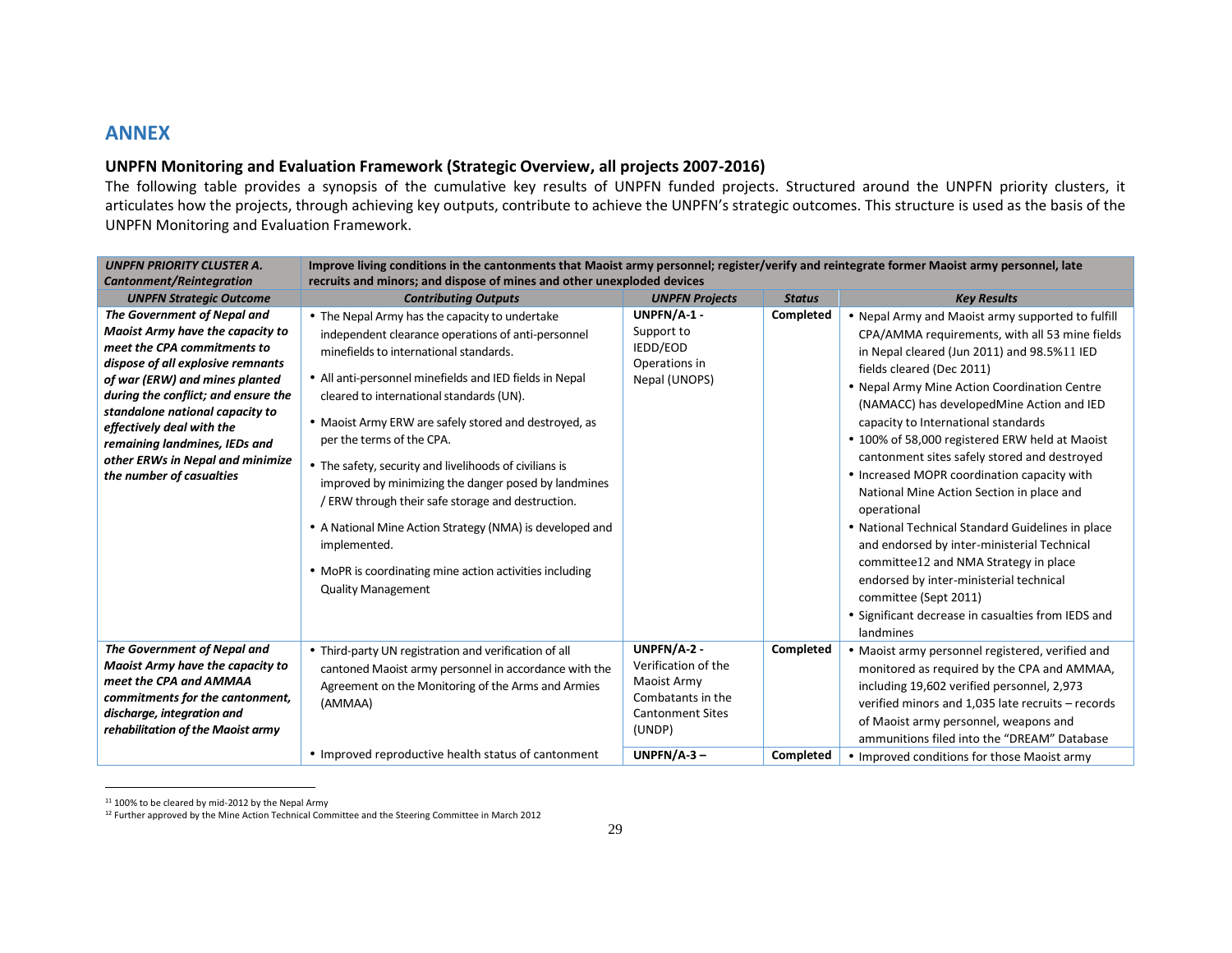| inhabitants (particularly women) and immediate<br>surrounding communities<br>• A strategy immediately available to facilitate the<br>Maoist army discharge and provide rehabilitation                          | Support to the<br>discharge of Adult<br>Maoists army<br>Personnel from the<br>cantonment sites<br>(UNDP)                                      |           | personnel in cantonments, including basic<br>clothing and amenities (blankets, jacket, shoes,<br>track suits, socks and woolen caps) provided to all<br>19,602 verified members of the Maoist Army                                                                                                                                                                                                                                                                                                                                                                              |
|----------------------------------------------------------------------------------------------------------------------------------------------------------------------------------------------------------------|-----------------------------------------------------------------------------------------------------------------------------------------------|-----------|---------------------------------------------------------------------------------------------------------------------------------------------------------------------------------------------------------------------------------------------------------------------------------------------------------------------------------------------------------------------------------------------------------------------------------------------------------------------------------------------------------------------------------------------------------------------------------|
| assistance<br>• Orderly discharge of verified minors and late recruits<br>(VMLRs) from Maoist army cantonments in line with<br>the AMMAA                                                                       | UNPFN/A-4-<br>Programme Support<br>for Children and<br><b>Adolescents Formerly</b><br>Associated with the<br>Maoist Army in Nepal<br>(UNICEF) | Completed | • Joint UN advocacy and technical advice secured<br>the release of the 4,008 verified minors and late<br>recruits, developing an operational plan to carry<br>out the discharge and socio-economic<br>rehabilitation for the 2,973 minors as per<br>international practices                                                                                                                                                                                                                                                                                                     |
| • The UN is a strategic partner to the GoN that plays key<br>role in providing rapid response to cantonment<br>management, registration & verification, discharge &<br>rehabilitation of Maoist army Personnel | $UNPFN/A-5-$<br>Support to Female<br>Members of the<br>Maoist Army (UNFPA)                                                                    | Completed | • Improved reproductive health status of all female<br>Maoist combatants and one-third of women from<br>immediate surrounding communities - 11,161<br>people in total provided services through 30 RH<br>clinics in cantonments                                                                                                                                                                                                                                                                                                                                                 |
| • VMLRs are supported in the socio-economic<br>rehabilitation and reintegrated into civilian<br>communities with suitable livelihood options and<br>inline established global standards                        | UNPFN/A-6 -<br>Discharge and<br>Reintegration<br>Assistance to Maoist<br>Army (UNDP)                                                          | Completed | • Joint UNCT team with over 70 personnel from<br>UNDP, UNICEF, UNFPA, UNMIN and OHCHR<br>undertake discharge operations for 2,394 VMLRs<br>across seven main cantonments, commencing<br>only 22 days after the discharge agreement 13<br>• The discharge process began on 8 Jan 2010 and<br>completed on 23 Mar 2010                                                                                                                                                                                                                                                            |
| • Communities engaged in supporting the rehabilitation<br>of VMLR participants                                                                                                                                 | UNPFN/A-7-<br>Support to the<br>Rehabilitation of<br><b>VMLRs (UNDP-</b><br>UNICEF-UNFPA-ILO)                                                 | Completed | • 2,234 VMLRs (62% male, 38% female) enrolled in<br>one of the offered four rehabilitation packages<br>• 1,802 VLMRs completed their training-71% of<br>graduates from VCT, ME and health-related<br>training were employed or had started their own<br>business<br>• 1,363 VMLRs were assessed for psychosocial<br>support; 480 received regular follow-up support<br>• Provided cross-cutting services included:<br>Nutritional support to 554 pregnant women,<br>⋗<br>lactating mothers and spouses of male<br>participants;<br>Child care grants to the parents of 966<br>➤ |

<sup>13</sup> The remaining 1,614 VMLRs were officially discharged in *absentia* through a declaration signed by the UCPN-M in March 2010.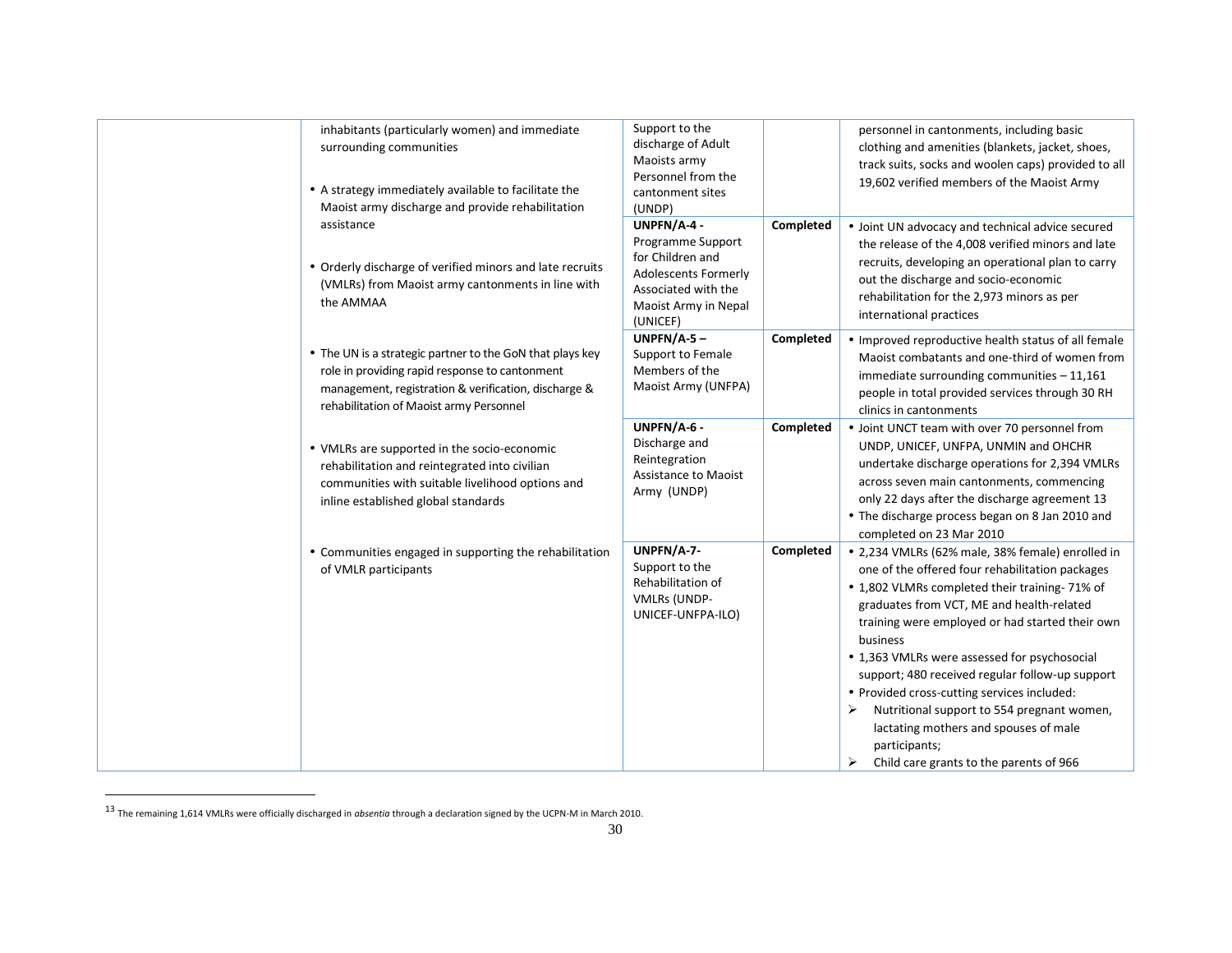| Children affected by armed                                                                                                              | • Strengthened capacity of UNSCR 1612 Task Force to                                                                                                                                                                                                                                                                                                                                                                                                                                                                                                                                                                 | UNPFN/A-8 -<br>Completed                                                                                    | children;<br>Maternity/paternity allowances for 73<br>➤<br>participants<br>• 151 peacebuilding activities, events, and<br>sensitizations were held in the communities of<br>resettlement with around 34,392 VMLR and<br>community participants:<br>$\triangleright$ 72% of respondents have noticed changes in<br>their family's economic situation since<br>receiving rehabilitation support;<br>76% of participants were 'satisfied' with the<br>➤<br>programme option they chose;<br>97% of participants are 'happy' in their<br>➤<br>community;<br>70% of local communities had a positive<br>➤<br>perception of the local impact of the<br>rehabilitation process.<br>• The UCPN-M was delisted from the UN Secretary- |
|-----------------------------------------------------------------------------------------------------------------------------------------|---------------------------------------------------------------------------------------------------------------------------------------------------------------------------------------------------------------------------------------------------------------------------------------------------------------------------------------------------------------------------------------------------------------------------------------------------------------------------------------------------------------------------------------------------------------------------------------------------------------------|-------------------------------------------------------------------------------------------------------------|-----------------------------------------------------------------------------------------------------------------------------------------------------------------------------------------------------------------------------------------------------------------------------------------------------------------------------------------------------------------------------------------------------------------------------------------------------------------------------------------------------------------------------------------------------------------------------------------------------------------------------------------------------------------------------------------------------------------------------|
| conflict are effectively<br>rehabilitated and reintegrated<br>into communities in adherence<br>with international law and<br>guidelines | monitor, document, verify and report on grave child<br>rights violations and the compliance with the<br>discharge Action Plan<br>• Nepali child protection actors, including state entities,<br>have strengthen capacity to monitor, document, verify<br>and respond to grave child rights violations<br>• Enhanced capacity of the government to implement<br>the National Plan of Action for the Reintegration of<br>Children Affected by Armed Conflict<br>• Self and informally released CAAFAG and CAAC<br>develop the skills and capacities that facilitate their<br>effective reintegration into communities | Monitoring, reporting<br>and response to<br>conflict related child<br>rights violations<br>(OHCHR - UNICEF) | General's Annual Global report on CAAC for<br>successful implementation of the Action Plan for<br>the discharge of verified minors and late recruits<br>from the Maoist army (June 2012)<br>• A referral mechanism in 30 districts established<br>to support children at risk and to refer cases<br>warranting emergency intervention<br>• 4,281 informally and self released CAAFAG and<br>other children affected by armed conflict (CAAC)<br>provided reintegration support in 39 districts<br>• 62% of the 4,281 supported CAAFAG/CAAC cases<br>closed as a result of successful reintegration                                                                                                                          |
| <b>UNPFN PRIORITY CLUSTER B.</b>                                                                                                        |                                                                                                                                                                                                                                                                                                                                                                                                                                                                                                                                                                                                                     |                                                                                                             | Provide technical advice and logistic support on elections, constitutional issues; and provide assistance to restore government at local level                                                                                                                                                                                                                                                                                                                                                                                                                                                                                                                                                                              |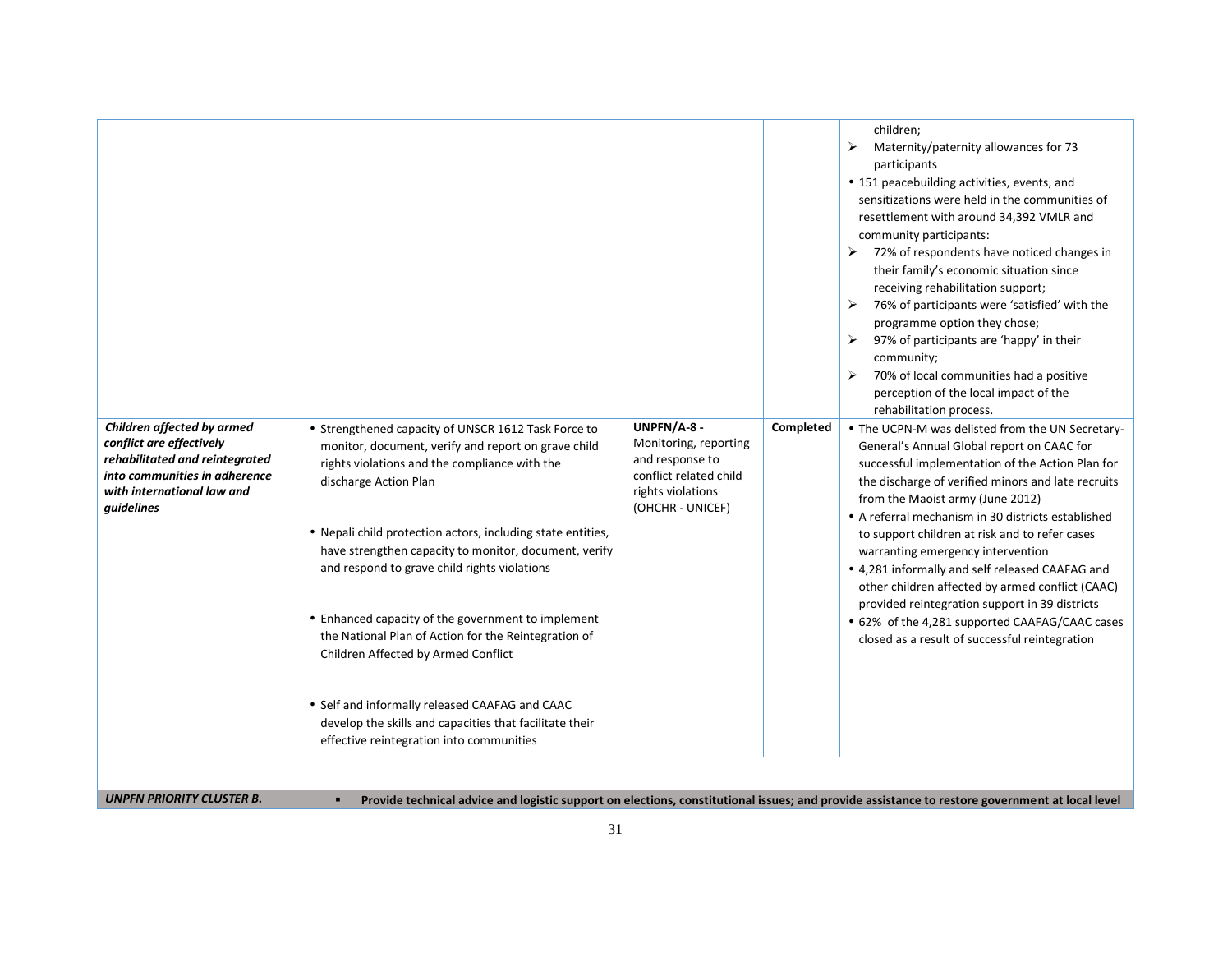| Elections/Governance/Mediation                                                                                                                                                                                                                     |                                                                                                                                                                                                                                                                                                                                                                                                                                                                                                                                                                                                                                                                                                                                                                                                                                                                                                                                                                                               |                                                                                                                                                                                                                   |                        |                                                                                                                                                                                                                                                                                                                                                                                                                                                                                                                                                                                                                                                                                                                                                            |
|----------------------------------------------------------------------------------------------------------------------------------------------------------------------------------------------------------------------------------------------------|-----------------------------------------------------------------------------------------------------------------------------------------------------------------------------------------------------------------------------------------------------------------------------------------------------------------------------------------------------------------------------------------------------------------------------------------------------------------------------------------------------------------------------------------------------------------------------------------------------------------------------------------------------------------------------------------------------------------------------------------------------------------------------------------------------------------------------------------------------------------------------------------------------------------------------------------------------------------------------------------------|-------------------------------------------------------------------------------------------------------------------------------------------------------------------------------------------------------------------|------------------------|------------------------------------------------------------------------------------------------------------------------------------------------------------------------------------------------------------------------------------------------------------------------------------------------------------------------------------------------------------------------------------------------------------------------------------------------------------------------------------------------------------------------------------------------------------------------------------------------------------------------------------------------------------------------------------------------------------------------------------------------------------|
| <b>UNPFN Strategic Outcome</b>                                                                                                                                                                                                                     | <b>Contributing Outputs</b>                                                                                                                                                                                                                                                                                                                                                                                                                                                                                                                                                                                                                                                                                                                                                                                                                                                                                                                                                                   | <b>UNPFN Projects</b>                                                                                                                                                                                             | <b>Status</b>          | <b>Key Results</b>                                                                                                                                                                                                                                                                                                                                                                                                                                                                                                                                                                                                                                                                                                                                         |
| Public confidence in the conduct<br>of the Constituent Assembly<br>election and overall legitimacy of<br>the elected Constituent Assembly                                                                                                          | • The Nepal Election Commission (NEC) capable of<br>addressing challenges and in implementing the<br>Constituent Assembly election an improves key<br>organisational and procedural aspects of the electoral<br>process to meet international electoral standards<br>• A detailed assessment of the CA election process to<br>provide the basis for the NEC to improve conduct of<br>future elections and identifies strategic areas of support<br>for future technical assistance by donors<br>• The coordinated deployment of domestic and<br>international observers during the election enabled<br>independent mechanism to strengthen public<br>confidence and legitimacy of the electoral process<br>• The deployment of domestic and international observers<br>coordinated ensure full national coverage of election<br>observation<br>• Electoral Observation Resource Centre as a coordination<br>clearinghouse and repository of resource materials<br>empowers election observers | <b>UNPFN/B-1 - Electoral</b><br><b>Observation Resource</b><br>Center (UNDP)<br><b>UNPFN/B-2 - Provision</b><br>of Specialized<br>electoral Assistance to<br>the Election<br><b>Commission of Nepal</b><br>(UNDP) | Completed<br>Completed | • The Observation Resource Centre Coordinated<br>the deployment of observers during the election<br>enabled an independent mechanism to<br>strengthen public confidence and legitimacy of<br>the electoral process, including hosting 14,847<br>domestic and 783 international observers<br>• Coverage coordinated for 20,882 polling centres<br>in 9,801 polling locations across the country<br>• NEC addressed challenges in implementing the<br>CA election and improved key organizational and<br>procedural aspects of the electoral process to<br>meet international electoral standards<br>• A detailed assessment of the election provided<br>the basis for NEC future planning and identified<br>strategic areas of further technical assistance |
| An inclusive and gender-<br>representative culture of dialogue<br>and conflict transformation is<br>expanded and strengthened,<br>contributing to conflict prevention<br>and social cohesion during Nepal's<br>transitional peace-building process | • Sustainable capacity on collaboration and dialogue<br>developed for leaders at central and local levels<br>• Better negotiated solutions on peace-building and<br>development related issues<br>• Strengthened national and local capacities and<br>mechanisms for collaboration, dialogue and conflict<br>management                                                                                                                                                                                                                                                                                                                                                                                                                                                                                                                                                                                                                                                                       | UNPFN/B-3 -<br>Collaborative<br>Leadership and<br>Dialogue (UNDP)                                                                                                                                                 | Completed              | • 648 leaders from political, civic and government<br>exposed to and trained on CLD<br>• 62 trainers and facilitators are able to apply skills<br>to specific issues<br>• Dialogue Support Facilities opened in Janakpur<br>and Nepalgunj<br>. In Banke, initiated dialogue processes in 4 VDCs<br>and one in the district capital, and completed one<br>public dialogue session<br>• Supported the Transitional Justice Resource<br>Center, together with MoPR, to conduct 14<br>fortnightly discussions with 877 participants;<br>organize 20 interactions with 584 participants<br>from NGOs and CS; hold four regional and one                                                                                                                         |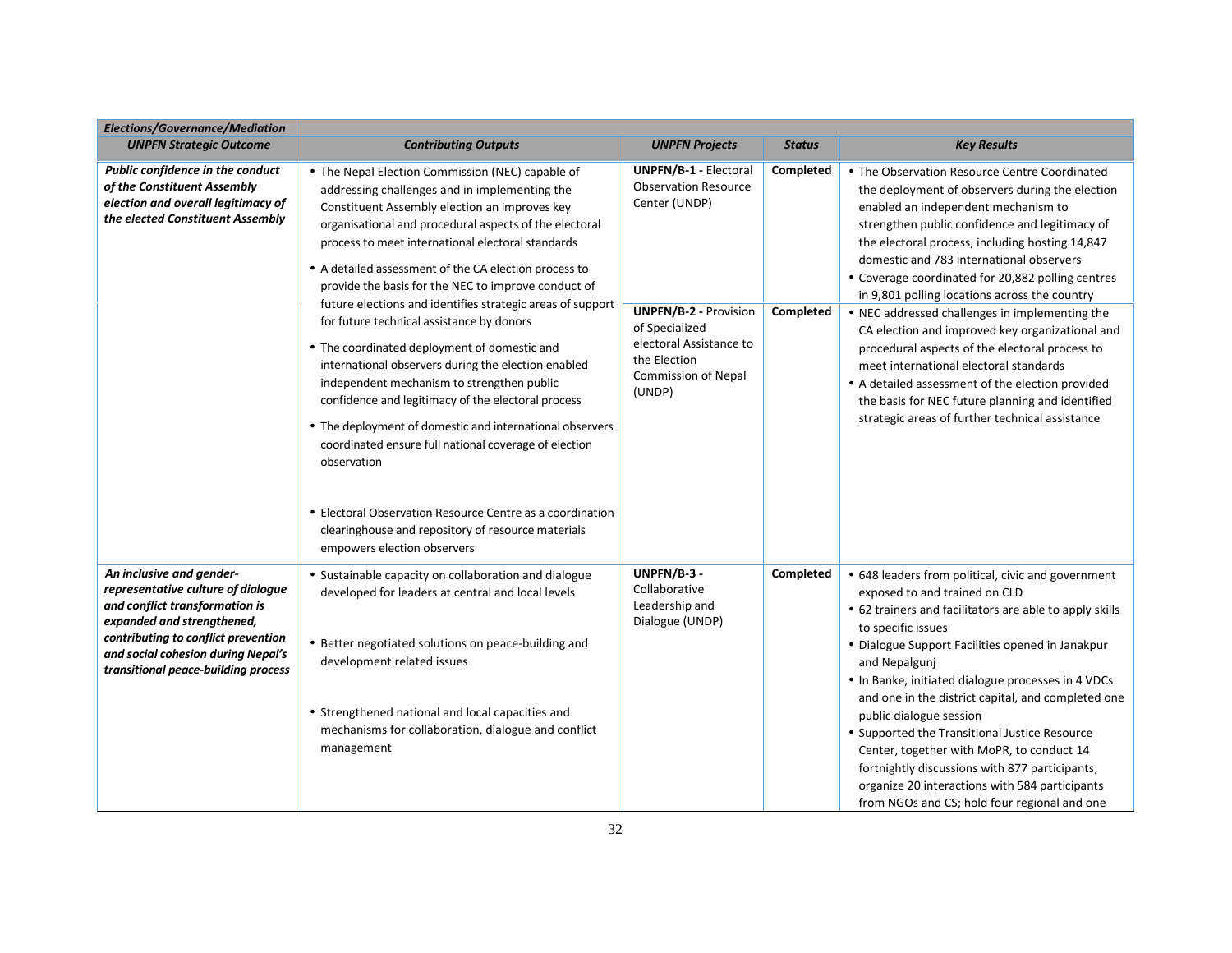|                                                                                     |                                                                                                                                                                                     |                                                                                                                              |           | national dialogue on "Transitional Justice process<br>in Nepal"; and publish and distribute 6,000 copies<br>of 8 newsletters.                                                                                                                                                                                                                                                                                                                                                                                                                                                                                                                                                                                                                                                                                                                                                                                                                                                                                                                                                                                                                      |
|-------------------------------------------------------------------------------------|-------------------------------------------------------------------------------------------------------------------------------------------------------------------------------------|------------------------------------------------------------------------------------------------------------------------------|-----------|----------------------------------------------------------------------------------------------------------------------------------------------------------------------------------------------------------------------------------------------------------------------------------------------------------------------------------------------------------------------------------------------------------------------------------------------------------------------------------------------------------------------------------------------------------------------------------------------------------------------------------------------------------------------------------------------------------------------------------------------------------------------------------------------------------------------------------------------------------------------------------------------------------------------------------------------------------------------------------------------------------------------------------------------------------------------------------------------------------------------------------------------------|
| Constructive dialogue and<br>planning leading to progress on<br>constitution making | • Ministry of Education is prepared to develop and<br>implement needed education sector reforms to ensure<br>access to inclusive and quality education in a future<br>federal state | UNPFN/B-4 $-$<br>Planning effective<br>delivery of education<br>for fostering peace in a<br>future federal state<br>(UNESCO) | Completed | • Supported the establishment of an Education and<br>Federalism Support Desk at the Ministry of<br>Education (MoE). Regularly supported by<br>Education and Federalism Support Group (EFSG)<br>including providing hands-on trainings for<br>providing effective education services through<br>micro-planning.<br>• A report on Federalism and Education in Nepal is<br>available. Options and possible models for<br>education service delivery submitted to MoE.<br>Provided CA members with information and<br>analysis to comprehensively debate related<br>issues.<br>• Prepared a resource kit for education journalists<br>to improve debate on the education system in a<br>future federal Nepal.<br>• Local NGOs adopted the project's materials to<br>carry out discussions on Education in Federalism<br>in local languages (Tharu and Maithili).<br>• The National Center for Educational Development<br>(NCED), responsible for teacher training and<br>human resource development, has adopted a<br>project monograph as material for its regular<br>training programmes for school supervisors,<br>district education officers etc. |

| <b>UNFPN PRIORITY CLUSTER C.</b><br><b>Recovery/Quick Impact Projects</b>                                                                                                                                                               | Provide support to time-sensitive and high impact projects to particularly vulnerable communities where the absence of 'peace dividend'<br>would represent a proximate threat to the peace process         |                                                                                                                           |               |                                                                                                                                                                                                                                                                                                                            |
|-----------------------------------------------------------------------------------------------------------------------------------------------------------------------------------------------------------------------------------------|------------------------------------------------------------------------------------------------------------------------------------------------------------------------------------------------------------|---------------------------------------------------------------------------------------------------------------------------|---------------|----------------------------------------------------------------------------------------------------------------------------------------------------------------------------------------------------------------------------------------------------------------------------------------------------------------------------|
| <b>UNPFN Strategic Outcome</b>                                                                                                                                                                                                          | • Contributing Outputs                                                                                                                                                                                     | <b>UNPFN Project(s)</b>                                                                                                   | <b>Status</b> | <b>Key Results</b>                                                                                                                                                                                                                                                                                                         |
| Increased opportunities for<br>productive employment and<br>income generating activities for<br>un(der)employed and marginalized<br>poor youth as a contribution to<br>national peace building and<br>poverty reduction in 2 conflicted | • 20,000 work-days of employment generated through<br>employment intensive infrastructure development<br>• At least 3,000 youth jobs created either in wage<br>employment or self employment through skill | UNPFN/C-1 $-$<br>Jobs for Peace: 12,500<br>youth employed and<br>empowered through<br>an integrated<br>approach (FAO-ILO) | Completed     | • 37,108 paid work-days of employment were<br>created for youth (at least 40% for socially<br>excluded groups) and 2,905 jobs created through<br>youth-led enterprises<br>• 1,285 trained youth whose savings increased or<br>business expanded through credit/savings;<br>• 3,219 jobs created through skills enhancement |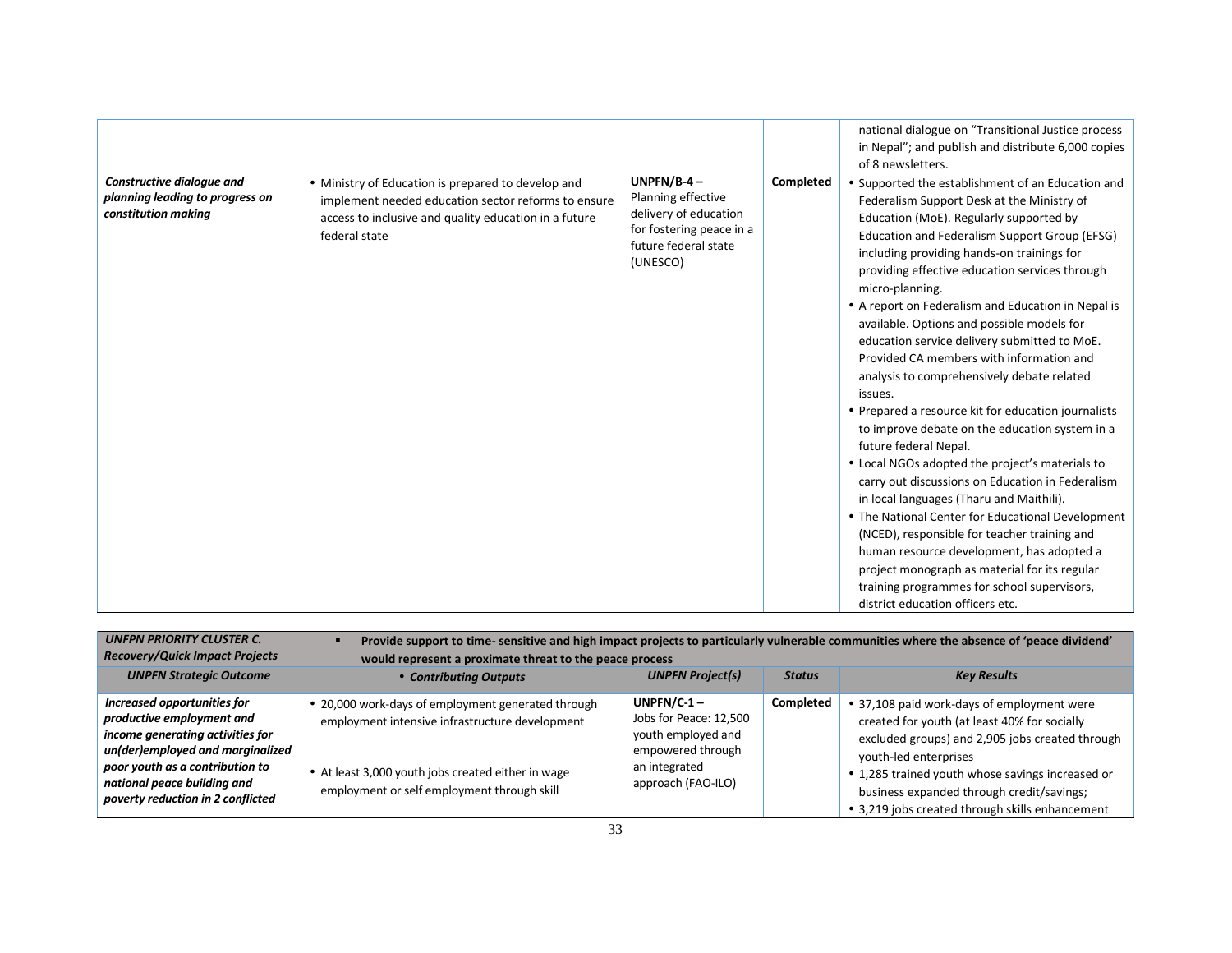| affected districts | enhancement programmes                                                                                                                                                                                | training<br>• 3,826 trained youth engaged in employment<br>through cooperatives reinforcement14                                        |
|--------------------|-------------------------------------------------------------------------------------------------------------------------------------------------------------------------------------------------------|----------------------------------------------------------------------------------------------------------------------------------------|
|                    | • 4,000 jobs created for young people through the<br>establishment of 2,000 youth-led enterprises                                                                                                     | • 972 youth employed and empowered through a<br>trust fund for youth-led projects and 36<br>completed youth-led initiatives to empower |
|                    | • 1,000 existing self-employed youth stabilized/<br>maintained/improved net business income through<br>access to financial education training                                                         | youth and to promote sports, music and arts<br>were financed and are currently operational                                             |
|                    | • 30 youth cooperatives strengthened/formed with<br>linkages to private sector to support at least 3,500 youth<br>cooperative members and their families for increased<br>technical skills and income |                                                                                                                                        |
|                    | • 1,000 youth employed through trust fund for youth-led<br>projects                                                                                                                                   |                                                                                                                                        |
|                    | • At least 25 youth-led initiatives to empower youth and<br>to promote sports, music and arts financed and running                                                                                    |                                                                                                                                        |

| <b>UNPFN PRIORITY CLUSTER E.</b><br><b>Rights and Reconciliation</b>                                                                                               | Assist initiatives related to transitional justice, national monitoring mechanisms of the peace process and local reconciliation                                                                                                                                                            |                                                                                                                     |               |                                                                                                                                                                                                                                                                                                                                    |
|--------------------------------------------------------------------------------------------------------------------------------------------------------------------|---------------------------------------------------------------------------------------------------------------------------------------------------------------------------------------------------------------------------------------------------------------------------------------------|---------------------------------------------------------------------------------------------------------------------|---------------|------------------------------------------------------------------------------------------------------------------------------------------------------------------------------------------------------------------------------------------------------------------------------------------------------------------------------------|
| <b>UNPFN Strategic Outcome</b>                                                                                                                                     | <b>Contributing Outputs</b>                                                                                                                                                                                                                                                                 | <b>UNPFN Project(s)</b>                                                                                             | <b>Status</b> | <b>Key Results</b>                                                                                                                                                                                                                                                                                                                 |
| <b>UNCT and UNMIN Civil Affairs</b><br>have the capacity to make<br>evidence-based decisions<br>regarding food insecurity in highly<br>conflict-affected districts | • Analysis and reporting on food security and conflict<br>issues through field monitors in 35 districts of Nepal.<br>• Household data collected on how communities have<br>been affected by the conflict and the peace process<br>• Analysis of quick impact opportunities for the UNCT and | UNPFN/E-1 -<br>Surveillance and<br>Programme Targeting<br>for Post Conflict<br><b>Reconciliation (WFP-</b><br>OCHA) | Completed     | • 38 districts in which field monitor provides<br>essential support to UNMIN Civil Affairs (out of a<br>total no of 75 districts in Nepal) - producing 48<br>targeting maps / intervention reports and 26<br>bulletins / field updates with information<br>disaggregated by gender and social inclusion and<br>other key variables |
|                                                                                                                                                                    | UNMIN, including identification of priority targeting                                                                                                                                                                                                                                       |                                                                                                                     |               |                                                                                                                                                                                                                                                                                                                                    |

<sup>&</sup>lt;sup>14</sup> Note about this indicator: measurement of income generation and employment can only be conducted about 6 months after project completion. Hence the indicator is only limited to measure the prospective employment at th project "engagement"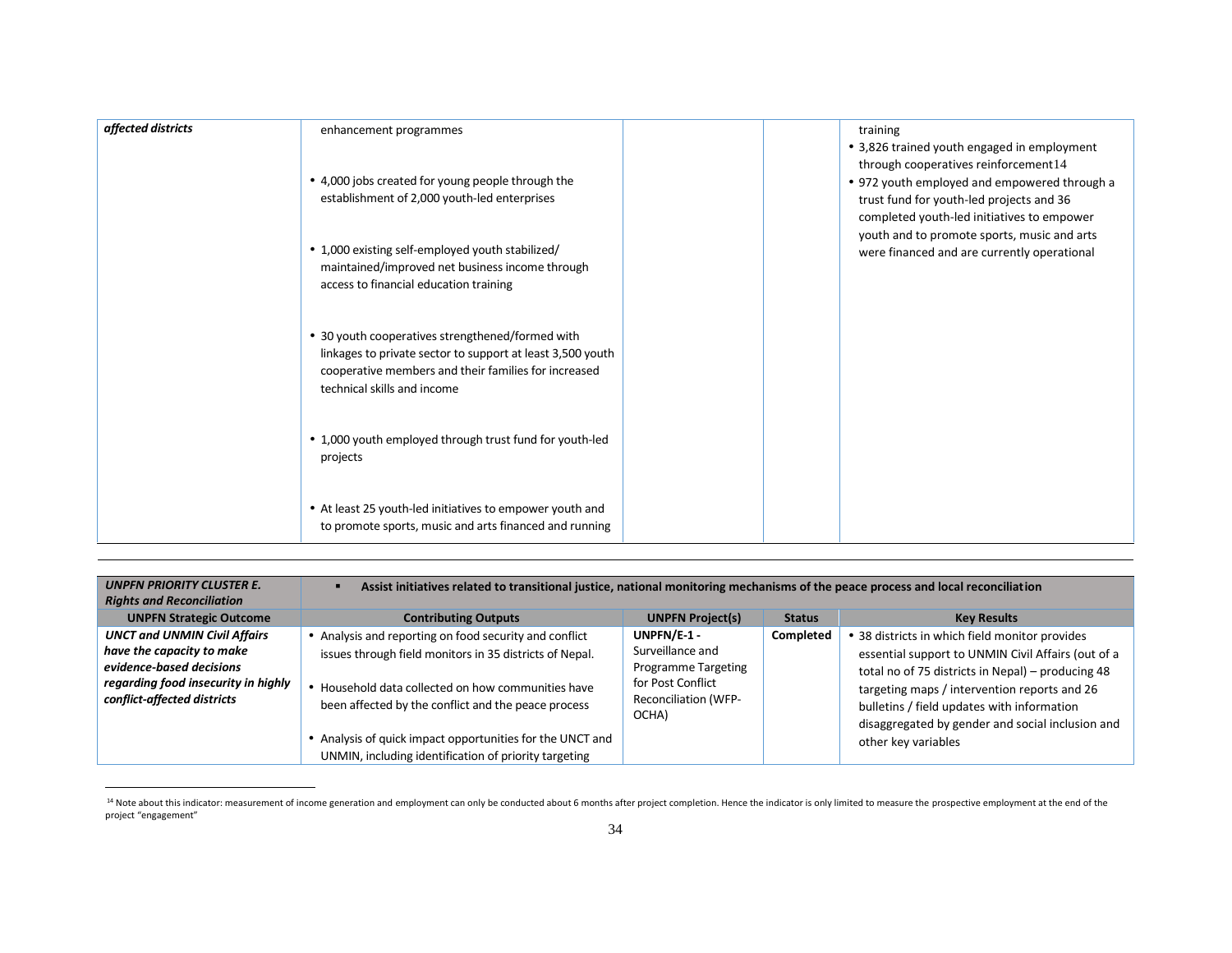|                                                                                                                                                                                                                                                                                                                   | areas and of trends in support of peace process                                                                                                                                                                                                                                                                                                                                                                                                                                                                                                                                                                                                                                                                                                                                                                                                                                                                                                 |                                                                                                                                                                                                             |           |                                                                                                                                                                                                                                                                                                                                                                                                                                                                                                                                                                                                                                            |
|-------------------------------------------------------------------------------------------------------------------------------------------------------------------------------------------------------------------------------------------------------------------------------------------------------------------|-------------------------------------------------------------------------------------------------------------------------------------------------------------------------------------------------------------------------------------------------------------------------------------------------------------------------------------------------------------------------------------------------------------------------------------------------------------------------------------------------------------------------------------------------------------------------------------------------------------------------------------------------------------------------------------------------------------------------------------------------------------------------------------------------------------------------------------------------------------------------------------------------------------------------------------------------|-------------------------------------------------------------------------------------------------------------------------------------------------------------------------------------------------------------|-----------|--------------------------------------------------------------------------------------------------------------------------------------------------------------------------------------------------------------------------------------------------------------------------------------------------------------------------------------------------------------------------------------------------------------------------------------------------------------------------------------------------------------------------------------------------------------------------------------------------------------------------------------------|
|                                                                                                                                                                                                                                                                                                                   | • Analysis, reporting. mapping and monitoring of<br>vulnerability factors                                                                                                                                                                                                                                                                                                                                                                                                                                                                                                                                                                                                                                                                                                                                                                                                                                                                       |                                                                                                                                                                                                             |           |                                                                                                                                                                                                                                                                                                                                                                                                                                                                                                                                                                                                                                            |
| The GoN has the capacity to meet<br><b>CPA commitments to establish</b><br>functioning transitional justice (TJ)<br>mechanisms of the Truth and<br><b>Reconciliation Commission (TRC)</b><br>and Commission of Inquiry on<br>Disappearance (COI-D) in line with<br>international human rights<br><b>standards</b> | • Legislation adopted for the establishment of CoI-D and<br>TRC with wide consultation and in line with<br>international human rights standards<br>• Capacity on TJ issues increased amongst MoPR and<br>other key government staff<br>• Enhanced capacity of COI-D and TRC staff,<br>commissioners and systems during the start-up phase<br>• Report, dataset and reference archive prepared from a<br>mapping exercise of the conflict related human rights<br>and humanitarian law violations<br>• Trainings and capacity building activities on TJ<br>conducted by Civil society and I/NGOs at the local level<br>and promotional materials on TJ produced /<br>disseminated<br>• Civil Society Organisations, Victims Groups and National<br>Institutions enabled to support key activities of TRC and<br>COI-D<br>• Increased in understanding of and advocacy for<br>Transitional Justice mechanisms at the local and<br>national levels | $UNPFN/E-2-$<br>"Peace through<br>Justice" - Support to<br><b>Transitional Justice</b><br>Institutions and<br>Support to the society<br>built on respect for the<br>rule of law and human<br>rights (OHCHR) | Completed | • Technical and administrative support and<br>advisory services have been provided to MoPR to<br>draft and review the TRC and COID bills under<br>consideration by legislature parliament, including<br>extensive national public consultations with the<br>conflict affected<br>• Draft dataset on alleged violations of IHL and HR<br>law with reference archive of 25,000 digitized<br>documents<br>• Establishment of a Transitional Justice Resource<br>Centre in collaboration with the MoPR, 500<br>visitors have been benefitted by resources.<br>• 10,207 conflict victims have been organized in<br>networks across 26 districts |
| The GoN has the capacity to put in<br>place effective and transparent<br>structures / procedures for<br>reparations to the victims of the<br>armed conflict                                                                                                                                                       | • Comprehensive GoN policy on reparations prepared<br>• Capacity of the Relief and Rehabilitation Unit and three<br>selected District Administration Offices enhanced to<br>support reparation programs<br>• Processes, guidelines SOPs, forms, procedures for<br>various reparations benefits prepared and tested                                                                                                                                                                                                                                                                                                                                                                                                                                                                                                                                                                                                                              | <b>UNPFN/E-4 - Fairness</b><br>and Efficiency in<br>Reparations to<br><b>Conflict Affected</b><br>Persons (OHCHR-IOM)                                                                                       | Completed | • Mapping of existing / potential gaps and<br>procedural challenges in the Interim Relief and<br>Rehabilitation Program, including mapping of<br>organizations working on transitional justice<br>issues in Nepal<br>• National public consultation with conflict affected<br>peoples in 51 districts to feed into the drafting of                                                                                                                                                                                                                                                                                                         |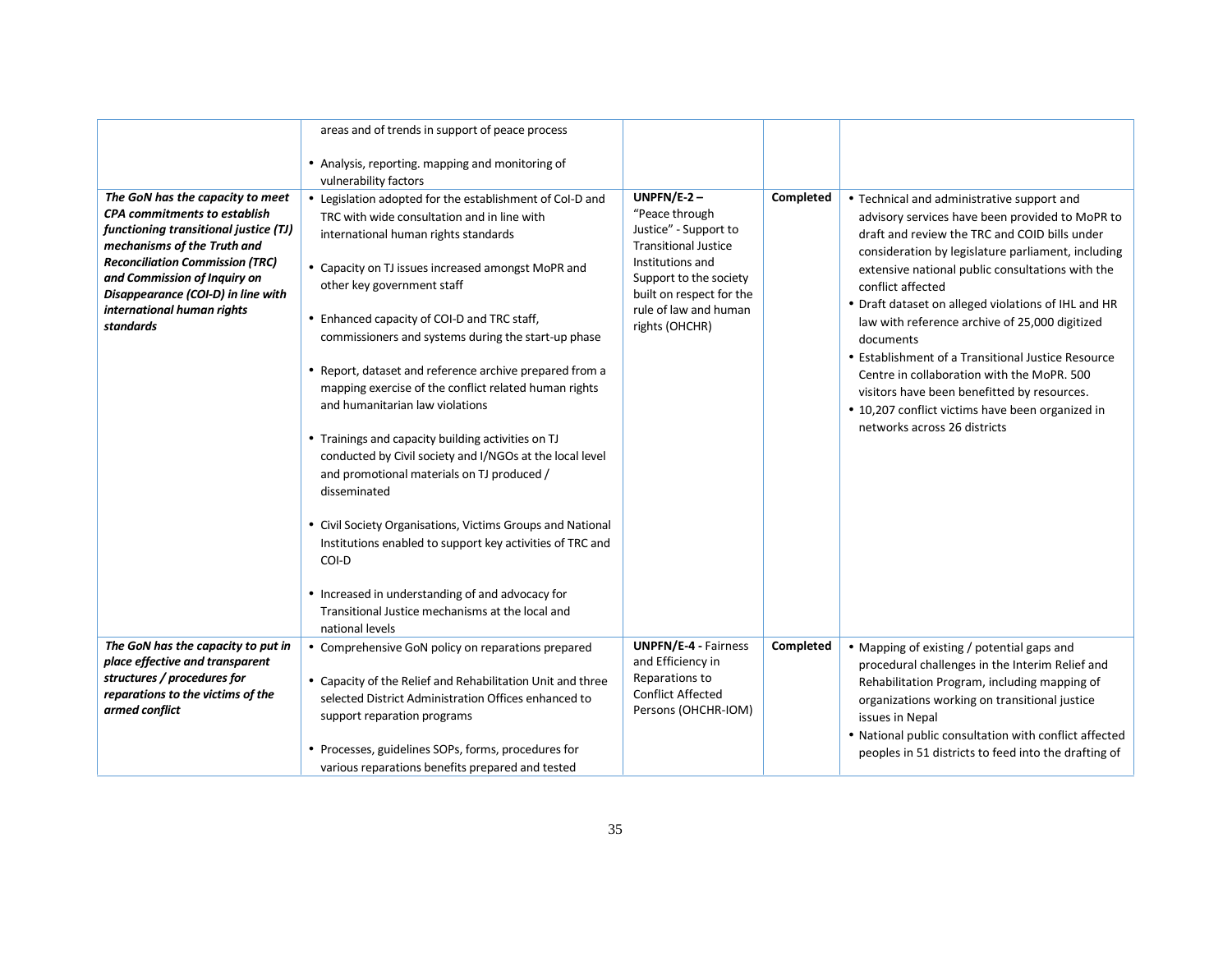| Improved participation and<br>protection of women, and the<br>delivery of services to conflict<br>affected women strengthen<br>inclusive elements of the Nepal<br>peace process in line with UNSCRs<br>1325, 1820 and 1612 | • Enabling institutional environments to promote and<br>protect women's human rights in line with UNSCRs 1325<br>and 1820, and other human rights instruments<br>(especially CEDAW) created by state entities                                                                                                                                                                                                                                                                                                                                                                     | UNPFN/E-6 -<br>Partnership for<br><b>Equality and Capacity</b><br>Enhancement (PEACE):<br>Towards<br>Implementation of<br><b>UNSCRs 1325 and 1820</b><br>(UN WOMEN -<br>OHCHR)                                                                                          | Completed | a government Reparation Policy<br>• Draft policy presented at PMC15 in October 2011<br>• Processes, guidelines, SOPs, forms, procedures<br>for various reparations benefits and outreach<br>strategy developed and shared with MOPR<br>• Assisted World Bank EPSP/ESES programme<br>design and test processes, guidelines, SOPs,<br>forms (further using the systems designed for a<br>proposed reparations process)<br>• Government endorsed and launched the National<br>Action Plan (NAP) on UNSCRs 1325 and 1820<br>(February 2011)<br>• 300 stakeholders at national and local levels<br>(including officials from key Government<br>ministries, political leaders, civil society members<br>and journalists) oriented on the NAP<br>• Two key ministries supported with technical<br>assistance to submit successful proposals for<br>funding to the Nepal Peace Trust Fund for NAP<br>implementation nationwide<br>• 28 District Development Committees activated<br>for the implementation of the NAP at the district<br>level |
|----------------------------------------------------------------------------------------------------------------------------------------------------------------------------------------------------------------------------|-----------------------------------------------------------------------------------------------------------------------------------------------------------------------------------------------------------------------------------------------------------------------------------------------------------------------------------------------------------------------------------------------------------------------------------------------------------------------------------------------------------------------------------------------------------------------------------|-------------------------------------------------------------------------------------------------------------------------------------------------------------------------------------------------------------------------------------------------------------------------|-----------|----------------------------------------------------------------------------------------------------------------------------------------------------------------------------------------------------------------------------------------------------------------------------------------------------------------------------------------------------------------------------------------------------------------------------------------------------------------------------------------------------------------------------------------------------------------------------------------------------------------------------------------------------------------------------------------------------------------------------------------------------------------------------------------------------------------------------------------------------------------------------------------------------------------------------------------------------------------------------------------------------------------------------------------|
|                                                                                                                                                                                                                            | • Incidences of sexual violence against women and girls<br>during the conflict and post-conflict in Nepal are<br>identified/documented and victims gain access to<br>justice through participation in transitional justice<br>processes<br>• Promote recognition of the incidence of sexual violence<br>in Nepal peace process through access to justice for<br>victims of sexual violence, including through<br>participation in transitional justice processes<br>• Reproductive health (RH) services and psycho-social<br>and legal counselling provided to women and girls in | <b>UNPFN/E-5 - Ensuring</b><br>recognition of sexual<br>violence as a tool of<br>conflict in the Nepal<br>peace building process<br>through<br>documentation and<br>provision of<br>comprehensive<br>services to women and<br>girl victims/survivors.<br>(UNFPA/UNICEF) | Completed | • 36,471 women and girls received reproductive<br>health services and 603 clients received surgery<br>for uterine prolapse<br>• 821 cases of SGBV from during and after the<br>conflict documented; 70 cases were identified as<br>conflict related and potentially eligible for<br>consideration in a transitional justice process<br>• 3,551 clients/survivors received psychosocial<br>counseling, 375 were referred for further support<br>• 3,581 women and girls were given general<br>information on their legal rights, out of which<br>1,000 women/girls were provided specific legal<br>counseling                                                                                                                                                                                                                                                                                                                                                                                                                           |
| Accelerated implementation of                                                                                                                                                                                              | conflict-affected 14 districts<br>• Comprehensive Psychosocial Counseling and Support                                                                                                                                                                                                                                                                                                                                                                                                                                                                                             | UNPFN/E-7 $-$                                                                                                                                                                                                                                                           | Completed | • Integrated special needs of women and girls into                                                                                                                                                                                                                                                                                                                                                                                                                                                                                                                                                                                                                                                                                                                                                                                                                                                                                                                                                                                     |

15 Project Management Committee (PMC), Chaired by MoPR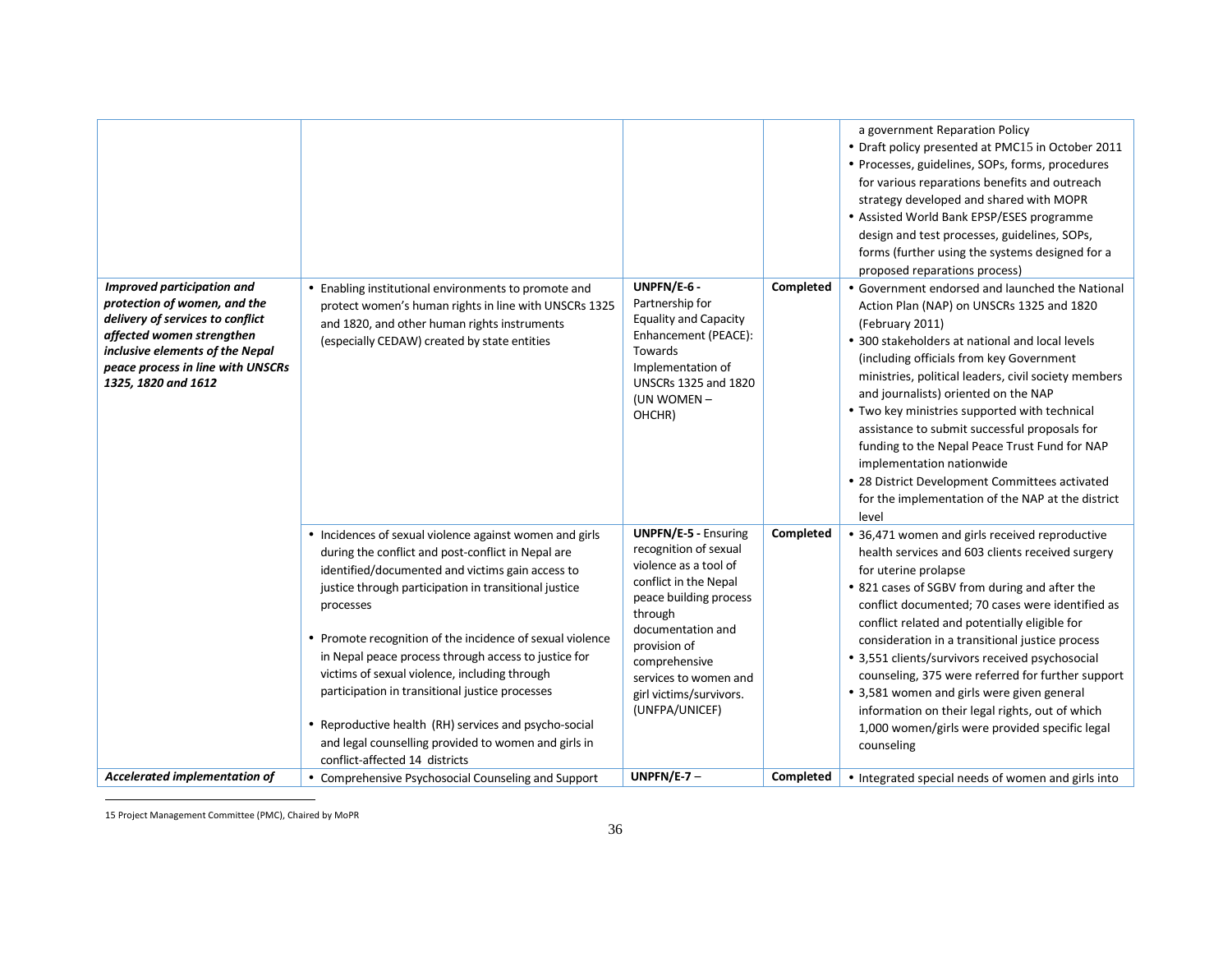| the government's gender and/or<br>social inclusion agendas in line<br>with the Comprehensive Peace<br><b>Agreement and national plans</b><br>and policies | Services for conflict affected persons with components<br>of NAP on UNSCR 1325 and 1820 successfully<br>implemented and enhanced for national roll out | Technical assistance to<br>the Ministry of Peace<br>and Reconstruction in<br>the implementation of<br>psycho-social<br>counselling and<br>support services to<br>conflict affected<br>persons (IOM) |           | the field draft implementation manual, M&E<br>guidelines and tools, registration MIS database<br>and outreach strategy for Ministry of Peace and<br>Reconstruction's implementation of psycho-social<br>support and services. Supported the Ministry to<br>include access for conflict related sexual violence<br>survivors in their consequent project proposal.<br>• Enhanced dialogue between government officials<br>and conflict victims in 10 project districts on local<br>needs.<br>• Progress has been made to accelerate<br>participation 4.1 <sup>16</sup> , promotion 1.7 <sup>17</sup> , 2.3 <sup>18</sup> and<br>relief and recovery 1.6 <sup>19</sup> of NAP UNSCRs 1325 and<br>1820 components.                                                                                                                                                                                                                                                                            |
|-----------------------------------------------------------------------------------------------------------------------------------------------------------|--------------------------------------------------------------------------------------------------------------------------------------------------------|-----------------------------------------------------------------------------------------------------------------------------------------------------------------------------------------------------|-----------|--------------------------------------------------------------------------------------------------------------------------------------------------------------------------------------------------------------------------------------------------------------------------------------------------------------------------------------------------------------------------------------------------------------------------------------------------------------------------------------------------------------------------------------------------------------------------------------------------------------------------------------------------------------------------------------------------------------------------------------------------------------------------------------------------------------------------------------------------------------------------------------------------------------------------------------------------------------------------------------------|
| As above                                                                                                                                                  | Conflict and gender-sensitive services addressing<br>$\bullet$<br>post-conflict needs of victims are available and<br>ready for scale-up               | UNPFN/E8:<br>Building the<br><b>Foundation for Access</b><br>to Justice and<br>Reparations for<br><b>Conflict Related Sexual</b><br>Violence (CRSV)<br>survivors<br>(IOM, UNFPA)                    | Completed | Supported MoPR to initiate implementation of<br>$\bullet$<br>the project 'Provision of Psychosocial<br>Counselling and Support Services to Conflict<br>Affected Persons in Nepal', to deliver<br>psychosocial counselling and support services<br>to conflict-affected persons (CAPs) in Nepal.<br>Ministry of Peace and Reconstruction initiated<br>$\bullet$<br>the process of extending NAP on UNSCR 1325<br>and 1820 -2nd Phase recently.<br>Developed a case management protocol<br>$\bullet$<br>related to referral of and service provision to<br>victims of conflict related sexual violence<br>during the implementation of the psychosocial<br>counselling services.<br>The trained psychosocial counselors provided<br>counseling services to 87 survivors in the<br>project period. 169 were referred for other<br>services such as police, legal, safe house or<br>health care.<br><b>GBVIMS</b> available data based on National<br>Women Commission's agreement with 8 NGOs |

<sup>16</sup> "Enhance advocacy skills of public servants, political activists, human rights defenders, journalists and organisations…"

 $17$  "Disseminate information on relief and reparation in a transparent manner"

<sup>&</sup>lt;sup>18</sup> "Build the capacity of the members, especially women members, of the Local Peace Committees constituted in the district and the Municipality/ VDC level"

<sup>&</sup>lt;sup>19</sup> "Make necessary arrangements for the treatment and rehabilitation of women who are mentally disturbed due to conflict and whose families have not been identified"